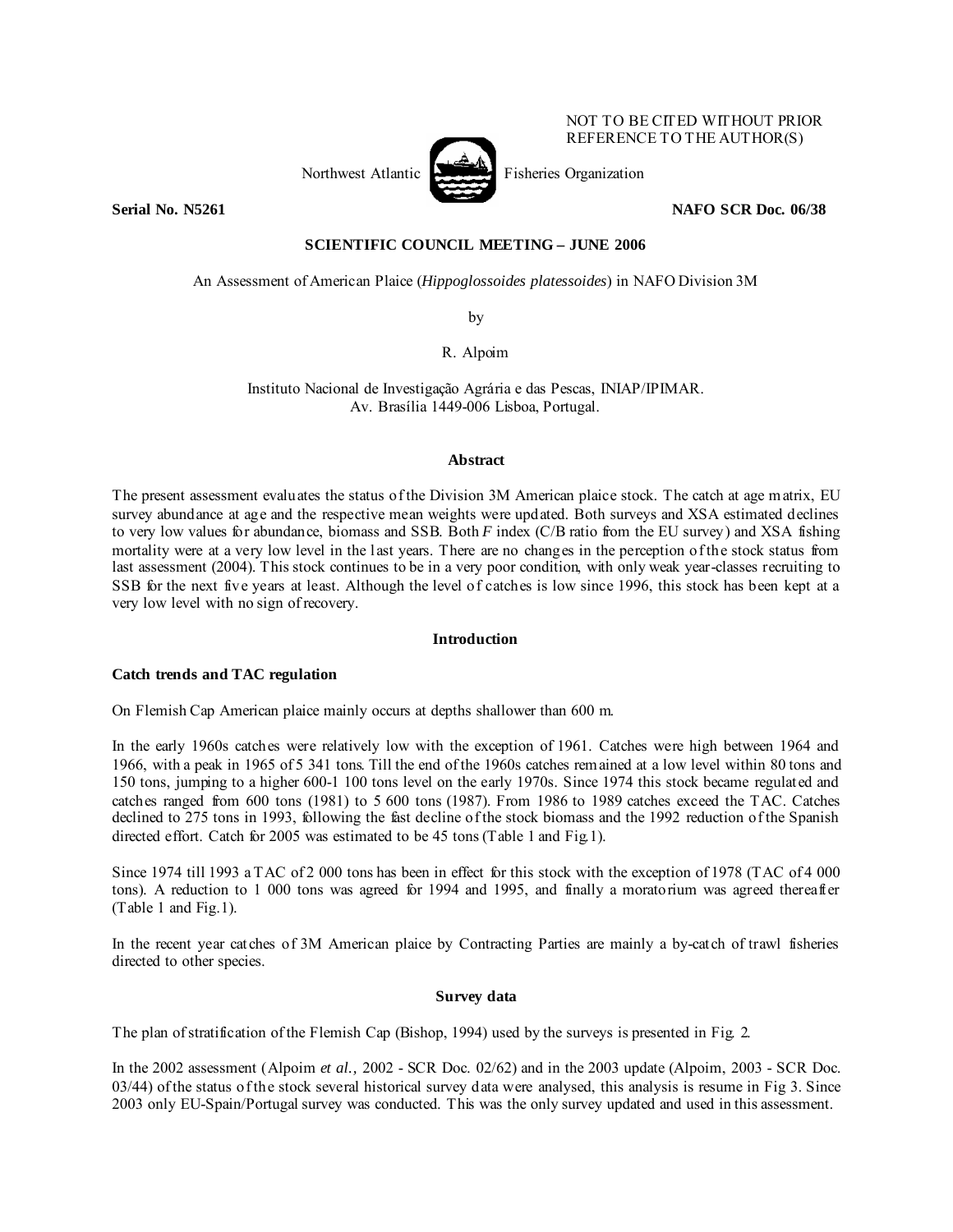**EU-Spain/Portugal Survey (1988-2005)** (González Troncoso *et al*, 2006 – SCR Doc. 06/16) (Vazquez and Casas, *pers. comm*. 2006)

EU- Spain/Portugal conducted a random bottom trawl survey up to a depth of 730 metres (400 fathoms) on Flemish Cap since 1988. All surveys had a stratified design following NAFO specifications. The surveys were conducted in June-July of each year. Towing speed was around 3.5 knots. Trawling effective time is 35 min. The fishing gear used was a Lofoten gear with effective 30mm mesh size in the codend.

In June 2003 a new Spanish research vessel, the RV "*Vizconde de Eza*" (VE), replaced the RV "*Cornide de Saavedra*" (CS) that has carried out the whole EU survey series, with the exception of the years of 1989 and 1990. In order to preserve the full use of the 1988-02 survey indices available for several target species, the original time series needed to be converted to the new RV units.

During 2003 and 2004 Flemish Cap surveys, 130 pairs of parallel hauls (selected at random from the annual coverage of the bank) were performed simultaneously by the two vessels, at depths less than 730 m. Those pairs of parallel hauls were distributed over the swept area trying in one hand to maximize the sampled area and on the other to guarantee a large enough number of hauls with acceptable catches of all target species, namely the ones from severely depleted stocks (cod and American plaice). Both vessels were fishing with the same gear, a Lofoten trawl gear with 35mm mesh size at the codend, which remained unchanged throughout the series. With the comparative fishing trials concluded and the conversion factors estimated, the indices from R/V *Cornide de Saavedra* were transformed to the R/V *Vizconde de Eza* scale to make them comparable. The results of the calibration shown that the new RV *Vizconde de Eza* is 33% more efficient than the former RV *Cornide de Saavedra* as regards American plaice (González Troncoso and Casas, 2005). 1988-2002 data are transformed R/V *Cornide de Saavedra* data, 2003- 2005 data are original from R/V *Vizconde de Eza* (Casas and González Troncoso, 2005).

The methodological aspects and results of the calibration are presented in SCR Doc. 05/29 (González Troncoso and Casas, 2005).

#### **Biomass and abundance estimates**

Estimates for biomass and abundance are presented in Table 2 and Fig. 3.

# **Length composition of the stock**.

Length compositions from 1988 to 2005 were given by the EU survey (Vazquez and Casas, *pers. comm*. 2006). (Table 3)

#### **Length weight relationships**

Length weight relationships for the Div. 3M American plaice (1988-2005) were calculated with EU survey length/weight data from both males and females (Vazquez and Casas, *pers. comm*. 2006) and used in this assessment on an annual basis (Table 4).

### **Stock abundance-at-age**

The EU survey series presents different age reading criteria due to changes in the age reader along the series. The series can be split in two periods: the first from 1988 to 1992 that follows the criteria of one age reader and a second period from 1993 to 2001 in which several age readers have a very good agreement between them. Some effort have been spent in order to revisit the otoliths from the former years under the present accepted criteria, but, due to the size of the otoliths collections from several years and to the deterioration of some sets due to the enhancing methods used before, this work is difficult to achieve. In order to have the same criteria for all the series a combined age length key from 1993 to 2001 was used backwards over 1988-1992.

The age-length keys used in 2003 and 2004 became from the sampling of the two RV (*Vizconde de Eza* and *Cornide Saavedra*) in order to have a more complete AL key.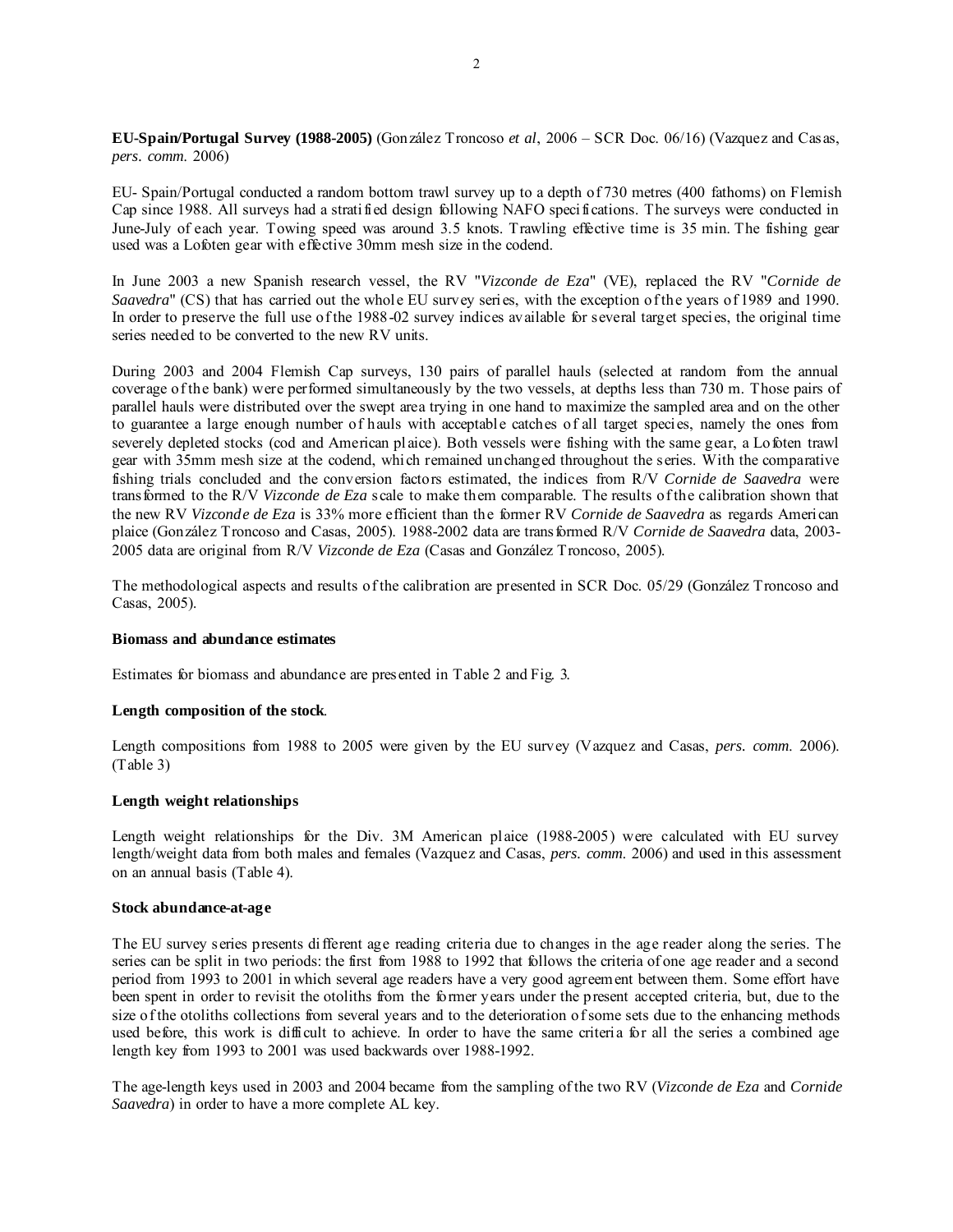Abundance-at-age of the stock is presented in Table 5.

#### **Stock mean weights at age**

The annual EU survey length weight relationships were used to calculate mean weights at age in the Div. 3M American plaice stock for the period 1988-2005 (Table 6). For assessment purposes, on the years/ages where weight at age data are missing, the average mean weights at age for all the period were used.

# **Maturity ogive**

The criteria applied in this work was the same applied in previous years. The spawning stock biomass was calculated as 50% of age 5 and age 6 plus.

#### **Commercial Data**

#### **Length composition of the commercial catch and by-catch**

The length compositions presented in the 2004 Portuguese and Spanish Research Reports (Vargas *et al.*, 2005; Gonźalez et al., 2005) were used to estimate the length composition of the 2004 total catch. The length composition presented in the 2005 Spanish Research Report (Gonźalez *et al.*, 2006) was used to estimate the length composition of the 2005 total catch. The length composition presented in the 2005 Russian national report (Vazkov *et al.*, 2006) was not used due to the very small number of fish sampled.

From these length distributions a mean weight in the catch was derived in order to transform the correspondent catch in weight into a catch number. Each mean weight was calculated as:

$$
\overline{W} = \frac{\sum (N_{LC} * \overline{W}_{LC})}{\sum N_{LC}}
$$

where  $N_{LC}$  is the number observed in length-class *LC* and  $W_{LC}$  is the mean weight of the length-class *LC*. Mean weights at length were given by the length/weight relationships from the EU bottom trawl survey series.

The breakdown of the total catch is presented in Table 7. The commercial catch at length matrix (Alpoim and Ávila de Melo, 2004) was updated with the 2004 and 2005 data (Table 8).

### **Catch at age**

The catch-at-age was given by the same age length keys already used to get survey abundance-at-age (Table 9).

#### **Catch mean weights-at-age**

The annual EU survey length weight relationships were used to calculate mean weights-at-age in the catch of 3M American plaice for the period 1988-2005 (Table 10). Missing weights were filled with the respective average catch mean weight-at-age for all the period. Average mean weight at age 1 from the stock was also assumed on the commercial catch for that age.

### **Partial recruitment vector**

In order to generate an observed partial recruitment vector, an F index was first derived from the 1988-2005 ratios at each age between the sum of the annual permilles on the commercial catch and the correspondent sum of permilles for the EU survey abundance. Those indicators of F at age were then standardised to its highest value, recorded at age 12. Assuming a flat top recruitment curve this observed partial recruitment vector was adjusted to a general logistic curve (Table 11, Fig. 4). The expected values were used in the yield per recruit analysis.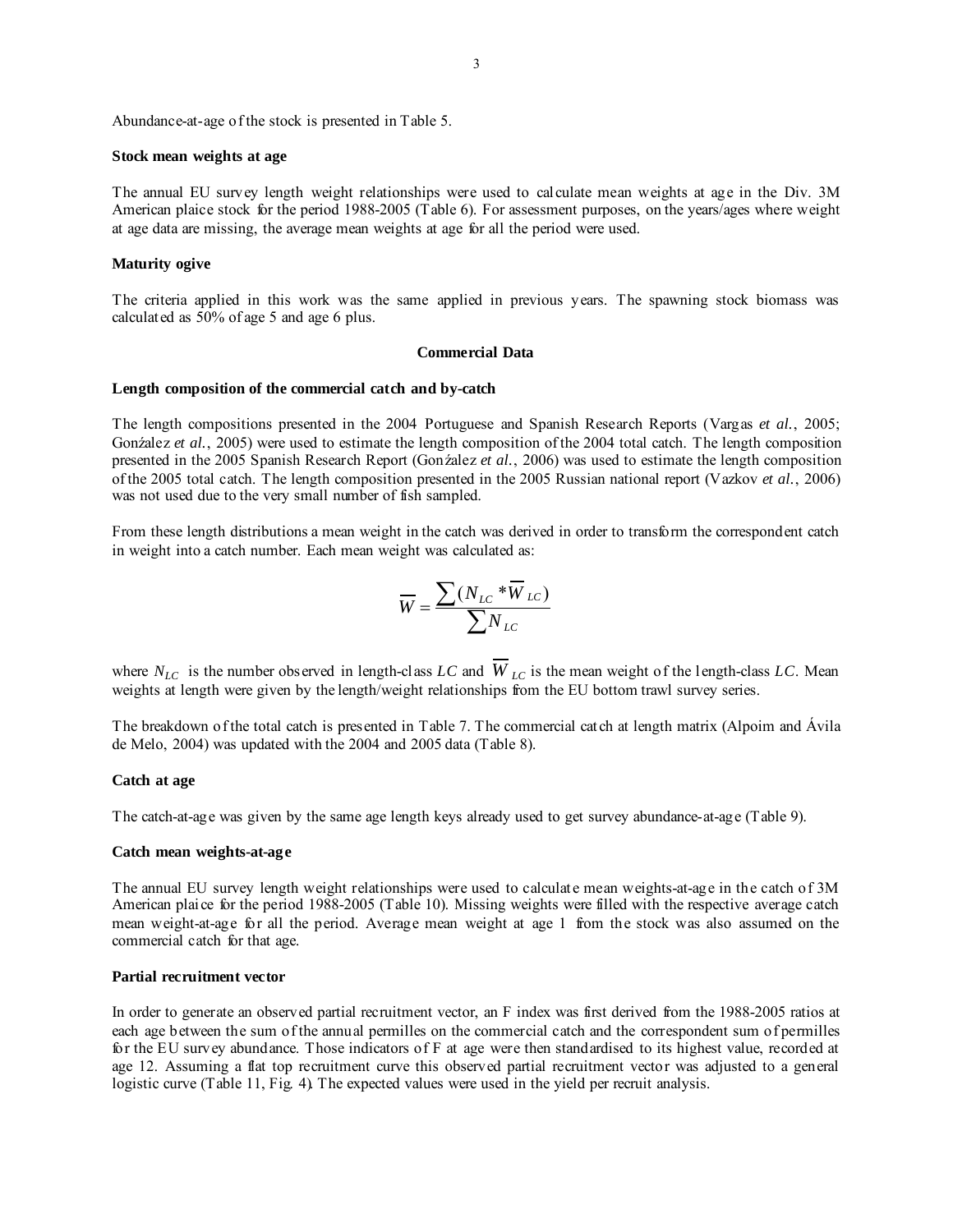### **Vectors used in yield-per-recruit analysis**

An yield-per-recruit analysis was conducted incorporating the following sets of vectors (Table 12A), all of them considered to be representative, in terms of growth and maturity, of Div. 3M American plaice:

- 1) Mean weights at age in the commercial catch.
- 2) Mean weights at age in the stock.
- 3) Female maturity ogive at age.
- 4) Expected partial recruitment vector.
- 5) Natural mortality set at 0.2.

### **Assessment Results**

#### **Comments on trends on stock indicators**.

The two former USSR-Russian survey series showed a decreasing trend in biomass and abundance between 1972 and 1993. The Russian surveys in 2001-2002 show very low estimates of biomass and abundance. From 1978 till 1985 Canadian series is stable, with survey biomass and abundance around 6 700 tons and 10 million fish. A continuous decline in abundance and biomass is observed since the beginning of EU survey. The 2000 abundance and biomass were the lowest of this series (1 606 tons and 2.1 millions fishes) and improved little since then. Results of the 1996 Canadian survey are comparable with the 1996 EU survey (Fig. 3) (Alpoim *et al.*, 2002 and Alpoim, 2003).

A proxy to fishing mortality has been giving by the ratio between catch and EU survey biomass for ages fully recruited to the fishery (ages 8-11). This index falls to 0.034 in 1993 and from 1994 till 2003 fluctuates around 0.09, since 2003 this index declined again being at a minimum in 2005 (0.011) (Table 13 and Fig. 6).

Age 14, corresponding to the 1991 year-class, was the best represented in the 2005 EU survey (Table 5). Since 1991, all the recruiting year-classes were poorly represented in the EU survey. Survey spawning biomass is declining as well since 1988 reaching a minimum in 2000 and remaining at a very low level in 2005.

Age 3 is the first age to appear in all the years of the EU survey series, so it was used to evaluate the stock/ recruitment relationship. Only 15 points are available, showing very poor recruitment for an SSB less than 9 000 tons (Tab.14, Fig. 7).

In Fig 8 it is plotted an EU survey index of stock reproductive potential, the log of the R/SSB ratio for each yearclass and with both sexes included in spawning biomass. Before 1991, an average of 0.121 recruits at age 3 were produced per Kg of SSB, from 1991 till 2000 this average was reduced to only 0.011 recruits per Kg of SSB. The 2001 and 2002 mean (0.086 recruits per Kg of SSB) although is higher than the previous period didn't generated good recruitments due to the poor level of SSB (Fig.8). This recruitment failure seems not to be caused by the shrimp fishery developed in Flemish Cap since the beginning of 1990s, because estimation of by-catch gives a very low figures for American plaice (Kulka, 1999).

#### **Yield-per-recruit analyses**

An yield-per-recruit analysis was conducted, incorporating the sets of vectors already described. This analysis give a  $F_{0,I}$  = 0.165 and an  $F_{max}$  = 0.365 (Tab. 12, Fig. 5).

### **XSA**

An XSA was performed using the Lowestoft VPA Suite (Darby and Flatman, 1994). The input files for XSA analysis are presented in Table 15. Natural mortality was assumed constant at 0.2. The month with a peak of spawning for Div. 3M American plaice is May (Serebryakov *et al.*, 1987) and was used to estimate of the proportion of F and M before spawning.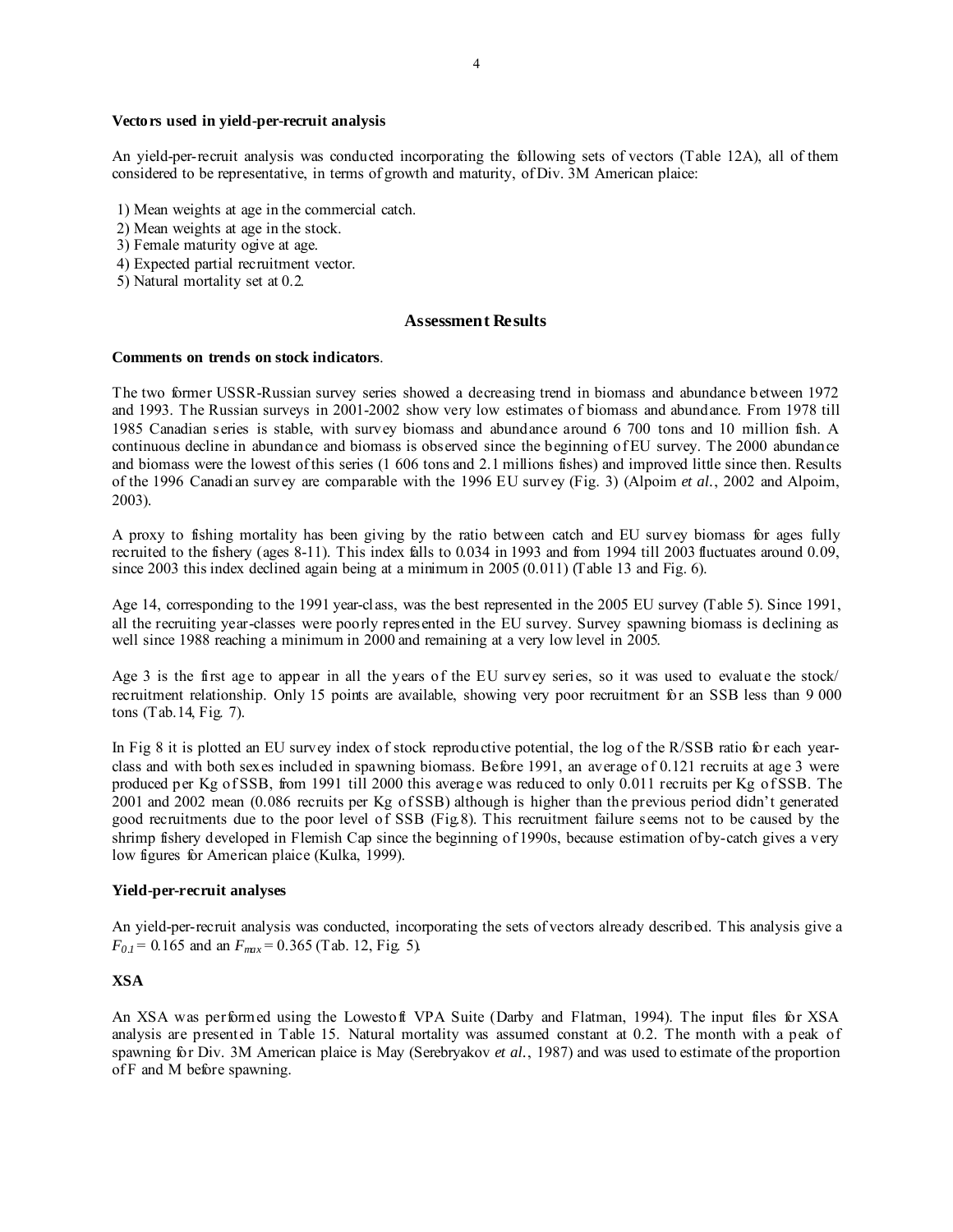The ratios between annual catches and EU survey bottom biomass were considered to be a proxy of mean fishing mortalities from 1988 to 2005. The survey biomass can be considered representative of the mean annual biomass (EU survey is conducted around the middle of the year). The 2005 *F* index was multiplied by the observed PR to have a starting guess of *F* at age in the terminal year. In order to get the *Fs* for the last age through 1988-2005 the selection at age 15 was multiplied by the F index of each year. The rest of the data were already described above. Several XSA frameworks have been tested, and the adopted in this assessment has the following settings:

- No year weights were applied, due to the short time series.
- Age 12 was considered to be the first age at which *q* is independent of age.
- Terminal year survivor estimates not shrunk towards mean F.
- A shrink survivor estimates with a mean *F* for the 5 older true ages in 1990-1994 period was used.
- The Log  $(S.E.)$  for the F means to which the estimates are shrunk, was 1.0.
- The earliest year to be used for tuning the VPA was 1994.
- Minimun Log (S.E.) for the terminal population estimates derived from each fleet (Threshold se) was  $0.5.$

The XSA diagnostics and the plot of the log catchability residuals are presented in Table 16 and in Fig. 9. The XSA outputs are presented in Table 17 and in Fig. 10 and 11.

SSB-R Scatter plot based in the XSA results (Fig.10) show also a very poor recruitment for an SSB less than 5 000 tons.

Biomass and spawning stock biomass show a steady decline in the recent years to very low levels. Since 1991 recruitment is kept at a very low level. The rate of exploitation decreased in recent years and is at a low level.

## **Conclusions**

All results indicate that the stock suffered a continuous decline, even with catches kept at a low level since 1996. A general decrease is observed in the biomass and abundance estimated by the several surveys. The same trends are in the XSA results, ending at a very low biomass and SSB on the terminal year.

Indices from the EU survey and XSA indicates no sign of recruitment since 1991 with only weak year-classes expected to be recruited to the SSB within at least five years.

F estimates from the XSA and EU survey (age 8-11) decreased in recent years and is at present at a very low level.

## **Stock status**

This stock continues to be in a very poor condition, with only weak year-classes expected to be recruit to the SSB on the next five years. Although the level of catches since 1996 is low, all the analysis indicates that this stock is kept at a very low level with no sign of recovery.

### **Acknowledgements**

My thanks to A. Ávila de Melo (INIAP/IPIMAR), F. González (IEO) and J.C. Mahé (IFREMER) for their help in the framing and interpretation of the output of the XSA. This study was supported by the European Commission (DG XIV), INIAP/IPIMAR, CSIC, IEO and AZTI.

# **References**

Alpoim R., C. Darby and A. M. Ávila de Melo - 2002. An assessment of American Plaice (*Hippoglossoides platessoides*) in NAFO Division 3M. NAFO SCR Doc. 02/62. N4674. 37p.

Alpoim R. and A. M. Ávila de Melo - 2004. An assessment of American Plaice (*Hippoglossoides platessoides*) in NAFO Division 3M. NAFO SCR Doc. 04/50. N5003. 28p.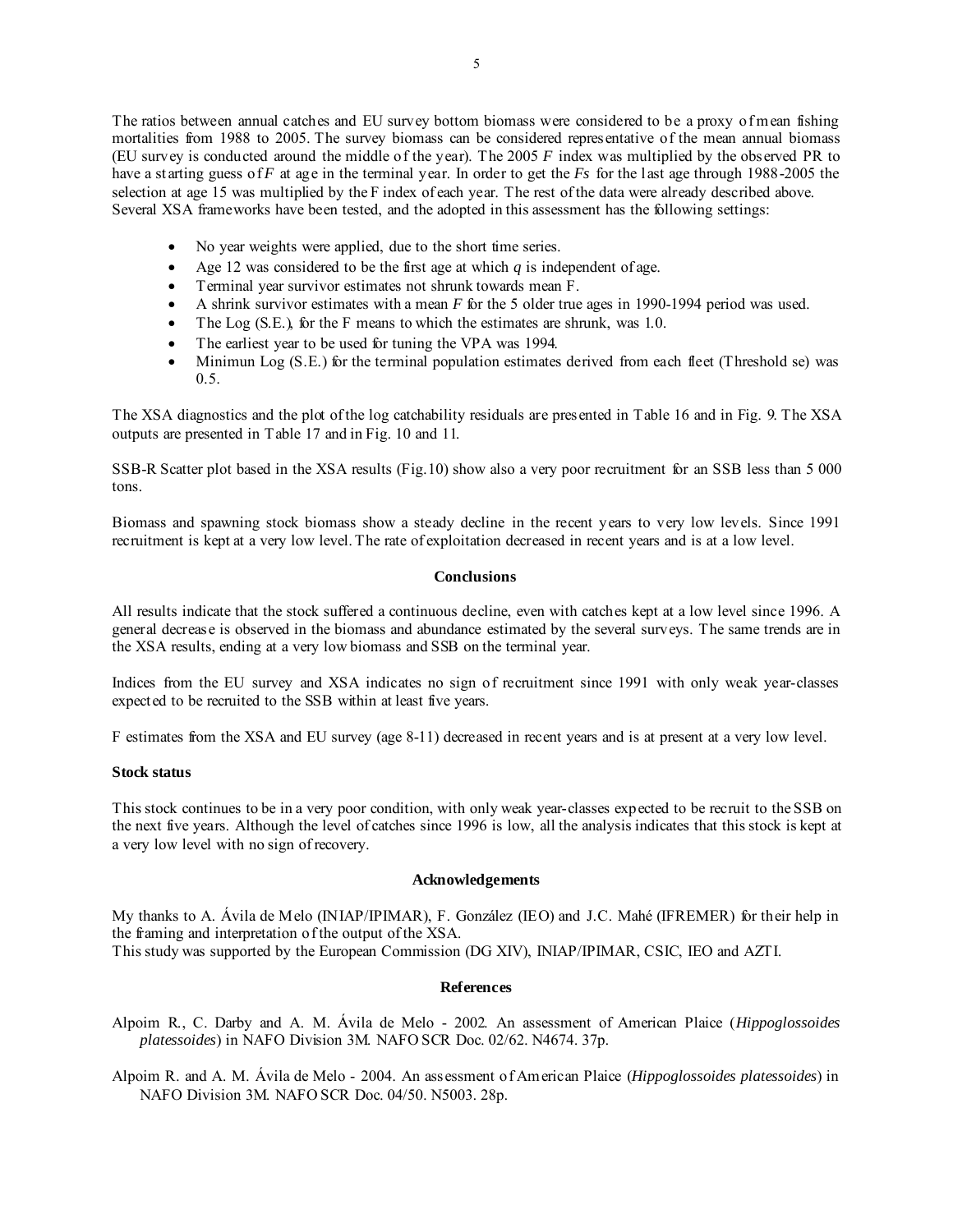- Alpoim R. 2003. A stock status update of American Plaice (*Hippoglossoides platessoides*) in NAFO Division 3M. NAFO SCR Doc. 03/44. N4862. 12p.
- Bishop C. A. 1994. Revisions and additions to stratification schemes used during research vessel surveys in NAFO Subareas 2 and 3. NAFO SCR Doc 94/43. N2413, 23p.
- Casas, J. M. and D. González Troncoso 2005. Results from bottom trawl survey of Flemish Cap in July 2004. NAFO SCR Doc.05/35. N5121. 35p.
- Darby, C. and S. Flatman, 1994. Virtual population analysis: version 3.1 (Windows/Dos) user guide. *Info. Tech. Ser., MAFF Direct. Fish. Res*., Lowestoft, (1): 85p.
- González Troncoso, D. and J. M. Casas 2005. Calculation of the Calibration Factors from the Comparative Experience between the R/V *Cornide de Saavedra* and the R/V *Vizconde de Eza* in Flemish Cap in 2003 and 2004. NAFO SCR Doc.05/29. N51125. 8p.
- González Troncoso, D., J. M. Casas, and F. Saborido-Rey 2006. Results from bottom trawl survey of Flemish Cap of July- August 2005. NAFO SCR Doc.06/16. N5231. 40p.
- Gonźalez, F., J. L. Del Rio, A. Váquez, H. Murua, E. Román, M. Casas and G. Ramilo 2006. Spanish research report for 2005. NAFO SCS Doc. 06/9. N5096. 26p.
- Gonźalez, F., J. L. Del Rio, Váquez, A., H. Murua, E. Román, M. Casas, P. Duran, and G. Ramilo 2005. Spanish research report for 2004. NAFO SCS Doc. 05/8. N5096. 26p.
- Kulka, D. W. 1999. Update on the By-catch in the shrimp fisheries in Davis Strait to Flemish Cap. NAFO SCR Doc. 99/96. N4168. 15p.
- Serebryakov V.P., A.V. Astafjeva and V.K. Aldonov, 1987. USSR Ichthyoplankton Investigations on Flemish Cap, 1978-83. NAFO Sci. Coun. Studies, 11. 7-21p
- Vargas J., R. Alpoim, E. Santos and A. M. Ávila de Melo 2005. Portuguese research report for 2004. NAFO SCS Doc. 05/6. N5086. 55p.
- Vaskov, A. A., K. V. Gorchinsky, T. M. Igashov and S. P. Melnikov 2006. Russian research report for 2005. NAFO SCS Doc. 06/7. N5223. 24p.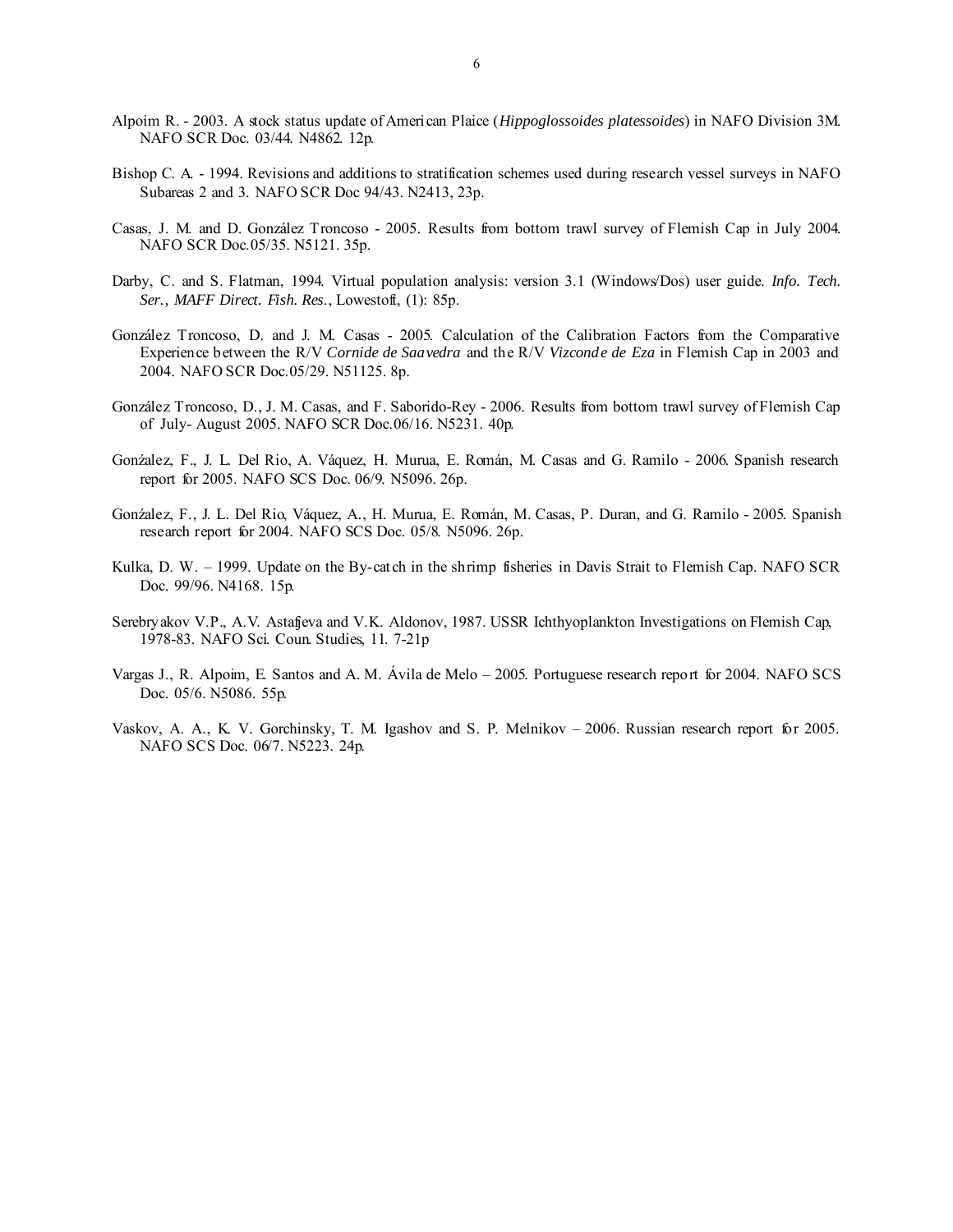|              |                          |                          |                      |                      |                | Nominal catches (2)      |                          |                          |                          |             |                  |              |              |                |             |
|--------------|--------------------------|--------------------------|----------------------|----------------------|----------------|--------------------------|--------------------------|--------------------------|--------------------------|-------------|------------------|--------------|--------------|----------------|-------------|
| Year         |                          |                          |                      | Country              |                |                          |                          |                          |                          |             | Flatfishes (NS)  | Yellowtailf. | <b>GRAND</b> | <b>STACFIS</b> | <b>TAC</b>  |
|              | Canada                   | Japan                    | USSR/SUN             | Poland               | E/ESP          | E/GBR                    | E/PRT                    | E/DEU                    | Other                    | Total       | Total            | Total        | <b>TOTAL</b> | estimates      |             |
| 1960         | $\sim$                   | $\sim$                   |                      | $\sim$               | $\sim$         | $\overline{a}$           | $\overline{a}$           | $\sim$                   | $\sim$                   | $\mathbf 0$ | 316              | $\mathbf 0$  | 316          |                |             |
| 1961         | $\sim$                   | $\blacksquare$           | ÷                    | $\sim$               | $\blacksquare$ | $\sim$                   | $\overline{\phantom{a}}$ | $\blacksquare$           | $\blacksquare$           | $\mathbf 0$ | 2282             | $\mathbf 0$  | 2282         |                |             |
| 1962         | 14                       |                          | $\ddot{\phantom{1}}$ | $\ddot{\phantom{1}}$ | $\sim$         | $\overline{a}$           |                          |                          | $\ddot{\phantom{1}}$     | 14          | 707              | $\mathbf 0$  | 721          |                |             |
| 1963         | $\blacksquare$           | ÷,                       | 51                   | 108                  | $\blacksquare$ | 20                       |                          |                          | ٠                        | 179         | $\mathbf 0$      | $\mathbf 0$  | 179          |                |             |
| 1964         | $\blacksquare$           |                          | 1831                 | 8                    | $\blacksquare$ | 37                       |                          |                          | $\ddot{\phantom{1}}$     | 1876        | $\mathbf 0$      | $\mathbf 0$  | 1876         |                |             |
| 1965         | 19                       | ä,                       | 4964                 | 216                  | ä,             | 83                       |                          |                          | $\overline{c}$           | 5284        | 57               | $\mathbf 0$  | 5341         |                |             |
| 1966         | $\sim$                   | $\ddot{\phantom{1}}$     | 4003                 | 17                   | $\blacksquare$ | 53                       |                          |                          | ÷.                       | 4073        | $\mathbf 0$      | $\mathbf 0$  | 4073         |                |             |
| 1967         | 57                       | $\blacksquare$           | $\sim$               | 63                   | $\blacksquare$ | 33                       |                          |                          | $\mathbf{1}$             | 154         | $\mathbf 0$      | $\mathbf 0$  | 154          |                |             |
| 1968         | 100                      | $\sim$                   | 121                  | ÷.                   | $\sim$         | $\overline{4}$           |                          |                          | $\overline{a}$           | 225         | 6                | 0            | 231          |                |             |
| 1969         | 12                       | $\overline{a}$           | 113                  | ä,                   | $\blacksquare$ |                          |                          |                          | $\blacksquare$           | 125         | $\mathbf 0$      | $\mathbf 0$  | 125          |                |             |
| 1970         | $\mathbf{r}$             | $\blacksquare$           | 62                   |                      | $\blacksquare$ | ÷                        |                          |                          | $\blacksquare$           | 62          | 17               | $\mathbf 0$  | 79           |                |             |
| 1971         | $\sim$                   | ä,                       | 1079                 | ÷,                   | ä,             | ÷,                       |                          |                          | $\sim$                   | 1079        | $\mathbf 0$      | $\mathbf 0$  | 1079         |                |             |
| 1972         | $\sim$                   | $\overline{\phantom{a}}$ | 665                  | 8                    | 17             | 65                       |                          |                          | 106                      | 861         | $\pmb{0}$        | $\mathbf 0$  | 861          |                |             |
| 1973         | 68                       | ä,                       | 312                  | 39                   | $\sim$         | 85                       | ä,                       |                          | $\blacksquare$           | 504         | 3                | 127          | 634          |                |             |
| 1974         | 211                      | ä,                       | 1110                 | ÷,                   | $\blacksquare$ | 607                      | ÷.                       |                          | $\blacksquare$           | 1928        | 3                | 12           | 1943         |                | 2000        |
| 1975         | 140                      | ä,                       | 958                  | ÷.                   | 8              | 80                       | 522                      |                          | $\blacksquare$           | 1708        | 5                | 31           | 1744         |                | 2000        |
| 1976         |                          | $\blacksquare$           |                      | 15                   | 28             | $\sim$                   |                          |                          | $\sim$                   | 1192        | $\mathbf 0$      | 137          | 1329         |                |             |
| 1977         | 191<br>$30\,$            | $\tilde{\phantom{a}}$    | 809<br>987           | $\overline{7}$       | 18             | ÷,                       | 149                      | $\mathbf{1}$             |                          | 1618        | $\mathbf 0$      |              | 1628         |                | 2000        |
|              |                          |                          |                      |                      |                |                          | 457                      |                          | 118                      |             |                  | 10           |              |                | 2000        |
| 1978         | $\overline{7}$           | 49                       | 581                  | 21                   | 36             | $\overline{2}$<br>$\sim$ | 486                      | 100                      | 51                       | 1333        | 3                | $\mathbf 0$  | 1336         |                | 4000        |
| 1979         | 10                       | 63                       | 457                  | $\overline{2}$       | 16             |                          | 248                      | $\blacksquare$           | $\overline{\phantom{a}}$ | 796         | 4                | $\mathbf 0$  | 800          |                | 2000        |
| 1980         | $\overline{1}$           | $\overline{1}$           | 909                  | 5                    | 3              | ä,                       | 232                      | 34                       | $\blacksquare$           | 1185        | 64               | $\mathbf 0$  | 1249         |                | 2000        |
| 1981         | $\sim$                   | 47                       | 309                  | ä,                   | 276            | $\overline{\phantom{a}}$ | $\blacksquare$           | $\blacksquare$           | $\blacksquare$           | 632         | $\mathbf 0$      | $\mathbf 0$  | 632          |                | 2000        |
| 1982         | $\sim$                   | 53                       | 1002                 | ä,                   | 17             | $\ddot{\phantom{1}}$     | ÷.                       |                          | $\blacksquare$           | 1072        | 3                | $\mathbf 0$  | 1075         |                | 2000        |
| 1983         | $\blacksquare$           | 9                        | 1238                 | ä,                   | 434            | $\overline{\phantom{a}}$ | 208                      | $\blacksquare$           | $\blacksquare$           | 1889        | 3                | $\mathbf 0$  | 1892         |                | 2000        |
| 1984         | $\blacksquare$           | $\mathbf{1}$             | 711                  | $\sim$               | 204            | ٠                        | 196                      | 190                      | $\blacksquare$           | 1302        | 1                | $\mathbf 0$  | 1303         |                | 2000        |
| 1985         | $\sim$                   | $\overline{2}$           | 971                  | $\sim$               | 163            | ä,                       | 266                      | 318                      | $\blacksquare$           | 1720        | $\mathbf 0$      | $\mathbf 0$  | 1720         |                | 2000        |
| 1986         | ä,                       | 3                        | 962                  | $\sim$               | 1048           | ä,                       | 1741                     | $\blacksquare$           | $\blacksquare$           | 3754        | $\mathbf 0$      | 3            | 3757         |                | 2000        |
| 1987         | $\blacksquare$           | $\blacksquare$           | 501                  | ٠                    | 4137           | $\overline{\phantom{a}}$ | 969                      | $\blacksquare$           | $\blacksquare$           | 5607        | 20               | $\mathbf 0$  | 5627         |                | 2000        |
| 1988         | $\blacksquare$           | 78                       | 228                  | ٠                    | 1608           | ä,                       | 941                      | $\blacksquare$           | 6                        | 2861        | 127              | $\mathbf{1}$ | 2989         | 2800           | 2000        |
| 1989         | $\blacksquare$           | 402                      | 88                   | ÷                    | 2166           | ÷,                       | 1238                     | $\overline{\phantom{a}}$ | $\blacksquare$           | 3894        | 72               | $\mathbf 0$  | 3966         | 3500           | 2000        |
| 1990         | $\blacksquare$           | 308                      | ÷,                   | ä,                   | 102            | $\overline{\phantom{a}}$ | 359                      | $\blacksquare$           | 21                       | 790         | 38               | 94           | 922          | 790            | 2000        |
| 1991         | $\sim$                   | 450                      | 5                    | $\sim$               | 605            | $\overline{2}$           | 996                      | $\blacksquare$           | 24                       | 2082        | 3                | $\mathbf{1}$ | 2086         | 1600           | 2000        |
| 1992         | $\sim$                   | 50                       |                      | ä,                   | 390            | ä,                       | 314                      | $\blacksquare$           | 11                       | 765         | $\mathbf 0$      | $\mathbf{1}$ | 766          | 765            | 2000        |
| 1993         | $\blacksquare$           | 49                       |                      | ä,                   | 244            | $\overline{\phantom{a}}$ | 231                      | $\blacksquare$           | 181                      | 705         | 46               | 20           | 771          | 275            | 2000        |
| 1994         | $\ddot{\phantom{1}}$     | ä,                       |                      | ä,                   | 3              | ÷,                       | 251                      | $\blacksquare$           | $\blacksquare$           | 254         | $\mathbf 0$      | 84           | 338          | 669            | 1000        |
| 1995         |                          | $\blacksquare$           |                      | ä,                   | 125            | ÷,                       | 118                      |                          | $\frac{1}{2}$            | 243         | 14               | $\mathbf 0$  | 257          | 1300           | 1000        |
| 1996         |                          |                          |                      | ä,                   | 105            | $\overline{\phantom{a}}$ | 29                       |                          | 8                        | 142         | $\boldsymbol{2}$ | 28           | 172          | 300            | $\mathbf 0$ |
| 1997         |                          | ÷.                       |                      | ä,                   | 56             | ä,                       | 52                       | $\overline{a}$           | $\blacksquare$           | 108         | $\mathbf 0$      | $\mathbf 0$  | 108          | 208            | 0           |
| 1998         |                          |                          | ٠                    | ä,                   | 140            | $\overline{\phantom{a}}$ | 47                       | $\blacksquare$           | -1                       | 188         | 3                | $\sqrt{2}$   | 193          | 294            | 0           |
| 1999         |                          | $\blacksquare$           | $\overline{4}$       | ä,                   | 220            | $\overline{\phantom{a}}$ | 18                       | $\sim$                   | 1                        | 243         | 5                | $\mathbf 0$  | 248          | 255            | 0           |
| 2000         |                          | ÷,                       | 55                   | ÷,                   | 169            | ÷,                       | 27                       | $\overline{\phantom{a}}$ | $\overline{1}$           | 252         | 1                | 6            | 259          | 133            | 0           |
| $2001_{(1)}$ |                          | ÷                        | 14                   |                      | 89             | ÷                        | 162                      |                          | 3                        | 268         | 24               | 135          | 427          | 149            | 0           |
| 2002(1)      | $\overline{\phantom{a}}$ | 5                        | $\overline{4}$       | ä,                   | 74             | ÷,                       | 73                       | $\overline{\phantom{a}}$ | $\mathbf 1$              | 157         | 66               | 32           | 255          | 128            | 0           |
| 2003(1)      | $\blacksquare$           | 3                        | $\overline{7}$       |                      | 75             | ä,                       | 28                       |                          | 17                       | 130         | $\mathbf 0$      | 15           | 145          | 131            | 0           |
| 2004(1)      | $\blacksquare$           | 4                        | $\overline{4}$       | ٠                    | 39             | $\overline{\phantom{a}}$ | 57                       | $\blacksquare$           | 3                        | 107         | $\pmb{0}$        | $\pmb{0}$    | 107          | 81             | 0           |
| 2005(1)      |                          | $\ddot{\phantom{1}}$     |                      |                      | 58             | $\ddot{\phantom{1}}$     | 11                       | $\sim$                   | 14                       | 83          | $\mathbf 0$      | 3            | 86           | 45             | 0           |
| 2006         |                          |                          |                      |                      |                |                          |                          |                          |                          |             |                  |              |              |                | 0           |

TABLE 1 - Nonimal catches (t) from 1960-2005, Stacfis estimates (t) from 1988-2005 and TAC (t) f rom 1974-2006 of American plaice from NAFO Division 3M.

(1) - Provisional (2) - Recalculated from NAFO statistical data base using the FISHSTAT Plus program by FAO.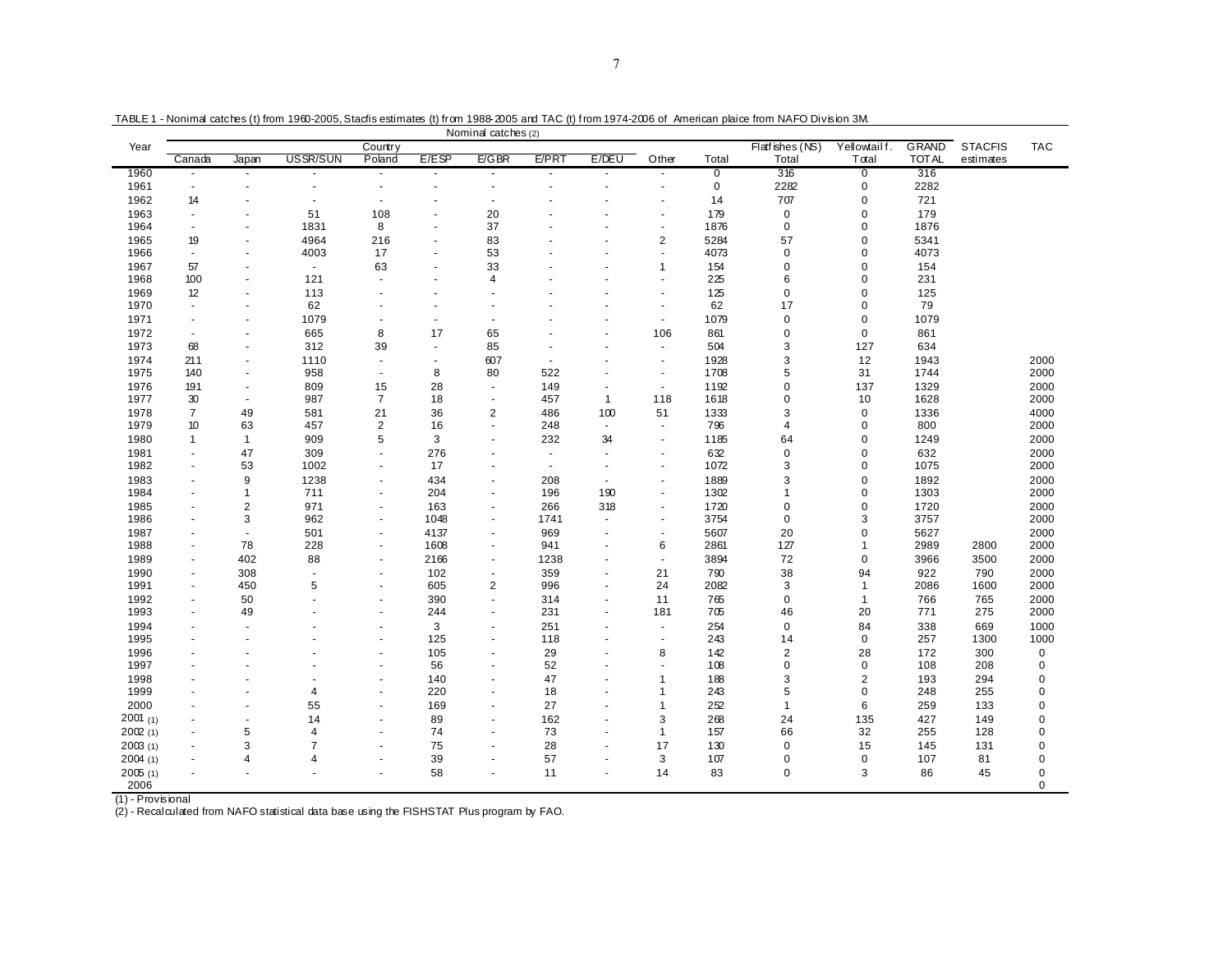

Fig.1 . American plaice in Div.3M: nominal catches and agreed TAC's



Fig. 2. Stratification scheme for stratified- randowm groundfish surveys in Div 3M. (Bishop 1994).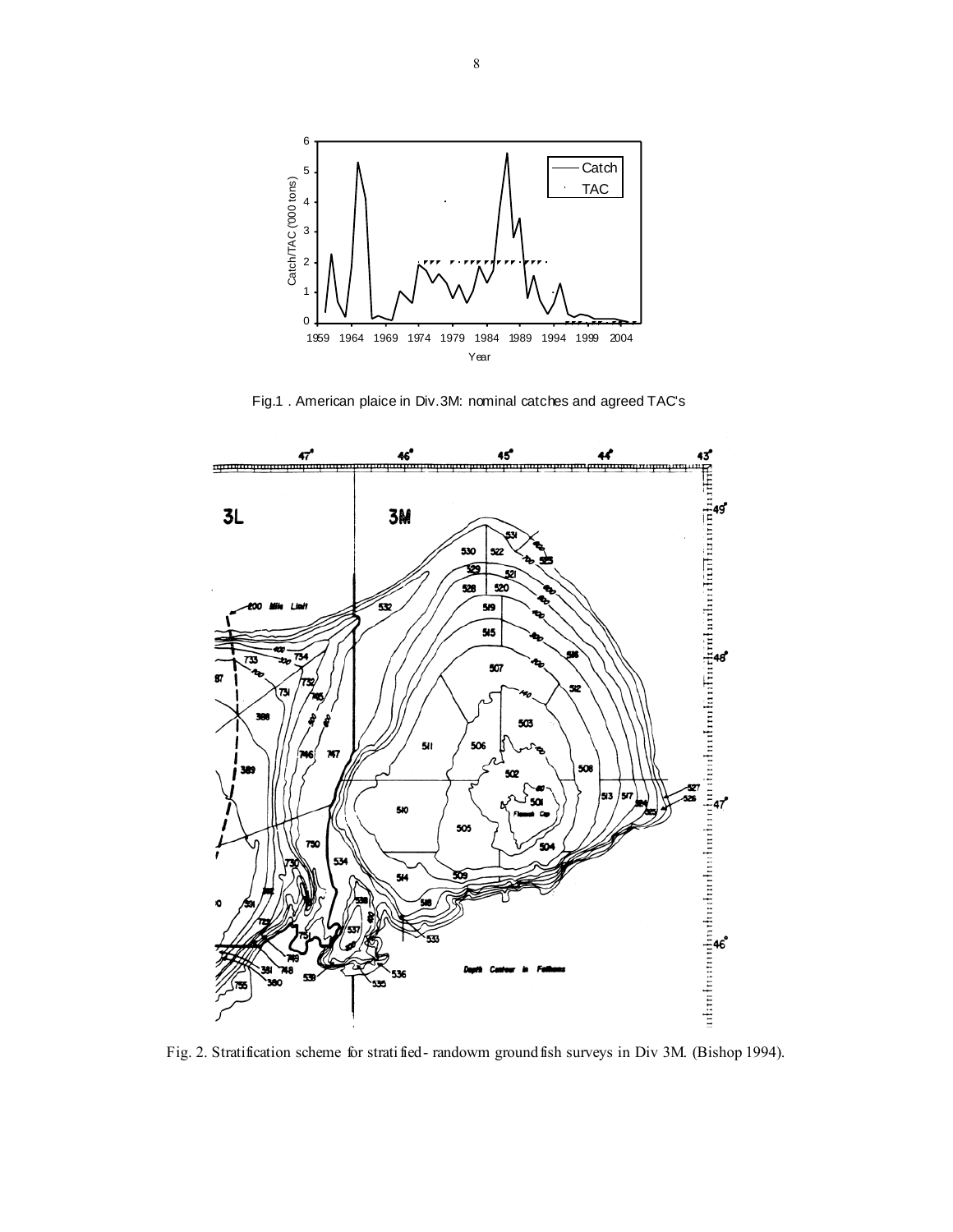Table 2 - EU - surve ys in Div.3M from 1988-2005 : estimates of biomass (t) and abund ance (000 's) of A.plai ce.

|                     | Depth range               | Area        |       |       |       |       |       |       |       | Year  |      |      |      |      |      |      |      |      |      |      |
|---------------------|---------------------------|-------------|-------|-------|-------|-------|-------|-------|-------|-------|------|------|------|------|------|------|------|------|------|------|
| Stratum             | (m)                       | (sq. n. mi. | 1988  | 1989  | 1990  | 1991  | 1992  | 1993  | 1994  | 1995  | 1996 | 1997 | 1998 | 1999 | 2000 | 2001 | 2002 | 2003 | 2004 | 2005 |
| 501                 | 128-146                   | 342         | 1306  | 1000  | 505   | 1078  | 709   | 1079  | 661   | 2230  | 1462 | 381  | 156  | 372  | 345  | 1043 | 141  | 1292 | 1507 | 1038 |
| 502                 | 148-183                   | 838         | 2845  | 3602  | 1375  | 2663  | 1714  | 1267  | 1199  | 1335  | 943  | 740  | 1587 | 1810 | 976  | 835  | 1262 | 713  | 768  | 796  |
| 503                 | 185-256                   | 628         | 1367  | 1118  | 1668  | 1247  | 631   | 444   | 325   | 252   | 168  | 495  | 284  | 97   | 21   | 93   | 75   | 17   | 427  | 101  |
| 504                 | 185-256                   | 348         | 2199  | 461   | 817   | 320   | 557   | 572   | 853   | 489   | 268  | 203  | 343  | 53   | 100  | 85   | 128  |      | 395  | 359  |
| 505                 | 185-256                   | 703         | 2599  | 3093  | 1830  | 1407  | 837   | 1291  | 1230  | 549   | 500  | 619  | 744  | 73   | 56   | 112  | 189  | 82   | 72   | 45   |
| 506                 | 185-256                   | 496         | 479   | 1130  | 954   | 501   | 601   | 305   | 808   | 123   | 32   | 13   | 35   | 40   | 25   | 37   | 63   | 29   | 26   | 71   |
| 507                 | 258 366                   | 822         | 1174  | 531   | 837   | 389   | 639   | 319   | 316   | 249   | 72   | 83   | 47   | 19   | 15   | 28   | 52   | 30   | 84   | 31   |
| 508                 | 258 366                   | 646         | 417   | 164   | 263   | 251   | 727   | 487   | 171   | 132   | 56   | 123  | 165  | 3    |      | 45   | 43   | 14   | 55   | 175  |
| 509                 | 258 366                   | 314         | 103   | 163   | 343   |       | 373   | 205   | 20    | 500   | 55   | 36   |      |      |      |      |      | 9    | 77   | 18   |
| 510                 | 258 366                   | 951         | 2323  | 1491  | 2000  | 1308  | 1406  | 1459  | 2236  | 708   | 415  | 287  | 36   | 72   | 45   | 95   | 36   | 54   | 45   | 87   |
| 511                 | 258 366                   | 806         | 1186  | 1168  | 1316  | 401   | 372   | 292   | 303   | 109   | 68   | 32   | 29   | 37   | 23   | 27   | 59   | 29   | 69   | 35   |
| 512                 | 367 549                   | 670         | 9     | 19    | 45    | 17    | 11    | 15    | 33    | 12    | 32   |      |      |      |      |      |      | 11   |      |      |
| 513                 | 367 549                   | 249         | 3     |       | 20    |       |       |       |       | 3     |      |      |      |      |      |      |      |      |      |      |
| 514                 | 367 549                   | 602         |       | 8     |       | 389   | 29    |       | 24    | 15    |      |      | 4    | 9    |      |      |      |      |      |      |
| 515                 | 367 549                   | 666         | 23    | 99    | 3     | 97    | 37    | 109   | 40    | 68    | 23   | 7    | 7    |      |      |      |      | 6    |      |      |
| 516                 | 550-731                   | 634         |       |       |       |       | 9     | 12    | 5     |       |      |      |      |      |      |      |      |      |      |      |
| 517                 | 550-731                   | 216         |       |       |       |       |       |       |       |       |      |      |      |      |      |      |      |      |      |      |
| 518                 | 550-731                   | 210         |       |       |       |       |       |       |       |       |      |      |      |      |      |      |      |      |      |      |
| 519                 | 550-731                   | 414         |       |       |       | 15    |       | 5     | 3     | 11    |      |      |      |      |      |      |      |      |      |      |
| total biomass       |                           |             | 16046 | 14047 | 11983 | 10087 | 8656  | 7861  | 8227  | 6785  | 4098 | 3026 | 3437 | 2585 | 1606 | 2404 | 2049 | 2286 | 3525 | 2760 |
| s.e.                |                           |             | 1845  | 2048  | 1276  | 1180  | 954   | 1040  | 1373  | 1083  | 912  | 708  | 751  | 869  | 332  | 429  | 729  | 748  | 740  | 684  |
|                     | mean catch per tow (kg)   |             | 19.95 | 17.47 | 14.90 | 12.55 | 10.76 | 9.79  | 10.23 | 8.44  | 5.09 | 3.76 | 4.27 | 3.21 | 2.00 | 2.99 | 2.55 | 2.86 | 4.38 | 3.43 |
| s.e.                |                           |             | 2.29  | 2.55  | 1.59  | 1.47  | 1.19  | 1.29  | 1.71  | 1.35  | 1.13 | 0.88 | 0.93 | 1.08 | 0.41 | 0.53 | 0.91 | 0.93 | 0.92 | 0.85 |
|                     |                           |             |       |       |       |       |       |       |       |       |      |      |      |      |      |      |      |      |      |      |
|                     | total abunda nce (000 's) |             | 27410 | 27391 | 20946 | 17643 | 13728 | 11648 | 11247 | 9376  | 5658 | 3770 | 3800 | 2672 | 2132 | 3168 | 1971 | 2769 | 4015 | 3326 |
| mean number per tow |                           |             | 34.09 | 34.01 | 26.05 | 21.79 | 17.05 | 14.47 | 13.96 | 11.66 | 7.02 | 4.69 | 4.73 | 3.32 | 2.65 | 3.94 | 2.45 | 3.44 | 4.99 | 4.14 |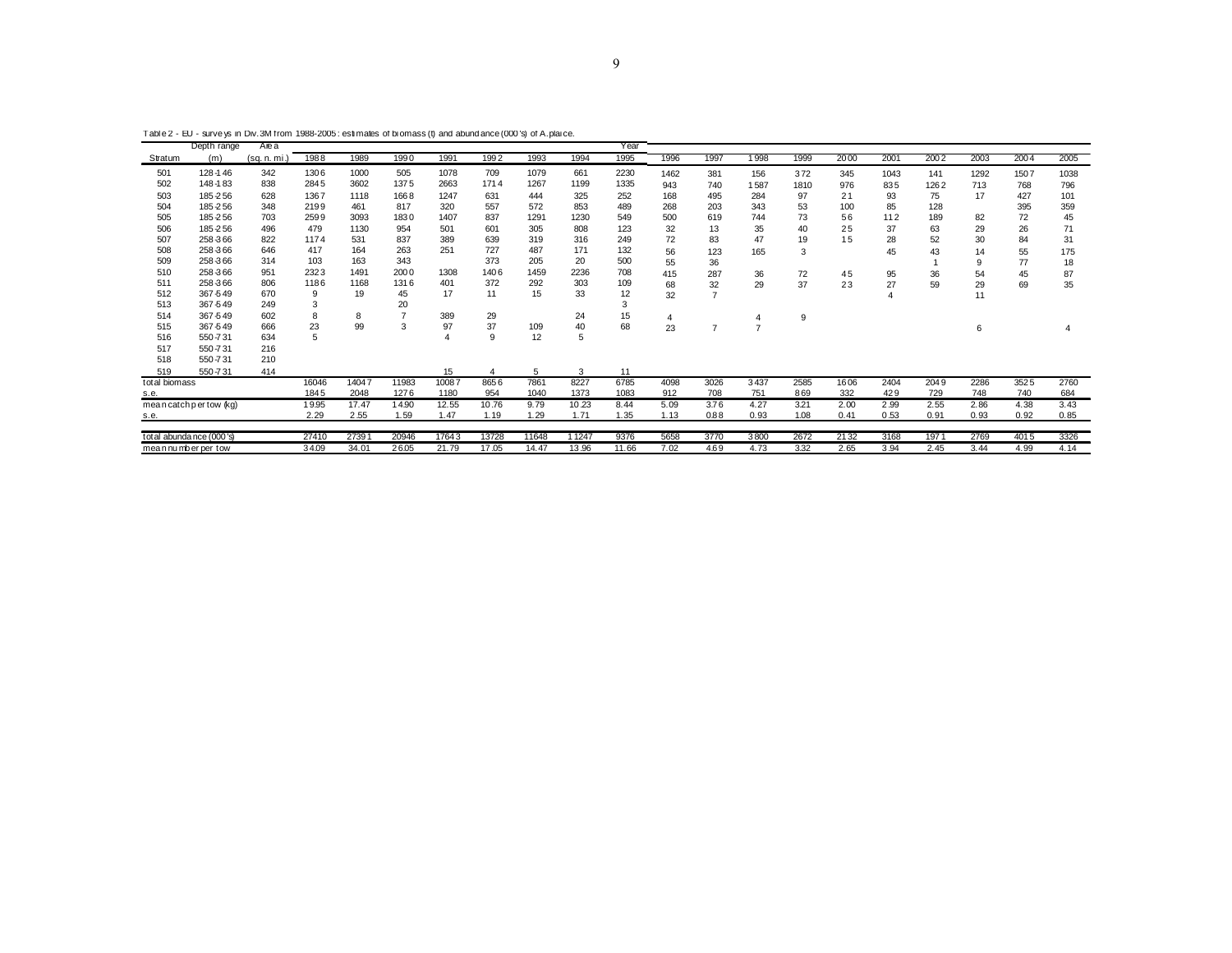

Fig.3A. American plaice in Div. 3M: trends in biomass in the surveys. Fig.3C. American plaice in Div. 3M: mean weight per tow in the surveys.







Fig. 3B. American plaice in Div. 3M: trends in abundance in the surveys. Fig.3D. American plaice in Div. 3M: mean number per tow in the surveys.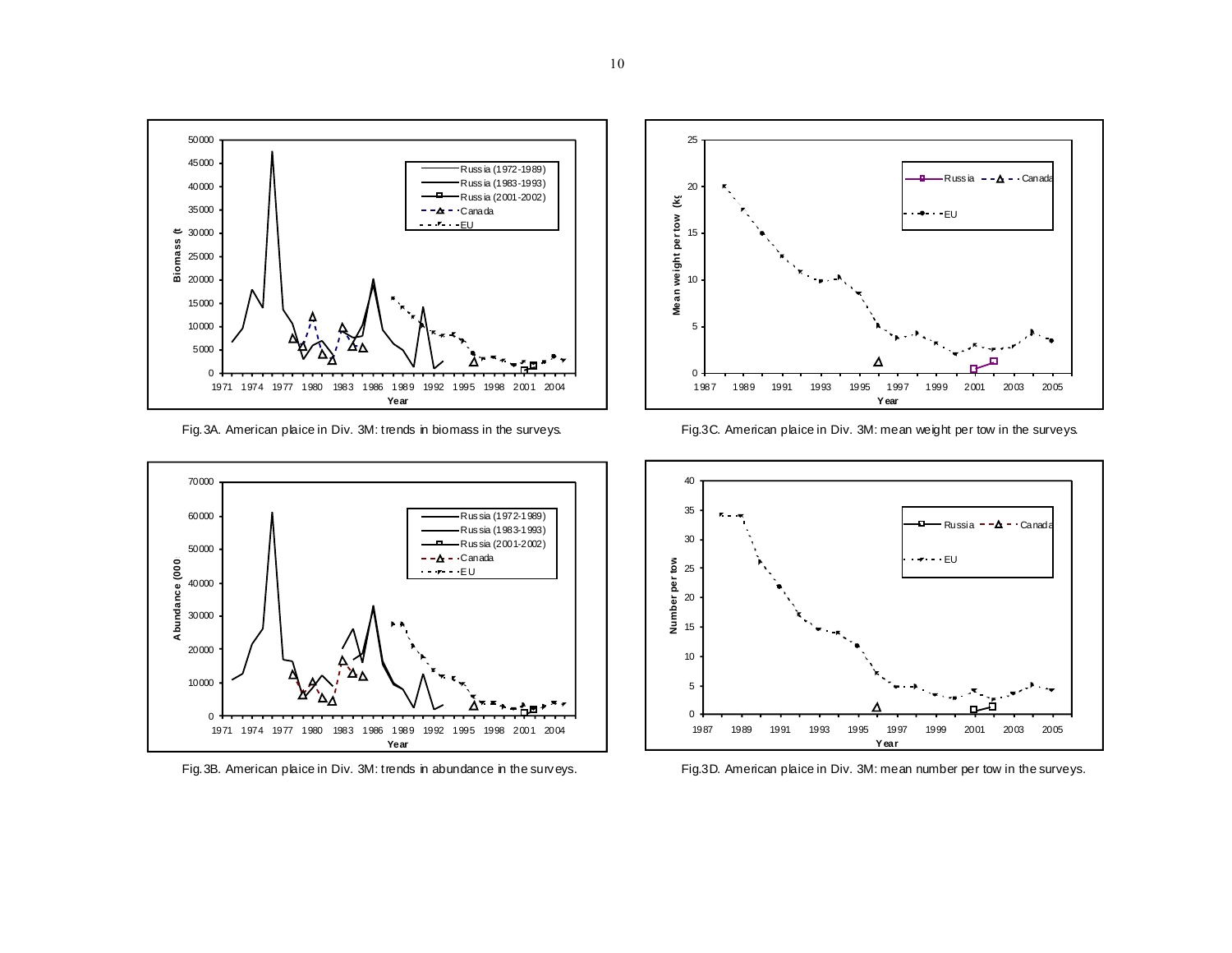| Length<br>group | 1988       | 1989         | 1990       | 1991           | 1992           | 1993       | 1994           | 1995     | 1996     | 1997           | 1998    | 1999           | 2000           | 2001    | 2002 | 2003           | 2004                 | 2005     | Length<br>group |
|-----------------|------------|--------------|------------|----------------|----------------|------------|----------------|----------|----------|----------------|---------|----------------|----------------|---------|------|----------------|----------------------|----------|-----------------|
| 4               |            |              |            |                |                |            | $\overline{7}$ |          |          |                |         |                |                |         |      |                |                      |          | 4               |
| 6               |            |              |            | 20             |                |            |                |          |          |                |         |                |                |         |      |                |                      |          | 6               |
| 8               |            |              |            | 20             |                |            |                |          |          |                |         |                |                |         |      |                |                      |          | 8               |
| 10              |            | 41           | 8          | 27             |                |            |                |          |          |                |         | $\overline{7}$ | 8              |         |      |                |                      |          | 10              |
| 12              | 68         | 14           |            | 46             |                |            |                |          | 8        | 8              |         |                | $\overline{7}$ |         |      | $\overline{7}$ |                      |          | 12              |
| 14              | 555        | 14           |            | 48             | 48             |            |                |          |          |                |         |                |                |         |      |                |                      |          | 14              |
| 16              | 1274       | 104<br>327   | 149        | 136            | 230            |            | 8              | 14<br>15 | 7        | 8              |         |                |                |         |      | 6              | 13<br>$\overline{7}$ |          | 16              |
| 18<br>20        | 295<br>55  | 1205         | 411<br>146 | 101<br>77      | 443<br>253     | 19<br>37   | 31<br>33       |          | 32       | 16             |         |                | 7<br>8         | 8<br>31 |      | $\overline{7}$ | 22                   | 8<br>8   | 18<br>20        |
|                 |            |              |            |                |                |            |                |          |          |                | 16      |                |                |         |      |                |                      |          |                 |
| 22<br>24        | 166<br>295 | 2836<br>3199 | 188<br>391 | 461<br>828     | 131<br>272     | 191<br>565 | 31<br>44       | 45       | 14<br>38 | 30             | 16<br>8 | 8              | 16<br>8        | 8       | 9    | 14<br>13       | 66<br>109            | 39<br>24 | 22<br>24        |
| 26              | 575        | 1602         | 690        | 469            | 360            | 619        | 129            | 45       | 24       | 60             | 8       | 15             | 8              | 31      | 8    | $\overline{7}$ | 127                  | 40       | 26              |
| 28              | 932        | 499          | 1301       | 456            | 392            | 360        | 297            | 113      | 68       | 44             | 45      | 31             | 44             | 54      | 32   | 27             | 73                   | 48       | 28              |
| 30              | 1434       | 637          | 2964       | 782            | 452            | 657        | 729            | 212      | 111      | 30             | 15      | 8              | 31             | 23      | 24   | 72             | 69                   | 149      | 30              |
| 32              | 2459       | 998          | 2836       | 1625           | 568            | 563        | 965            | 639      | 286      | 189            | 77      | 54             | 69             | 68      | 32   | 64             | 57                   | 178      | 32              |
| 34              | 3019       | 2020         | 1600       | 2522           | 1105           | 595        | 864            | 663      | 352      | 181            | 219     | 121            | 133            | 200     | 73   | 129            | 122                  | 138      | 34              |
| 36              | 3582       | 3495         | 1726       | 2749           | 2251           | 1302       | 1161           | 1292     | 757      | 426            | 413     | 256            | 250            | 365     | 109  | 336            | 403                  | 250      | 36              |
| 38              | 2651       | 2627         | 1790       | 2269           | 2042           | 1397       | 1710           | 1688     | 1040     | 678            | 401     | 258            | 258            | 682     | 145  | 482            | 404                  | 419      | 38              |
| 40              | 2740       | 1959         | 1427       | 1384           | 1576           | 1439       | 1511           | 1420     | 979      | 456            | 500     | 316            | 289            | 443     | 195  | 413            | 459                  | 420      | 40              |
| 42              | 2873       | 1680         | 1282       | 787            | 1266           | 1178       | 594            | 930      | 594      | 321            | 379     | 209            | 250            | 265     | 106  | 376            | 455                  | 370      | 42              |
| 44              | 2663       | 2017         | 1492       | 1020           | 630            | 936        | 708            | 472      | 356      | 295            | 375     | 205            | 130            | 172     | 96   | 136            | 263                  | 227      | 44              |
| 46              | 788        | 1165         | 1318       | 883            | 604            | 705        | 803            | 451      | 232      | 216            | 339     | 218            | 221            | 138     | 189  | 123            | 134                  | 139      | 46              |
| 48              | 467        | 527          | 763        | 582            | 602            | 349        | 729            | 405      | 312      | 285            | 285     | 327            | 156            | 177     | 289  | 136            | 197                  | 177      | 48              |
| 50              | 203        | 191          | 291        | 184            | 331            | 397        | 419            | 468      | 233      | 317            | 330     | 260            | 133            | 211     | 310  | 206            | 344                  | 203      | 50              |
| 52              | 162        | 164          | 101        | 117            | 120            | 236        | 273            | 279      | 104      | 153            | 235     | 271            | 76             | 187     | 233  | 142            | 412                  | 261      | 52              |
| 54              | 72         | 47           | 46         | 28             | 40             | 62         | 117            | 183      | 66       | 29             | 90      | 60             | 21             | 98      | 77   | 45             | 208                  | 109      | 54              |
| 56              | 55         | 15           | 21         | 14             | $\overline{7}$ | 24         | 76             | 31       | 34       | 21             | 44      | 35             | $\overline{7}$ |         | 44   | 21             | 54                   | 104      | 56              |
| 58              | 28         | 6            | 6          | $\overline{7}$ |                | 16         |                | 6        | 6        | $\overline{7}$ | 6       | 6              |                | 6       |      | 8              | 20                   | 16       | 58              |
| 60              |            |              |            |                |                |            |                | 6        | 6        |                |         | 6              |                |         |      |                |                      |          | 60              |
| 62<br>64        |            |              |            |                |                |            | 6              |          |          |                |         |                |                |         |      |                |                      |          | 62<br>64        |
| 66              |            |              |            |                | 6              |            |                |          |          |                |         |                |                |         |      |                |                      |          | 66              |
| Total           | 27410      | 27391        | 20946      | 17643          | 13728          | 11648      | 11247          | 9376     | 5658     | 3770           | 3800    | 2672           | 2132           | 3168    | 1971 | 2769           | 4015                 | 3326     | Total           |
| mean            |            |              |            |                |                |            |                |          |          |                |         |                |                |         |      |                |                      |          |                 |
| length          | 36.6       | 34.3         | 36.4       | 36.6           | 37.5           | 38.6       | 40.0           | 40.8     | 40.7     | 41.7           | 43.3    | 44.3           | 41.6           | 41.8    | 45.8 | 41.8           | 42.5                 | 42.3     |                 |

Table 3: Length composition (absolute frequencies in '000) of the 3M american plaice stock, EU surv ey 1988-2005.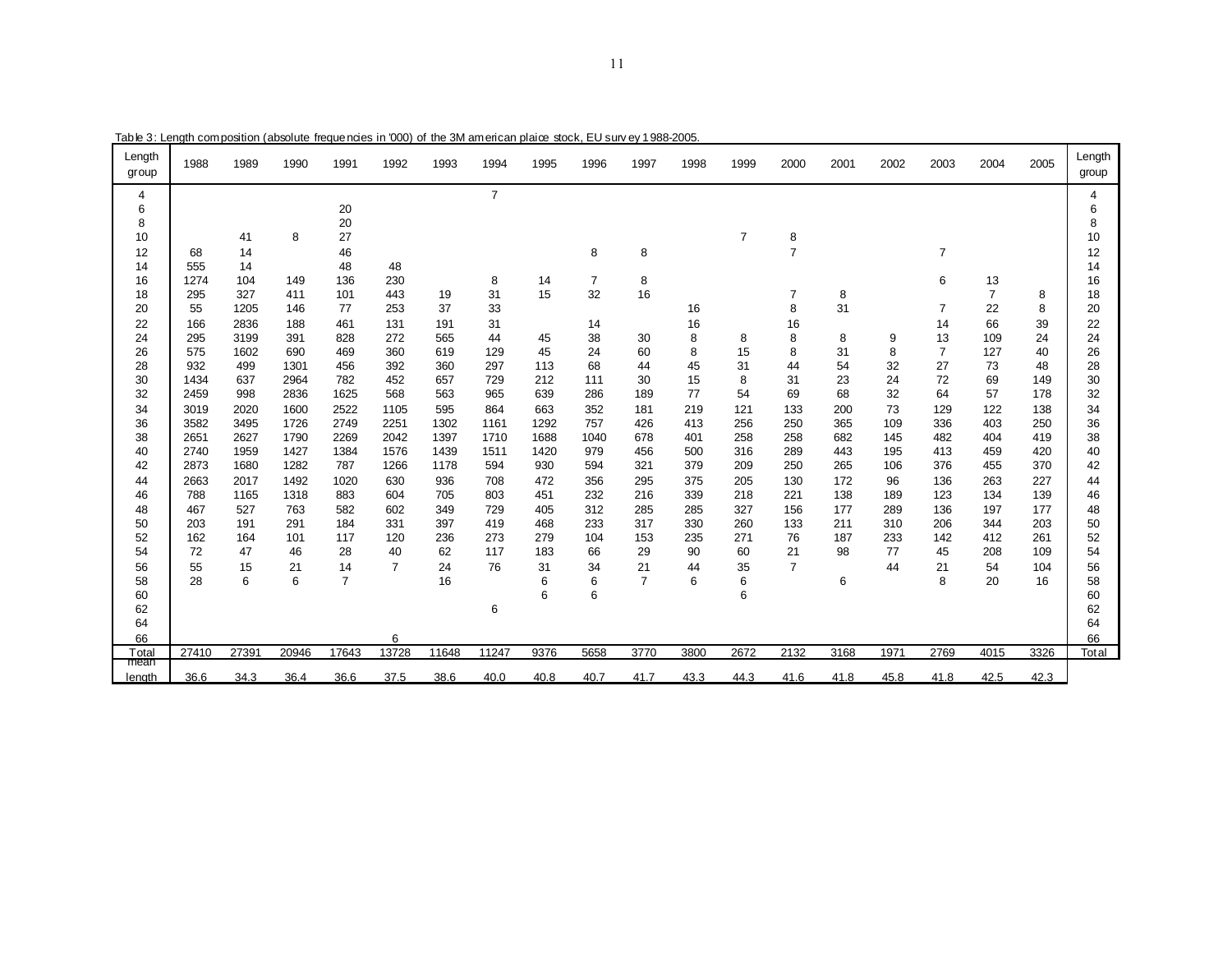| Year | <b>Table 4. Length Weight Telationships of JWI Anneheart planee.</b><br>a | b      | n    |
|------|---------------------------------------------------------------------------|--------|------|
| 1988 | 0.0048                                                                    | 3.2121 | 1211 |
| 1989 | 0.0055                                                                    | 3.1810 | 1192 |
| 1990 | 0.0043                                                                    | 3.2420 | 1314 |
| 1991 | 0.0043                                                                    | 3.2404 | 1032 |
| 1992 | 0.0048                                                                    | 3.2130 | 1296 |
| 1993 | 0.0030                                                                    | 3.3362 | 1036 |
| 1994 | 0.0029                                                                    | 3.3373 | 1065 |
| 1995 | 0.0027                                                                    | 3.3474 | 772  |
| 1996 | 0.0048                                                                    | 3.1978 | 571  |
| 1997 | 0.0046                                                                    | 3.2116 | 435  |
| 1998 | 0.0044                                                                    | 3.2260 | 442  |
| 1999 | 0.0043                                                                    | 3.2294 | 452  |
| 2000 | 0.0082                                                                    | 3.0444 | 411  |
| 2001 | 0.0044                                                                    | 3.2074 | 570  |
| 2002 | 0.0029                                                                    | 3.3242 | 225  |
| 2003 | 0.0044                                                                    | 3.2292 | 400  |
| 2004 | 0.0064                                                                    | 3.1222 | 602  |
| 2005 | 0.0043                                                                    | 3.2177 | 345  |

Table 4: Length weight relationships of 3M American plaice.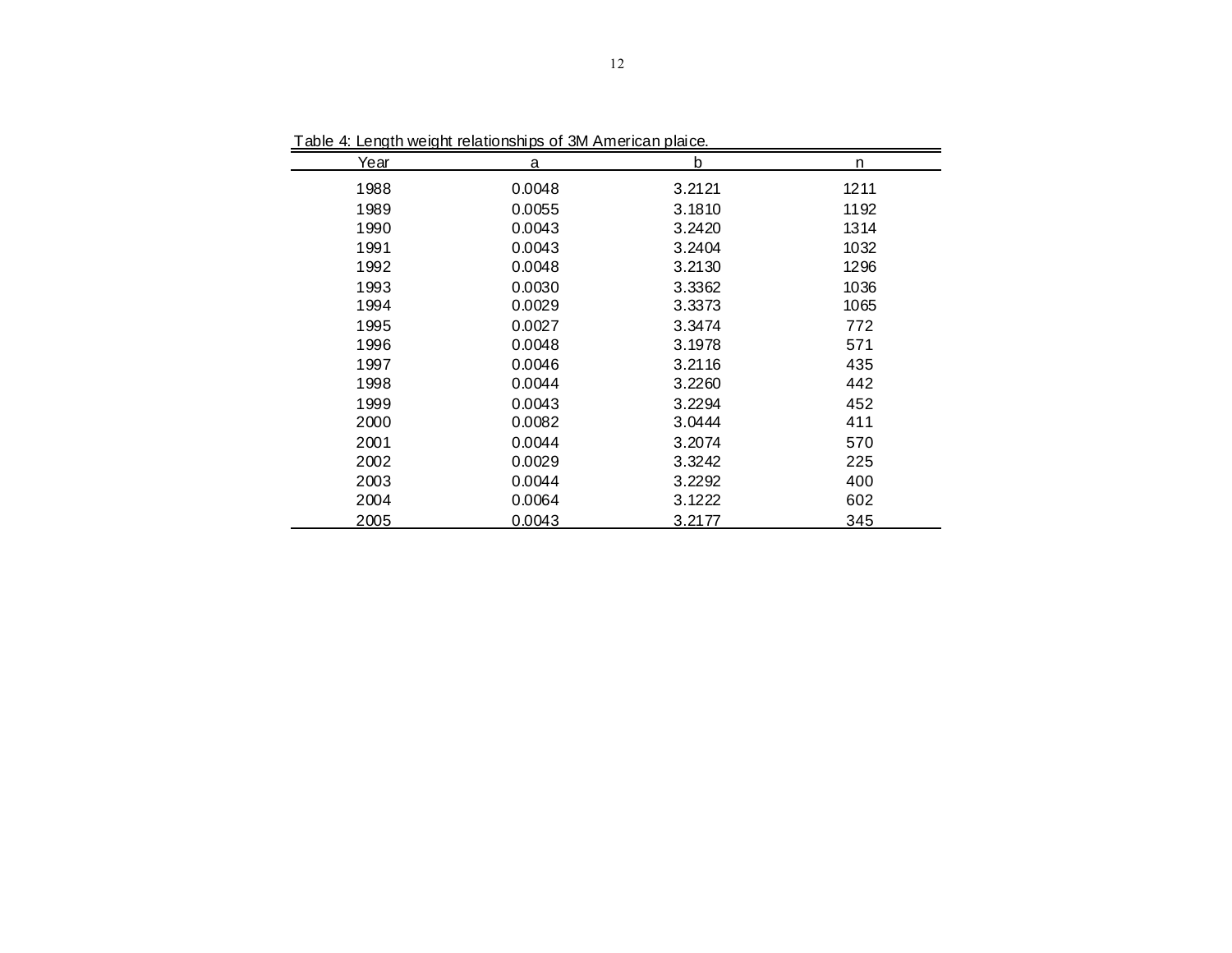|  |  |  |  |  | Table 5: Population abundance (000s) at age (yrs) of A plaice from surveys in Div. 3M during EU survey 1988-2005. |  |  |
|--|--|--|--|--|-------------------------------------------------------------------------------------------------------------------|--|--|
|--|--|--|--|--|-------------------------------------------------------------------------------------------------------------------|--|--|

| Year/age |     | 2    | 3    | 4    | 5    | 6    |      | 8    | 9    | 10   | 11  | $12 \overline{ }$ | 13  | 14   | 15  | $16+$           | Total |
|----------|-----|------|------|------|------|------|------|------|------|------|-----|-------------------|-----|------|-----|-----------------|-------|
| 1988     | 483 | 1339 | 1619 | 3955 | 3725 | 3423 | 5016 | 3004 | 1802 | 1157 | 669 | 418               | 230 | 358  | 138 | $\overline{74}$ | 27410 |
| 1989     | 55  | 1827 | 6621 | 2682 | 2787 | 2544 | 3794 | 2548 | 1616 | 1089 | 672 | 429               | 221 | 332  | 117 | 57              | 27391 |
| 1990     | 8   | 665  | 1581 | 5311 | 2456 | 1802 | 2785 | 2066 | 1427 | 995  | 648 | 432               | 242 | 337  | 128 | 62              | 20946 |
| 1991     | 154 | 353  | 1628 | 2530 | 2796 | 1945 | 2645 | 1855 | 1283 | 879  | 575 | 378               | 186 | 262  | 91  | 83              | 17643 |
| 1992     | 24  | 795  | 886  | 1210 | 1544 | 1682 | 2433 | 1642 | 1142 | 813  | 541 | 363               | 187 | 287  | 108 | 71              | 13728 |
| 1993     |     | 27   | 1536 | 1082 | 775  | 447  | 4116 | 467  | 782  | 367  | 257 | 299               | 354 | 1065 | 32  | 42              | 11648 |
| 1994     |     | 47   | 45   | 2134 | 1034 | 878  | 983  | 3425 | 322  | 654  | 224 | 221               | 252 | 519  | 490 | 9               | 11247 |
| 1995     |     | 29   | 115  | 741  | 2127 | 1368 | 1377 | 913  | 1536 | 161  | 181 | 145               | 145 | 292  | 219 | 28              | 9376  |
| 1996     | 8   | 39   | 116  | 260  | 585  | 1666 | 894  | 545  | 403  | 630  | 144 | 78                | 82  | 109  | 69  | 28              | 5658  |
| 1997     | 8   | 16   | 110  | 25   | 122  | 419  | 1204 | 270  | 413  | 293  | 487 | 129               | 25  | 93   | 47  | 110             | 3770  |
| 1998     |     | 25   | 31   | 47   | 72   | 266  | 622  | 903  | 526  | 356  | 301 | 288               | 88  | 113  | 57  | 105             | 3800  |
| 1999     |     |      | 23   | 65   | 79   | 80   | 241  | 472  | 510  | 255  | 338 | 207               | 121 | 117  | 59  | 98              | 2672  |
| 2000     | 16  | 25   |      | 84   | 106  | 153  | 119  | 153  | 392  | 427  | 231 | 185               | 74  | 56   | 46  | 59              | 2132  |
| 2001     |     | 40   | 52   | 58   | 104  | 56   | 111  | 268  | 438  | 581  | 478 | 420               | 190 | 162  | 111 | 99              | 3168  |
| 2002     |     |      | 32   | 65   | 17   | 89   | 66   | 126  | 159  | 190  | 297 | 221               | 249 | 142  | 131 | 187             | 1971  |
| 2003     |     | 6    | 32   | 93   | 80   | 58   | 79   | 147  | 300  | 258  | 431 | 426               | 272 | 272  | 148 | 160             | 2769  |
| 2004     |     | 117  | 280  | 73   | 79   | 107  | 105  | 127  | 246  | 316  | 285 | 598               | 426 | 404  | 327 | 525             | 4015  |
| 2005     |     | 31   | 111  | 288  | 106  | 106  | 126  | 102  | 224  | 206  | 225 | 252               | 353 | 403  | 252 | 540             | 3326  |

Table 6 - Weights at age of the 3M American plaice stock (Kg) from EU surveys, 1988-2005.

| Year/age |       | 2     | 3     | 4     | 5     | 6     |       | 8     | 9     | 10    | 11    | 12    | 13    | 14          | 15          | $16+$ |
|----------|-------|-------|-------|-------|-------|-------|-------|-------|-------|-------|-------|-------|-------|-------------|-------------|-------|
| 1988     | 0.027 | 0.048 | 0.152 | 0.338 | 0.495 | 0.620 | 0.721 | 0.786 | 0.801 | 0.820 | 0.876 | 0.959 | 1.201 | 1.208       | 1.537       | 1.742 |
| 1989     | 0.013 | 0.090 | 0.151 | 0.295 | 0.523 | 0.630 | 0.725 | 0.815 | 0.839 | 0.856 | 0.912 | 0.991 | 1.181 | 1.186       | 1.462       | 1.646 |
| 1990     | 0.010 | 0.062 | 0.189 | 0.312 | 0.425 | 0.564 | 0.709 | 0.829 | 0.857 | 0.893 | 0.956 | 1.029 | 1.179 | 1.200       | 1.412       | 1.578 |
| 1991     | 0.015 | 0.070 | 0.157 | 0.341 | 0.478 | 0.563 | 0.660 | 0.770 | 0.799 | 0.829 | 0.886 | 0.953 | 1.141 | 1.157       | 1.417       | 1.634 |
| 1992     | 0.029 | 0.063 | 0.158 | 0.315 | 0.516 | 0.616 | 0.684 | 0.758 | 0.807 | 0.832 | 0.910 | 1.000 | 1.182 | 1.190       | 1.408       | 1.712 |
| 1993     |       | 0.061 | 0.160 | 0.295 | 0.407 | 0.579 | 0.727 | 0.755 | 0.798 | 0.874 | 0.906 | 0.932 | 1.075 | 1.218       | 1.839       | 1.628 |
| 1994     | 0.001 | 0.062 | 0.162 | 0.316 | 0.490 | 0.568 | 0.650 | 0.808 | 0.954 | 0.917 | 1.025 | 1.025 | 1.271 | 1.228       | 1.540       | 1.895 |
| 1995     |       | 0.044 | 0.191 | 0.330 | 0.488 | 0.624 | 0.668 | 0.789 | 0.888 | 1.222 | 1.279 | 1.468 | 1.518 | <b>.515</b> | 1.563       | 2.082 |
| 1996     | 0.017 | 0.055 | 0.190 | 0.332 | 0.469 | 0.589 | 0.708 | 0.823 | 0.929 | 0.864 | 1.081 | 1.390 | 1.307 | 1.519       | 1.649       | 1.777 |
| 1997     | 0.017 | 0.049 | 0.171 | 0.236 | 0.427 | 0.559 | 0.673 | 0.643 | 0.859 | 0.998 | 1.007 | 1.215 | 1.275 | 1.437       | 1.607       | 1.515 |
| 1998     |       | 0.090 | 0.174 | 0.260 | 0.384 | 0.514 | 0.652 | 0.778 | 0.826 | 1.027 | 1.239 | 1.322 | 1.501 | 1.513       | 1.606       | 1.650 |
| 1999     | 0.010 |       | 0.166 | 0.315 | 0.440 | 0.546 | 0.568 | 0.773 | 0.849 | 0.998 | 1.178 | 1.275 | 1.462 | 1.705       | 1.563       | 1.587 |
| 2000     | 0.016 | 0.091 | 0.115 | 0.245 | 0.409 | 0.522 | 0.614 | 0.673 | 0.756 | 0.748 | 0.848 | 0.939 | 1.222 | 1.177       | 1.295       | 1.386 |
| 2001     |       | 0.072 | 0.210 | 0.245 | 0.374 | 0.434 | 0.528 | 0.603 | 0.622 | 0.702 | 0.703 | 0.853 | 1.076 | 1.321       | 1.427       | 1.487 |
| 2002     |       |       | 0.191 | 0.287 | 0.398 | 0.444 | 0.668 | 0.757 | 0.711 | 0.871 | 1.098 | 1.151 | 1.298 | 1.415       | 1.486       | 1.524 |
| 2003     | 0.017 | 0.041 | 0.134 | 0.327 | 0.361 | 0.457 | 0.543 | 0.669 | 0.674 | 0.735 | 0.794 | 0.858 | 0.886 | 1.028       | 1.314       | 1.499 |
| 2004     |       | 0.110 | 0.182 | 0.307 | 0.457 | 0.565 | 0.594 | 0.691 | 0.710 | 0.754 | 0.785 | 0.837 | 0.999 | 1.092       | 1.240       | 1.490 |
| 2005     |       | 0.094 | 0.180 | 0.295 | 0.396 | 0.527 | 0.643 | 0.620 | 0.747 | 0.792 | 0.795 | 0.827 | 0.885 | 0.920       | 1.048       | 1.413 |
|          |       |       |       |       |       |       |       |       |       |       |       |       |       |             |             |       |
| mean     | 0.016 | 0.069 | 0.169 | 0.299 | 0.441 | 0.551 | 0.652 | 0.741 | 0.801 | 0.874 | 0.960 | 1.057 | .203  | .279        | <b>.467</b> | .625  |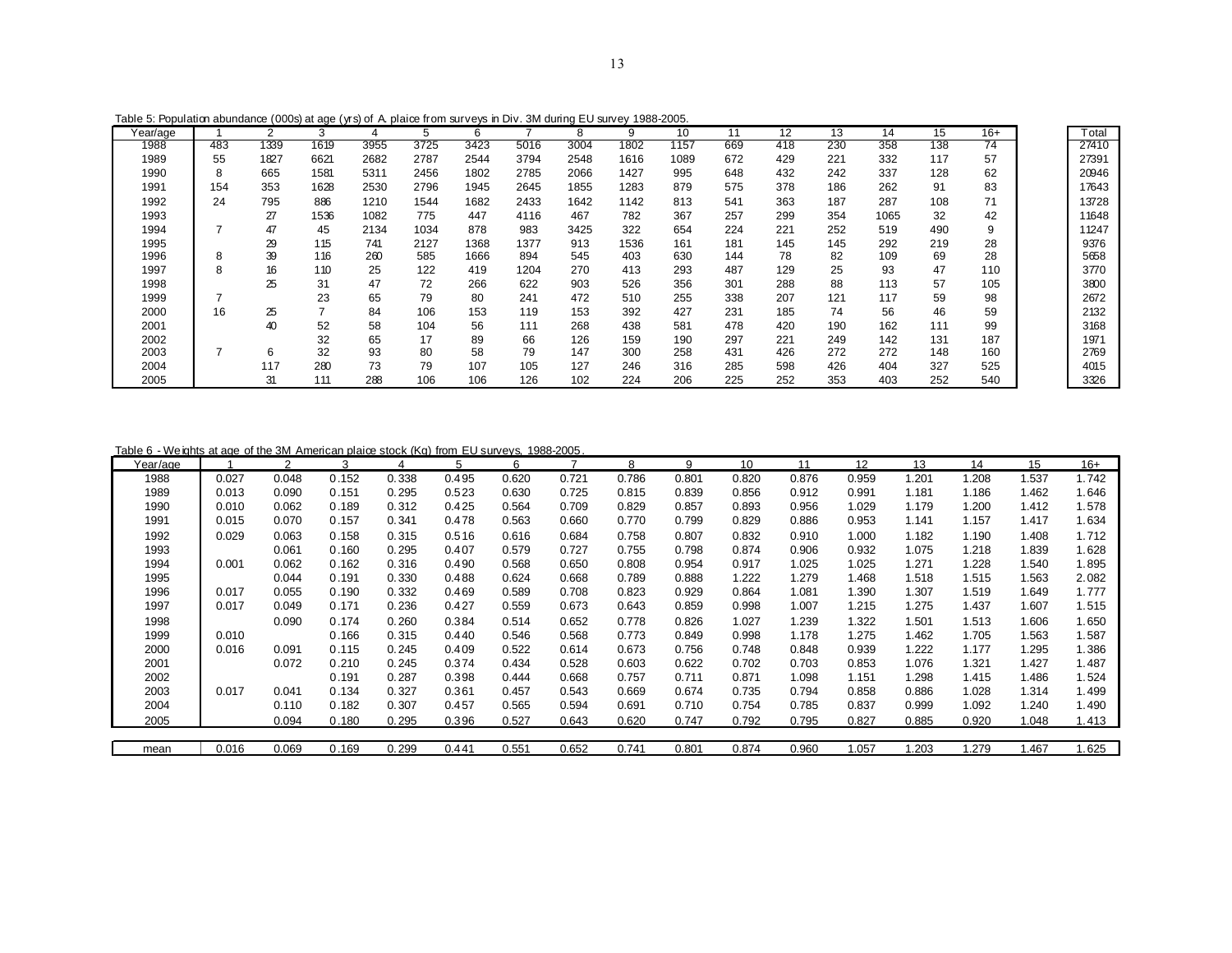| <b>YEAR</b> | <b>TOTAL CATCH</b> | <b>BREAKDOWN</b><br><b>TOTAL CATCHL</b> |          | LENGTHS COMPOSITION |            |          | Mean Weight | <b>TOTAL CATCH IN</b> |
|-------------|--------------------|-----------------------------------------|----------|---------------------|------------|----------|-------------|-----------------------|
|             | (ton)              | (ton)                                   | Country  | Source              | Gear       | Paper    | (Kg)        | <b>NUMBER (000's)</b> |
| 2004        | 81.1               | 32.0                                    | Spain    | Commercial          | <b>OTB</b> | scs 05/8 | 0.955       | 33.5                  |
|             |                    | 49.1                                    | Portugal | Commercial          | <b>OTB</b> | scs 05/6 | 0.788       | 62.3                  |
| 2005        | 45                 | 45                                      | Spain    | Commercial          | <b>OTB</b> | scs 06/9 | 1.193       | 37.7                  |
|             |                    |                                         | Russia   | Commercial          | <b>OTB</b> | scs 06/7 | 0.108       | 0.0                   |

Table 7: Criteria applied to convert total catches in weight to total catches in number, 2004-2005.

Table 8: Length composition (absolute f requencies in '000) of the 3M American plaice catches, 1988-2005.

| rable a Lengin composition (ausolute riequencies in 000) or the 3M American plane catules, 1900-2003. |        |        |        |        |       |       |       |        |       |       |       |       |       |       |       |       |      |      |
|-------------------------------------------------------------------------------------------------------|--------|--------|--------|--------|-------|-------|-------|--------|-------|-------|-------|-------|-------|-------|-------|-------|------|------|
| length group                                                                                          | 1988   | 1989   | 1990   | 1991   | 1992  | 1993  | 1994  | 1995   | 1996  | 1997  | 1998  | 1999  | 2000  | 2001  | 2002  | 2003  | 2004 | 2005 |
| 16                                                                                                    |        | 19.3   | 0.8    |        |       |       | 0.7   | 3.0    |       |       |       |       |       |       |       |       |      |      |
| 18                                                                                                    |        | 60.5   | 3.9    |        |       |       | 2.9   | 3.2    |       |       |       |       |       |       |       |       |      |      |
| 20                                                                                                    | 6.9    | 126.5  | 2.0    |        | 5.3   | 1.8   | 3.3   |        |       |       |       |       |       |       |       |       |      |      |
| 22                                                                                                    | 10.4   | 88.0   | 8.2    | 5.8    | 1.3   | 6.9   | 3.2   |        |       |       |       |       | 0.3   | 0.1   |       |       | 0.1  |      |
| 24                                                                                                    | 65.6   | 35.8   | 10.4   | 6.6    | 1.4   | 14.3  | 4.8   | 9.7    | 5.1   |       | 0.2   |       |       | 0.2   |       |       | 0.1  |      |
| 26                                                                                                    | 186.5  | 41.3   | 20.2   | 0.0    | 7.4   | 16.1  | 18.3  | 9.7    | 0.4   |       | 0.2   |       | 0.7   | 0.5   | 0.3   | 0.02  |      |      |
| 28                                                                                                    | 345.3  | 131.2  | 43.2   | 23.2   | 23.7  | 17.1  | 30.6  | 24.3   | 10.0  |       | 0.5   |       | 9.4   | 3.0   | 1.1   | 0.1   | 1.3  |      |
| 30                                                                                                    | 276.2  | 226.7  | 91.7   | 28.2   | 37.5  | 23.2  | 71.1  | 45.4   | 31.6  |       | 0.7   |       | 16.3  | 10.0  | 2.2   | 0.5   | 2.3  |      |
| 32                                                                                                    | 303.9  | 365.4  | 131.9  | 109.7  | 36.7  | 23.0  | 94.4  | 136.9  | 63.4  |       | 1.8   | 5.2   | 21.5  | 18.1  | 5.1   | 2.5   | 4.2  |      |
| 34                                                                                                    | 611.2  | 569.3  | 96.5   | 203.1  | 61.0  | 19.9  | 81.3  | 142.1  | 98.4  | 14.6  | 4.0   | 10.4  | 23.4  | 22.5  | 17.9  | 3.0   | 4.5  | 0.2  |
| 36                                                                                                    | 621.5  | 603.5  | 86.9   | 283.0  | 90.5  | 28.5  | 88.0  | 225.2  | 86.5  | 13.0  | 6.2   | 25.9  | 23.6  | 29.7  | 27.9  | 10.8  | 7.9  | 0.5  |
| 38                                                                                                    | 372.9  | 477.8  | 71.1   | 147.1  | 122.7 | 37.5  | 128.1 | 294.5  | 74.7  | 24.4  | 15.6  | 51.9  | 24.5  | 31.1  | 24.7  | 15.2  | 12.8 | 1.5  |
| 40                                                                                                    | 372.9  | 356.7  | 70.6   | 146.2  | 108.2 | 29.4  | 112.6 | 249.8  | 47.4  | 37.8  | 22.6  | 15.6  | 23.0  | 28.9  | 24.1  | 25.1  | 12.8 | 3.9  |
| 42                                                                                                    | 473.1  | 696.1  | 82.1   | 147.7  | 57.1  | 34.6  | 44.9  | 166.2  | 47.2  | 22.8  | 17.8  | 20.8  | 17.1  | 22.2  | 22.9  | 22.1  | 9.8  | 3.6  |
| 44                                                                                                    | 397.1  | 630.2  | 125.0  | 320.8  | 67.8  | 32.6  | 55.2  | 86.1   | 23.3  | 8.1   | 44.0  | 36.3  | 12.9  | 18.1  | 12.8  | 5.5   | 123  | 1.5  |
| 46                                                                                                    | 158.8  | 405.0  | 132.8  | 295.7  | 79.8  | 25.6  | 63.3  | 84.6   | 14.1  | 17.2  | 36.5  | 31.1  | 11.6  | 14.3  | 10.7  | 16.0  | 7.1  | 2.7  |
| 48                                                                                                    | 76.0   | 97.4   | 73.9   | 120.1  | 86.9  | 23.0  | 59.4  | 78.4   | 12.7  | 33.5  | 30.9  | 46.7  | 9.8   | 12.6  | 9.8   | 10.9  | 6.0  | 5.4  |
| 50                                                                                                    | 62.2   | 68.0   | 30.3   | 106.6  | 63.2  | 22.0  | 35.4  | 94.0   | 8.4   | 24.4  | 37.8  | 25.9  | 6.5   | 6.5   | 6.4   | 14.8  | 6.5  | 8.0  |
| 52                                                                                                    | 72.5   | 35.8   | 9.6    | 9.1    | 33.1  | 12.7  | 24.3  | 58.5   | 2.8   | 16.3  | 36.1  | 10.4  | 6.9   | 3.6   | 5.4   | 6.9   | 5.6  | 6.6  |
| 54                                                                                                    | 34.5   | 27.5   | 6.7    | 3.0    | 10.3  | 3.8   | 10.8  | 40.2   | 0.6   | 4.1   | 5.3   |       | 0.8   | 1.5   | 1.9   | 3.0   | 2.4  | 3.4  |
| 56                                                                                                    | 17.3   | 13.8   | 3.4    | 0.004  | 5.4   | 1.6   | 7.4   | 7.2    | 0.3   | 1.7   | 4.4   |       | 0.4   | 0.5   | 0.2   | 0.2   | 0.2  | 0.5  |
| 58                                                                                                    | 3.5    |        | 0.8    | 0.002  | 4.8   | 0.7   |       | 1.5    |       |       | 0.03  |       |       | 0.1   |       |       | 0.04 |      |
| 60                                                                                                    |        |        |        |        | 0.01  | 0.1   |       | 1.5    |       |       |       |       |       | 0.04  |       |       |      |      |
| 62                                                                                                    |        |        | 0.1    |        |       | 0.001 | 0.6   |        |       |       |       |       |       | 0.1   |       | 1.0   |      |      |
| 64                                                                                                    |        |        |        |        |       |       |       |        |       |       |       |       |       | 0.01  |       |       |      |      |
| Total ('000)                                                                                          | 4468.2 | 5075.7 | 1102.2 | 1955.9 | 904.0 | 374.5 | 940.5 | 1762.1 | 527.0 | 218.0 | 264.8 | 280.2 | 208.7 | 223.8 | 173.5 | 137.5 | 95.8 | 37.7 |
| mean length                                                                                           | 37.9   | 38.7   | 39.5   | 41.6   | 41.8  | 39.6  | 39.5  | 40.8   | 37.9  | 44.6  | 46.7  | 43.9  | 39.3  | 40.3  | 41.3  | 44.1  | 42.8 | 48.4 |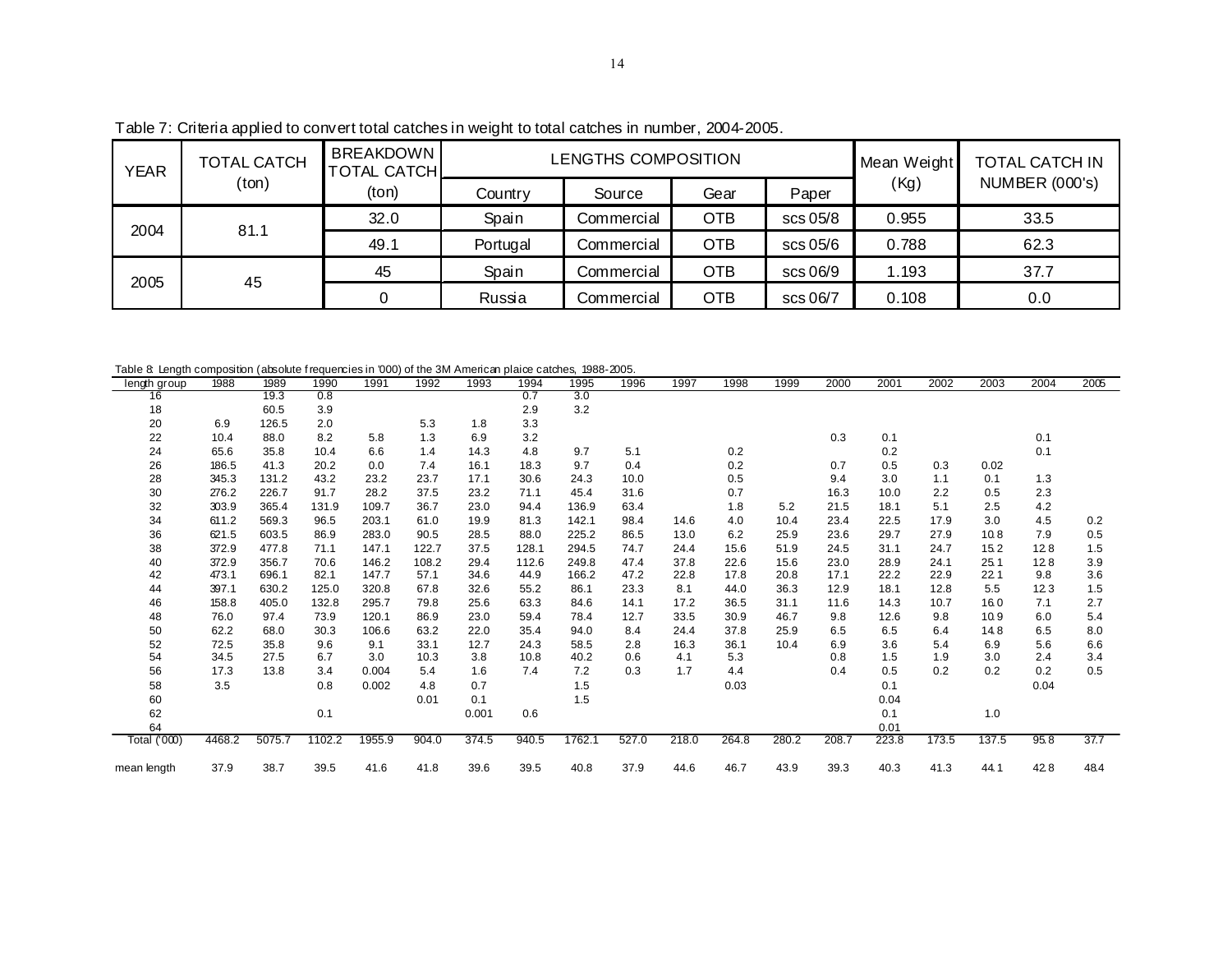Table 9 - Catch at age (000s) of the 3M American plaice, 1988-2005.

| Year/age | $\overline{2}$ | 3    | 4      | 5   | 6   |     | 8   | 9   | 10  | 11  | 12  | 13 | 14  | 15 | $16+$ | Total |
|----------|----------------|------|--------|-----|-----|-----|-----|-----|-----|-----|-----|----|-----|----|-------|-------|
| 1988     | 7              | 311  | 731    | 549 | 440 | 720 | 532 | 386 | 265 | 173 | 118 | 65 | 102 | 43 | 25    | 4468  |
| 1989     | 175            | 209  | 573    | 527 | 482 | 886 | 715 | 520 | 356 | 230 | 148 | 80 | 118 | 39 | 19    | 5076  |
| 1990     |                | 49   | 183    | 112 | 87  | 158 | 147 | 110 | 78  | 55  | 39  | 24 | 33  | 13 |       | 1102  |
| 1991     |                | 19   | 133    | 185 | 168 | 342 | 331 | 243 | 174 | 124 | 84  | 50 | 68  | 23 | 12    | 1956  |
| 1992     | 4              | 17   | 76     | 75  | 76  | 136 | 124 | 100 | 77  | 60  | 46  | 31 | 45  | 23 | 14    | 904   |
| 1993     |                | 47   | 42     | 26  | 11  | 112 | 13  | 24  | 12  | 9   | 11  | 15 | 49  | 2  | ົ     | 375   |
| 1994     |                | 6    | 219    | 98  | 77  | 75  | 254 | 24  | 48  | 16  | 17  | 20 | 40  | 43 |       | 941   |
| 1995     | 6              | 24   | 167    | 458 | 235 | 231 | 155 | 250 | 31  | 35  | 30  | 30 | 58  | 45 |       | 1762  |
| 1996     |                | 13   | 60     | 101 | 173 | 63  | 41  | 23  | 34  | 6   | 3   | 3  | 3   | 2  | 0.4   | 527   |
| 1997     |                |      |        |     | 17  | 61  | 12  | 28  | 23  | 35  | 13  | 3  | 9   |    | 10    | 218   |
| 1998     |                | 0.3  |        |     |     | 28  | 57  | 36  | 31  | 32  | 33  | 8  | 14  |    | 10    | 265   |
| 1999     |                |      |        | 6   | 8   | 27  | 59  | 60  | 35  | 40  | 21  | 9  | 5   | 3  | 5     | 280   |
| 2000     | 0.2            | 0.1  | 19     | 25  | 25  | 12  | 13  | 33  | 35  | 17  | 13  | 6  | 3   |    |       | 209   |
| 2001     |                |      | 6      | 16  | 8   | 10  | 21  | 30  | 41  | 35  | 29  | 10 | 6   |    | ົ     | 224   |
| 2002     |                |      | 8      | 4   | 17  | 13  | 21  | 22  | 23  | 24  | 17  | 12 | 4   | 3  |       | 174   |
| 2003     |                | 0.02 | $\sim$ | ⌒   | C   | 3   | 6   | 13  | 12  | 23  | 25  | 16 | 15  |    | 10    | 138   |
| 2004     | 0.1            |      | 2      | 3   | 3   |     |     | 8   | 10  | 8   | 16  | 10 | 9   |    | 9     | 96    |
| 2005     |                |      |        |     |     |     |     |     |     |     |     | 5  | :   |    | 12    | 38    |

Table 10 - Mean weight at age of the 3M American plaice catch (Kg), 1988-2005.

| Year/age | $\overline{2}$ | 3     | 4     | 5     | 6     | ⇁     | 8     | 9     | 10    | 11    | 12    | 13    | 14    | 15     | 16+   |
|----------|----------------|-------|-------|-------|-------|-------|-------|-------|-------|-------|-------|-------|-------|--------|-------|
| 1988     | 0.097          | 0.200 | 0.312 | 0.449 | 0.572 | 0.684 | 0.762 | 0.790 | 0.823 | 0.886 | 0.981 | 1.215 | 1.271 | 1.590  | 1.736 |
| 1989     | 0.079          | 0.165 | 0.342 | 0.479 | 0.617 | 0.750 | 0.842 | 0.860 | 0.882 | 0.928 | 0.985 | 1.136 | 1.185 | 1.484  | 1.717 |
| 1990     | 0.072          | 0.191 | 0.320 | 0.424 | 0.558 | 0.738 | 0.889 | 0.924 | 0.963 | 1.031 | 1.095 | 1.223 | 1.262 | 1.481  | 1.618 |
| 1991     | 0.115          | 0.189 | 0.367 | 0.480 | 0.598 | 0.763 | 0.891 | 0.929 | 0.962 | 1.035 | 1.087 | 1.188 | 1.206 | 1.361  | 1.477 |
| 1992     | 0.086          | 0.210 | 0.327 | 0.487 | 0.606 | 0.723 | 0.855 | 0.919 | 0.966 | 1.074 | 1.169 | 1.373 | 1.381 | 1.574  | 1.666 |
| 1993     |                | 0.162 | 0.296 | 0.394 | 0.580 | 0.756 | 0.813 | 0.865 | 0.979 | 1.039 | 1.059 | 1.179 | 1.339 | 1.819  | 1.627 |
| 1994     | 0.061          | 0.155 | 0.314 | 0.487 | 0.562 | 0.653 | 0.824 | 0.969 | 0.954 | 1.068 | 1.065 | 1.318 | 1.289 | 1.561  | 1.895 |
| 1995     | 0.044          | 0.190 | 0.335 | 0.494 | 0.626 | 0.684 | 0.816 | 0.925 | 1.244 | 1.320 | 1.474 | 1.532 | 1.547 | 1.571  | 2.108 |
| 1996     |                | 0.225 | 0.331 | 0.425 | 0.535 | 0.671 | 0.733 | 0.852 | 0.825 | 1.002 | 1.302 | 1.202 | 1.385 | 1.539  | 1.333 |
| 1997     |                |       |       | 0.445 | 0.639 | 0.726 | 0.682 | 0.949 | 1.059 | 1.097 | 1.270 | 1.261 | 1.509 | 1.508  | 1.513 |
| 1998     |                | 0.185 | 0.269 | 0.396 | 0.554 | 0.776 | 0.889 | 0.950 | 1.140 | 1.337 | 1.380 | 1.461 | 1.509 | 1.589  | 1.613 |
| 1999     |                |       | 0.365 | 0.495 | 0.536 | 0.581 | 0.786 | 0.872 | 0.943 | 1.109 | 1.194 | 1.337 | 1.445 | 1.439  | 1.389 |
| 2000     | 0.115          | 0.115 | 0.268 | 0.359 | 0.444 | 0.566 | 0.637 | 0.706 | 0.692 | 0.782 | 0.891 | 1.225 | 1.140 | 1.290  | 1.389 |
| 2001     |                | 0.263 | 0.283 | 0.340 | 0.401 | 0.471 | 0.595 | 0.615 | 0.691 | 0.703 | 0.805 | 0.975 | 1.150 | 1.298  | 1.534 |
| 2002     |                | 0.231 | 0.341 | 0.398 | 0.436 | 0.622 | 0.692 | 0.658 | 0.734 | 0.813 | 0.850 | 0.992 | 1.349 | 1.378  | 1.470 |
| 2003     |                | 0.232 | 0.419 | 0.419 | 0.554 | 0.613 | 0.754 | 0.746 | 0.786 | 0.868 | 0.949 | 0.968 | 1.084 | 1.311  | 1.567 |
| 2004     | 0.125          | 0.242 | 0.331 | 0.432 | 0.539 | 0.554 | 0.704 | 0.716 | 0.788 | 0.795 | 0.815 | 0.926 | 0.998 | 1.100  | 1.333 |
| 2005     |                |       | 0.436 | 0.573 | 0.721 | 0.902 | 0.806 | 0.928 | 0.977 | 0.941 | 1.045 | 1.116 | 1.181 | 1.292  | 1.442 |
|          |                |       |       |       |       |       |       |       |       |       |       |       |       |        |       |
| mean     | 0.088          | 0.197 | 0.333 | 0.443 | 0.560 | 0.680 | 0.776 | 0.843 | 0.912 | 0.991 | 1.079 | .201  | 1.290 | l. 455 | 1.579 |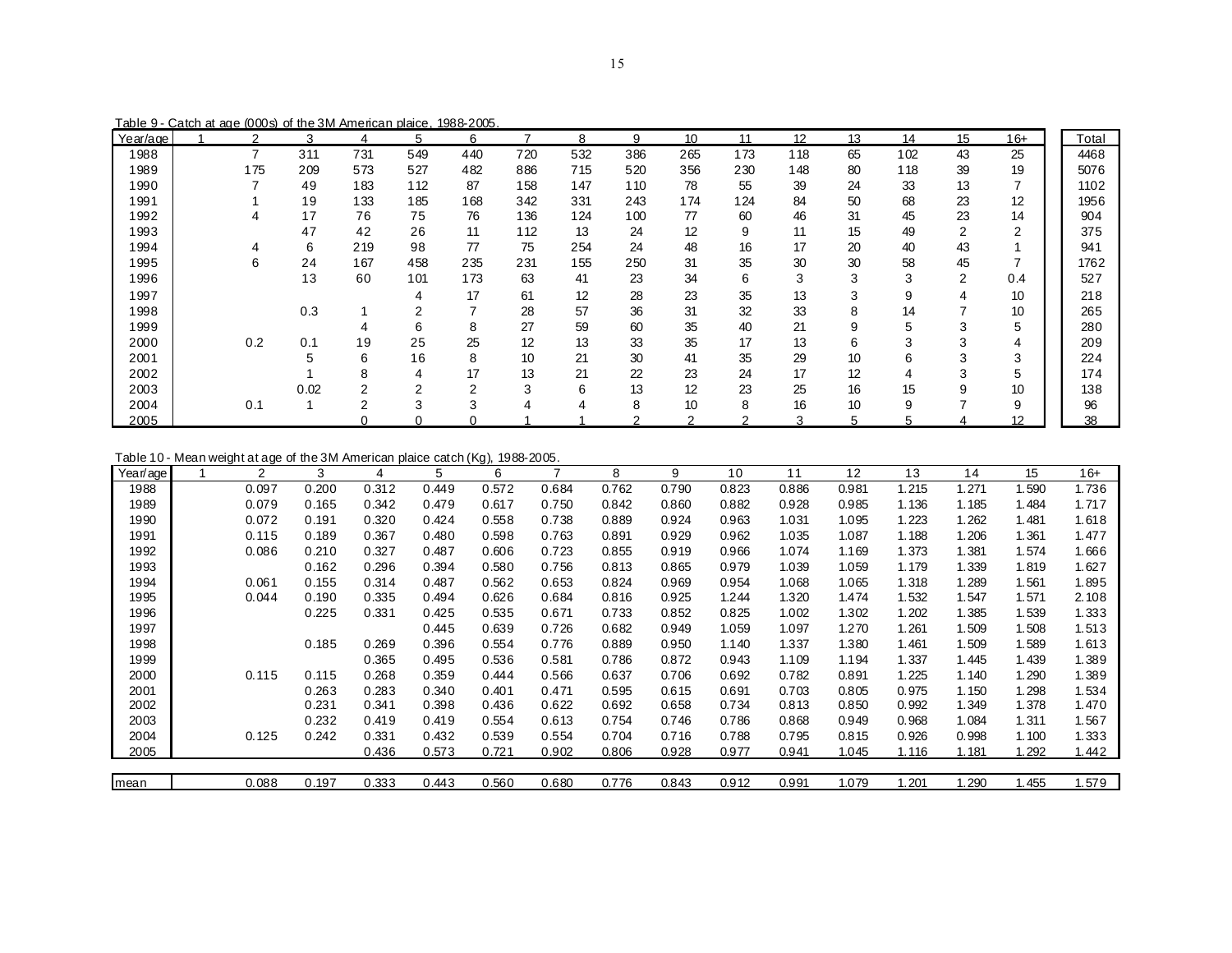| Age | F at age index | Observed PR            | Logit PR | Squared difference |
|-----|----------------|------------------------|----------|--------------------|
|     | 0.000          | 0.000                  | 0.010    | 0.000              |
| 2   | 0.178          | 0.156                  | 0.142    | 0.000              |
| 3   | 0.447          | 0.393                  | 0.459    | 0.004              |
| 4   | 0.967          | 0.849                  | 0.738    | 0.012              |
| 5   | 1.054          | 0.926                  | 0.890    | 0.001              |
| 6   | 0.958          | 0.841                  | 0.956    | 0.013              |
| 7   | 0.941          | 0.826                  | 0.983    | 0.024              |
| 8   | 1.079          | 0.948                  | 0.993    | 0.002              |
| 9   | 1.100          | 0.966                  | 0.997    | 0.001              |
| 10  | 1.130          | 0.992                  | 0.999    | 0.000              |
| 11  | 1.130          | 0.992                  | 1.000    | 0.000              |
| 12  | 1.139          | 1.000                  | 1.000    | 0.000              |
| 13  | 1.045          | 0.918                  | 1.000    | 0.007              |
| 14  | 1.069          | 0.939                  | 1.000    | 0.004              |
| 15  | 1.009          | 0.886                  | 1.000    | 0.013              |
| 16  | 1.090          | 0.957                  | 1.000    | 0.002              |
|     |                | Minimum sum of squares |          | 0.084              |
|     |                |                        |          |                    |

Table11: American plaice exploitaion pattern given by the generalized logit of the 1988-05 observed partial recruitment (See text).

| eters<br>. .<br>oui<br>ve |   | . .                  | m<br>,,, |
|---------------------------|---|----------------------|----------|
|                           | . | $\sim$ $\sim$ $\sim$ | $-$<br>. |

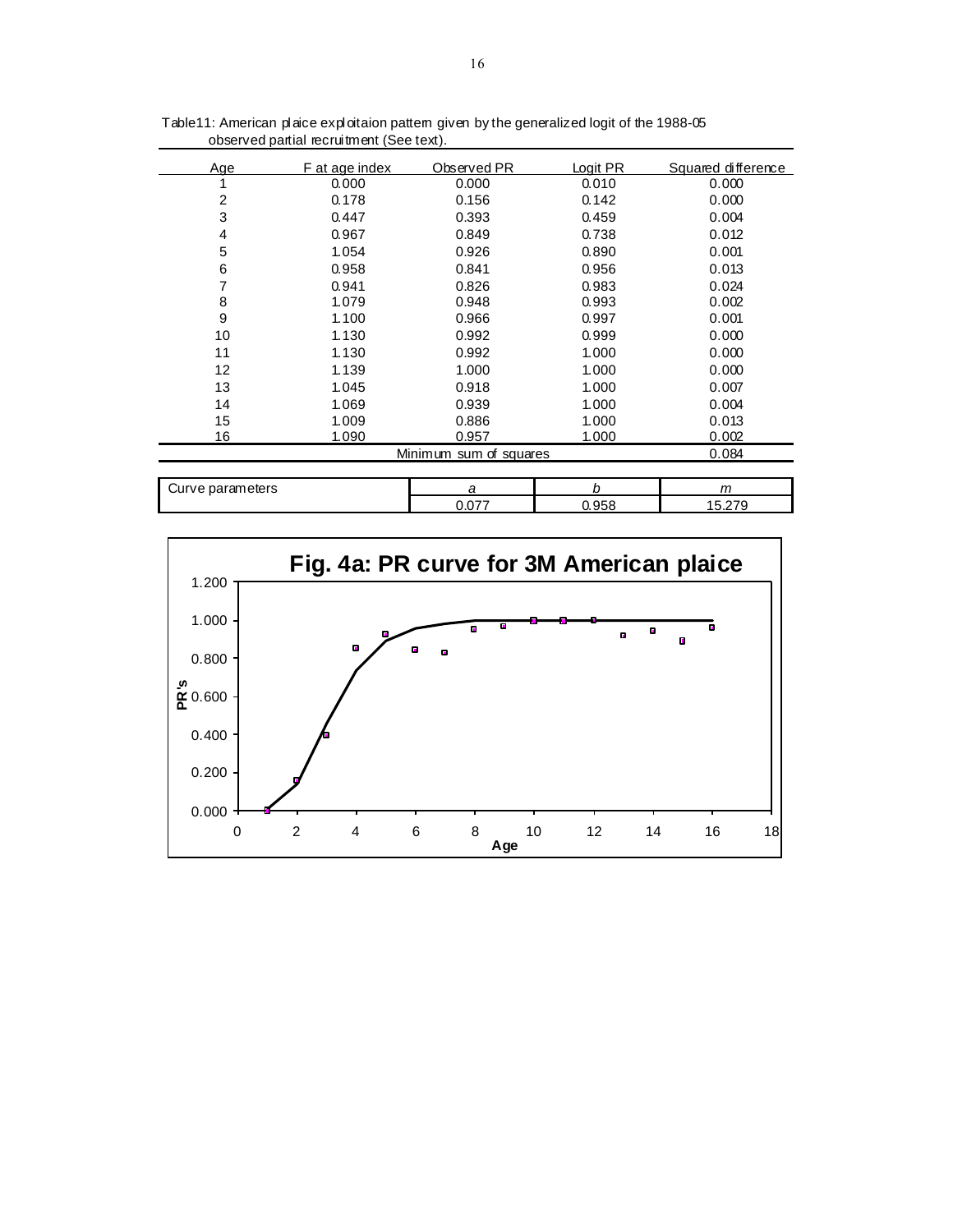| Age   |       | mean weights 1988-05 | og mat $(\%)$ | PR 88-05 | Ref. M |
|-------|-------|----------------------|---------------|----------|--------|
|       | stock | catch                |               |          |        |
| 1     | 0.016 | 0.016                | 0.000         | 0.010    | 0.20   |
| 2     | 0.069 | 0.088                | 0.000         | 0.142    | 0.20   |
| 3     | 0.169 | 0.197                | 0.000         | 0.459    | 0.20   |
| 4     | 0.299 | 0.333                | 0.000         | 0.738    | 0.20   |
| 5     | 0.441 | 0.443                | 0.500         | 0.890    | 0.20   |
| 6     | 0.551 | 0.560                | 1.000         | 0.956    | 0.20   |
| 7     | 0.652 | 0.680                | 1.000         | 0.983    | 0.20   |
| 8     | 0.741 | 0.776                | 1.000         | 0.993    | 0.20   |
| 9     | 0.801 | 0.843                | 1.000         | 0.997    | 0.20   |
| 10    | 0.874 | 0.912                | 1.000         | 0.999    | 0.20   |
| 11    | 0.960 | 0.991                | 1.000         | 1.000    | 0.20   |
| 12    | 1.057 | 1.079                | 1.000         | 1.000    | 0.20   |
| 13    | 1.203 | 1.201                | 1.000         | 1.000    | 0.20   |
| 14    | 1.279 | 1.290                | 1.000         | 1.000    | 0.20   |
| 15    | 1.467 | 1.455                | 1.000         | 1.000    | 0.20   |
| $16+$ | 1.625 | 1.579                | 1.000         | 1.000    | 0.20   |

Table 12 A: Yield per recruit parameters for 3M American plaice.

Table 12 B: Yield per recruit results for 3M American plaice.

|                  | Ref F | в    | Y   | <b>SSB</b> | <b>Slope</b> |
|------------------|-------|------|-----|------------|--------------|
|                  | 0.000 | 2422 | 0   | 1974       | 2,059        |
|                  | 0.000 | 2422 | 0   | 1974       | 1,578        |
|                  | 0.035 | 1917 | 55  | 1478       | 930          |
|                  | 0.070 | 1575 | 88  | 1145       | 570          |
|                  | 0.105 | 1333 | 108 | 912        | 359          |
|                  | 0.140 | 1154 | 120 | 742        | 229          |
| F <sub>0.1</sub> | 0.165 | 1053 | 126 | 647        | 206          |
|                  | 0.175 | 1019 | 128 | 615        | 146          |
|                  | 0.210 | 912  | 133 | 517        | 92           |
|                  | 0.245 | 827  | 137 | 439        | 55           |
|                  | 0.280 | 758  | 139 | 377        | 30           |
|                  | 0.315 | 700  | 140 | 327        | 11           |
| <b>F</b> max     | 0.365 | 632  | 140 | 269        | 0            |
|                  | 0.385 | 609  | 140 | 250        | $-10$        |
|                  | 0.420 | 573  | 140 | 220        | -16          |
|                  | 0.455 | 541  | 139 | 195        | -21          |
|                  | 0.490 | 513  | 138 | 173        | $-24$        |
|                  | 0.525 | 489  | 138 | 155        | $-27$        |

Fig.5 - Yield, B and SSB per recruit curve for 3M American plaice

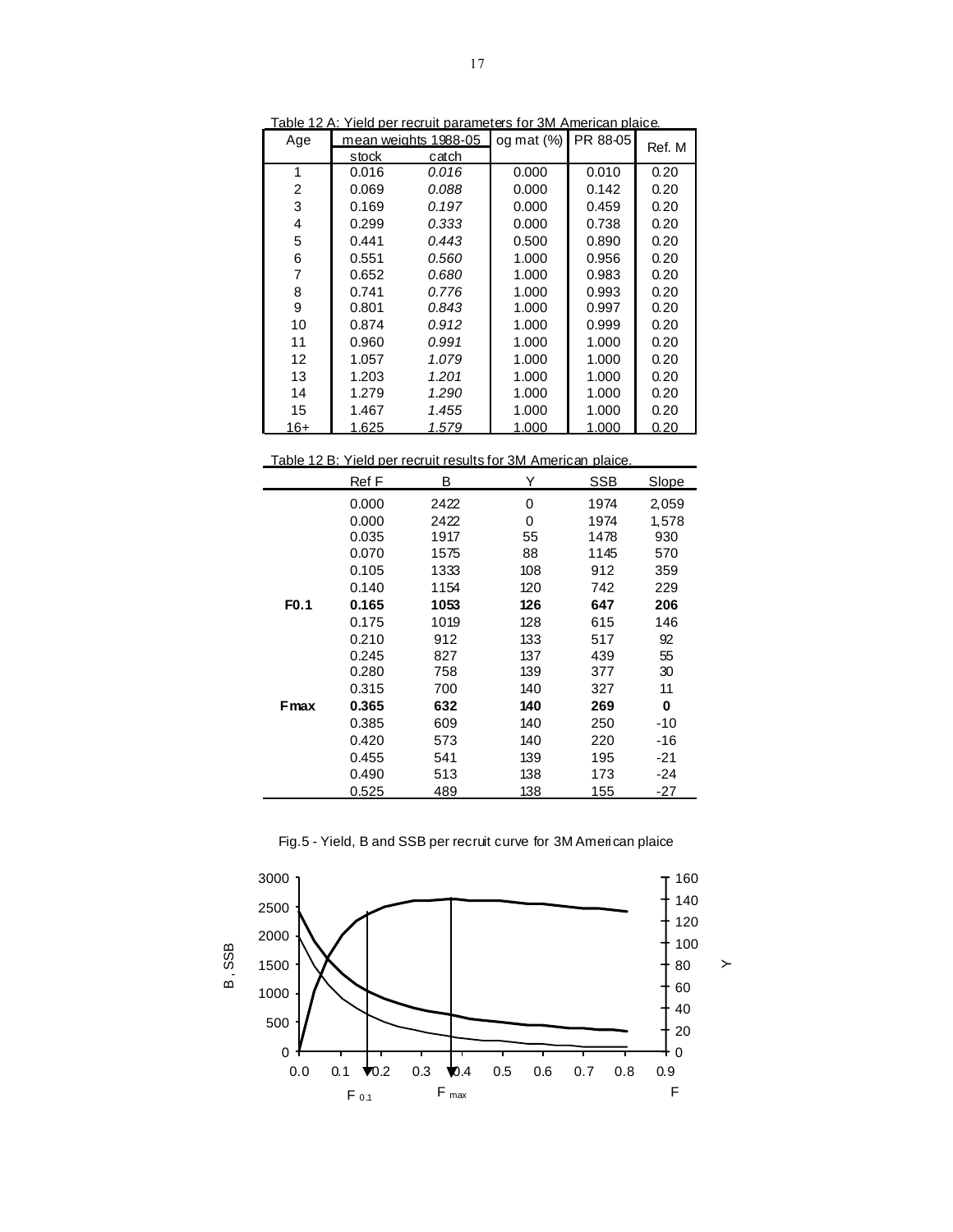|      |              | based in EU survey series (ages 8-11). |       |
|------|--------------|----------------------------------------|-------|
| Year | Catch (tons) | Survey (tons)                          | C/B   |
| 1988 | 1082         | 5338                                   | 0.203 |
| 1989 | 1576         | 4979                                   | 0.317 |
| 1990 | 364          | 4443                                   | 0.082 |
| 1991 | 817          | 3692                                   | 0.221 |
| 1992 | 336          | 3335                                   | 0.101 |
| 1993 | 53           | 1531                                   | 0.034 |
| 1994 | 295          | 3903                                   | 0.076 |
| 1995 | 443          | 2512                                   | 0.176 |
| 1996 | 84           | 1525                                   | 0.055 |
| 1997 | 97           | 1311                                   | 0.074 |
| 1998 | 163          | 1874                                   | 0.087 |
| 1999 | 176          | 1450                                   | 0.121 |
| 2000 | 69           | 915                                    | 0.076 |
| 2001 | 84           | 1178                                   | 0.072 |
| 2002 | 65           | 700                                    | 0.093 |
| 2003 | 44           | 833                                    | 0.053 |
| 2004 | 23           | 724                                    | 0.032 |
| 2005 | 6            | 573                                    | 0.011 |

Table 13 - Trend of the 3M American plaice F index



Fig. 6. Trend of the 3M American plaice F index based in EU survey.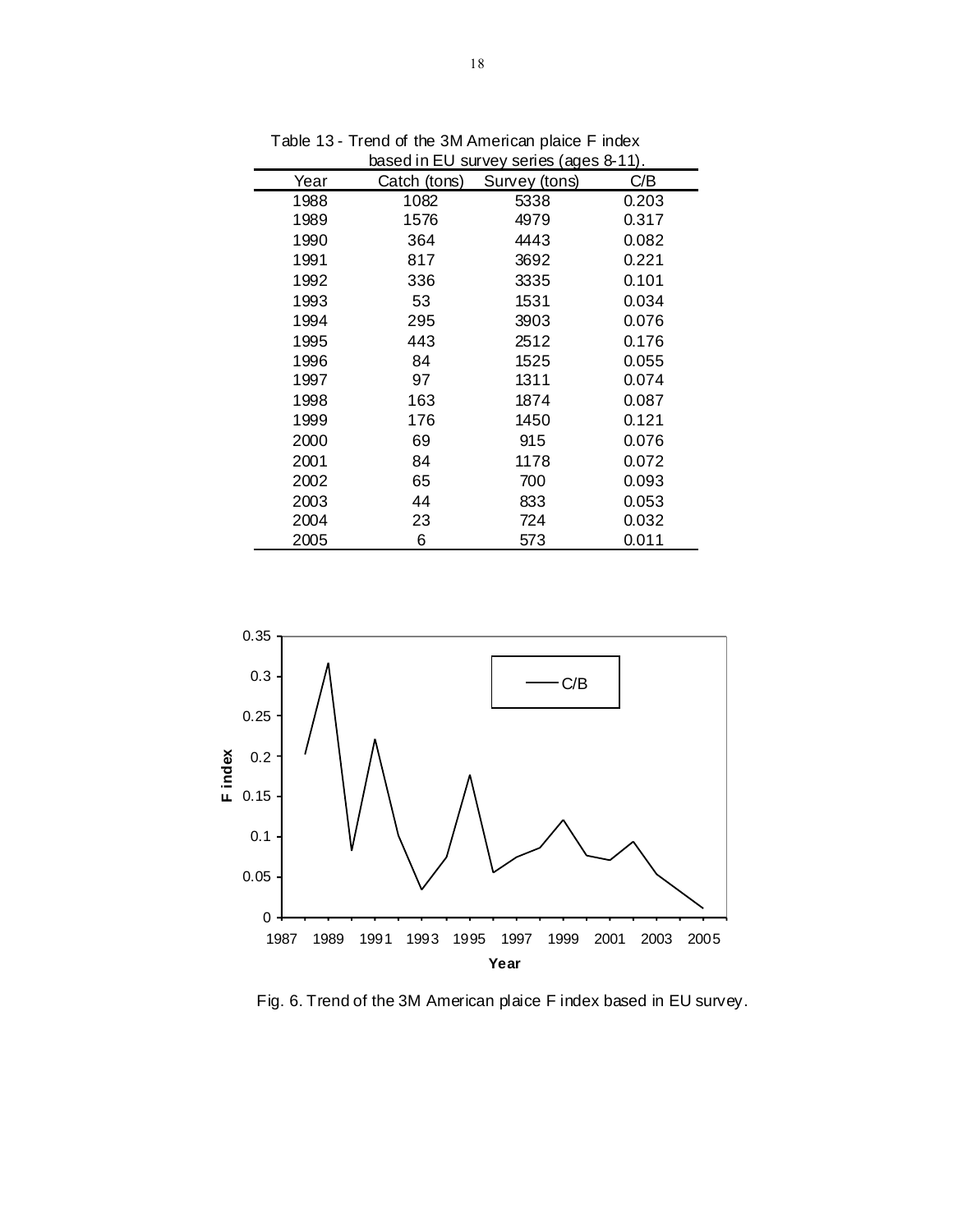Table 14. Evolution of Recruit ('000) and SSB ('000 tons) EU survey index during the period 1988-2005.

| Year           | 1988     | 1989      | 1990 | 1991 | 1992 |  | 1993 1994 1995 1996 1997 |  | 1998 |      |    | 1999 2000 2001 2002 2003 2004 2005 |    |      |       |
|----------------|----------|-----------|------|------|------|--|--------------------------|--|------|------|----|------------------------------------|----|------|-------|
| <b>SSB</b>     |          | 13.5 11.4 | 94   | 83   |      |  | 7.6 7.0 7.3 6.1 3.8 2.9  |  | 3.4  |      |    | 2.5 1.6 2.4 2.0 2.2 3.4            |    |      | - 2.6 |
| Age 3 recruits | . 1619 r | 6621 1581 |      | 1628 |      |  | 886 1536 45 115 116 110  |  | - 31 | - 23 | 52 | - 32                               | 32 | -280 | 111   |



Fig. 7. SSB-Recruitment scatter plot based in EU survey series.



Fig. 8. Recruit at age 3 produced per kg of SSB index from EU indices.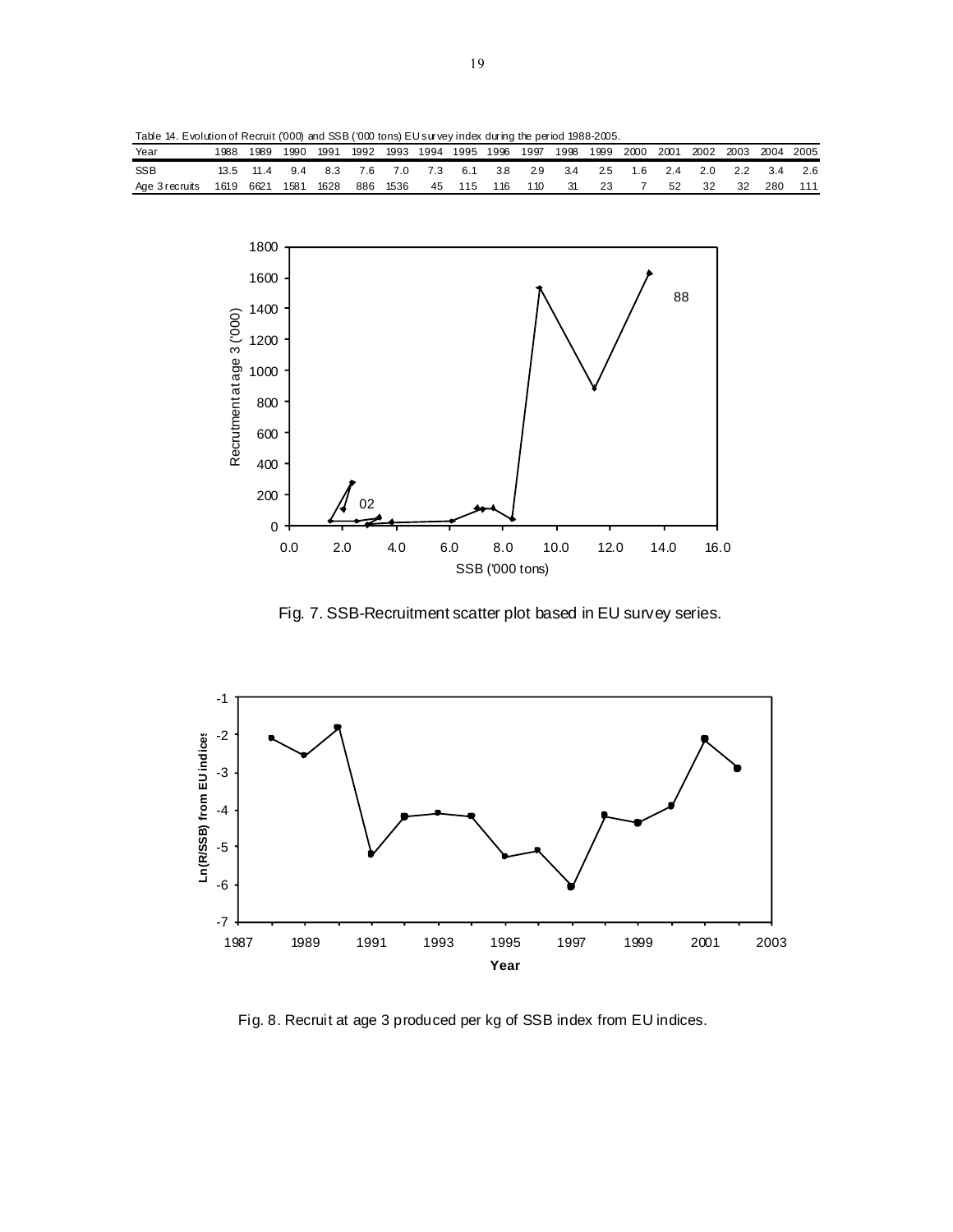| AMERICAN PLAICE NAFO 3M STOCK WEIGHT AT AGE ko |       |       |       |       |       |       |       |       |       |       |       |       |       |       |       |
|------------------------------------------------|-------|-------|-------|-------|-------|-------|-------|-------|-------|-------|-------|-------|-------|-------|-------|
|                                                | 4     |       |       |       |       |       |       |       |       |       |       |       |       |       |       |
| 1988                                           | 2005  |       |       |       |       |       |       |       |       |       |       |       |       |       |       |
|                                                | 16    |       |       |       |       |       |       |       |       |       |       |       |       |       |       |
|                                                |       |       |       |       |       |       |       |       |       |       |       |       |       |       |       |
| 0.027                                          | 0.048 | 0.152 | 0.338 | 0.495 | 0.620 | 0.721 | 0.786 | 0.801 | 0.820 | 0.876 | 0.959 | 1.201 | 1.208 | 1.537 | 1.742 |
| 0.013                                          | 0.090 | 0.151 | 0.295 | 0.523 | 0.630 | 0.725 | 0.815 | 0.839 | 0.856 | 0.912 | 0.991 | 1.181 | 1.186 | 1.462 | 1.646 |
| 0.010                                          | 0.062 | 0.189 | 0.312 | 0.425 | 0.564 | 0.709 | 0.829 | 0.857 | 0.893 | 0.956 | 1.029 | 1.179 | 1.200 | 1.412 | 1.578 |
| 0.015                                          | 0.070 | 0.157 | 0.341 | 0.478 | 0.563 | 0.660 | 0.770 | 0.799 | 0.829 | 0.886 | 0.953 | 1.141 | 1.157 | 1.417 | 1.634 |
| 0.029                                          | 0.063 | 0.158 | 0.315 | 0.516 | 0.616 | 0.684 | 0.758 | 0.807 | 0.832 | 0.910 | 1.000 | 1.182 | 1.190 | 1.408 | 1.712 |
| 0.016                                          | 0.061 | 0.160 | 0.295 | 0.407 | 0.579 | 0.727 | 0.755 | 0.798 | 0.874 | 0.906 | 0.932 | 1.075 | 1.218 | 1.839 | 1.628 |
| 0.001                                          | 0.062 | 0.162 | 0.316 | 0.490 | 0.568 | 0.650 | 0.808 | 0.954 | 0.917 | 1.025 | 1.025 | 1.271 | 1,228 | 1.540 | 1.895 |
| 0.016                                          | 0.044 | 0.191 | 0.330 | 0.488 | 0.624 | 0.668 | 0.789 | 0.888 | 1.222 | 1.279 | 1.468 | 1.518 | 1.515 | 1.563 | 2.082 |
| 0.017                                          | 0.055 | 0.190 | 0.332 | 0.469 | 0.589 | 0.708 | 0.823 | 0.929 | 0.864 | 1.081 | 1.390 | 1.307 | 1.519 | 1.649 | 1.777 |
| 0.017                                          | 0.049 | 0.171 | 0.236 | 0.427 | 0.559 | 0.673 | 0.643 | 0.859 | 0.998 | 1.007 | 1.215 | 1.275 | 1.437 | 1.607 | 1.515 |
| 0.016                                          | 0.090 | 0.174 | 0.260 | 0.384 | 0.514 | 0.652 | 0.778 | 0.826 | 1.027 | 1.239 | 1.322 | 1.501 | 1.513 | 1.606 | 1.650 |
| 0.010                                          | 0.069 | 0.166 | 0.315 | 0.440 | 0.546 | 0.568 | 0.773 | 0.849 | 0.998 | 1.178 | 1.275 | 1.462 | 1.705 | 1.563 | 1.587 |
| 0.016                                          | 0.091 | 0.115 | 0.245 | 0.409 | 0.522 | 0.614 | 0.673 | 0.756 | 0.748 | 0.848 | 0.939 | 1.222 | 1.177 | 1.295 | 1.386 |
| 0.016                                          | 0.072 | 0.210 | 0.245 | 0.374 | 0.434 | 0.528 | 0.603 | 0.622 | 0.702 | 0.703 | 0.853 | 1.076 | 1.321 | 1.427 | 1.487 |
| 0.016                                          | 0.069 | 0.191 | 0.287 | 0.398 | 0.444 | 0.668 | 0.757 | 0.711 | 0.871 | 1.098 | 1.151 | 1.298 | 1.415 | 1.486 | 1.524 |
| 0.017                                          | 0.041 | 0.134 | 0.327 | 0.361 | 0.457 | 0.543 | 0.669 | 0.674 | 0.735 | 0.794 | 0.858 | 0.886 | 1.028 | 1.314 | 1.499 |
| 0.016                                          | 0.110 | 0.182 | 0.307 | 0.457 | 0.565 | 0.594 | 0.691 | 0.710 | 0.754 | 0.785 | 0.837 | 0.999 | 1.092 | 1.240 | 1.490 |
| 0.016                                          | 0.094 | 0.180 | 0.295 | 0.396 | 0.527 | 0.643 | 0.620 | 0.747 | 0.792 | 0.795 | 0.827 | 0.885 | 0.920 | 1.048 | 1.413 |

| 1988           | 2005  |       |       |       |       |       |       |       |       |       |       |       |       |       |       |
|----------------|-------|-------|-------|-------|-------|-------|-------|-------|-------|-------|-------|-------|-------|-------|-------|
| 1              | 16    |       |       |       |       |       |       |       |       |       |       |       |       |       |       |
| $\overline{1}$ |       |       |       |       |       |       |       |       |       |       |       |       |       |       |       |
| 0.016          | 0.097 | 0.200 | 0.312 | 0.449 | 0.572 | 0.684 | 0.762 | 0.790 | 0.823 | 0.886 | 0.981 | 1.215 | 1.271 | 1.590 | 1.736 |
| 0.016          | 0.079 | 0.165 | 0.342 | 0.479 | 0.617 | 0.750 | 0.842 | 0.860 | 0.882 | 0.928 | 0.985 | 1.136 | 1.185 | 1.484 | 1.717 |
| 0.016          | 0.072 | 0.191 | 0.320 | 0.424 | 0.558 | 0.738 | 0.889 | 0.924 | 0.963 | 1.031 | 1.095 | 1.223 | 1.262 | 1.481 | 1.618 |
| 0.016          | 0.115 | 0.189 | 0.367 | 0.480 | 0.598 | 0.763 | 0.891 | 0.929 | 0.962 | 1.035 | 1.087 | 1.188 | 1,206 | 1.361 | 1.477 |
| 0.016          | 0.086 | 0.210 | 0.327 | 0.487 | 0.606 | 0.723 | 0.855 | 0.919 | 0.966 | 1.074 | 1.169 | 1.373 | 1.381 | 1.574 | 1.666 |
| 0.016          | 0.088 | 0.162 | 0.296 | 0.394 | 0.580 | 0.756 | 0.813 | 0.865 | 0.979 | 1.039 | 1.059 | 1.179 | 1.339 | 1.819 | 1.627 |
| 0.016          | 0.061 | 0.155 | 0.314 | 0.487 | 0.562 | 0.653 | 0.824 | 0.969 | 0.954 | 1.068 | 1.065 | 1.318 | 1.289 | 1.561 | 1.895 |
| 0.016          | 0.044 | 0.190 | 0.335 | 0.494 | 0.626 | 0.684 | 0.816 | 0.925 | 1.244 | 1.320 | 1,474 | 1.532 | 1.547 | 1.571 | 2.108 |
| 0.016          | 0.088 | 0.225 | 0.331 | 0.425 | 0.535 | 0.671 | 0.733 | 0.852 | 0.825 | 1.002 | 1.302 | 1.202 | 1.385 | 1.539 | 1.333 |
| 0.016          | 0.088 | 0.197 | 0.333 | 0.445 | 0.639 | 0.726 | 0.682 | 0.949 | 1.059 | 1.097 | 1,270 | 1.261 | 1.509 | 1.508 | 1.513 |
| 0.016          | 0.088 | 0.185 | 0.269 | 0.396 | 0.554 | 0.776 | 0.889 | 0.950 | 1.140 | 1.337 | 1,380 | 1.461 | 1.509 | 1.589 | 1.613 |
| 0.016          | 0.088 | 0.197 | 0.365 | 0.495 | 0.536 | 0.581 | 0.786 | 0.872 | 0.943 | 1.109 | 1.194 | 1.337 | 1.445 | 1.439 | 1.389 |
| 0.016          | 0.115 | 0.115 | 0.268 | 0.359 | 0.444 | 0.566 | 0.637 | 0.706 | 0.692 | 0.782 | 0.891 | 1.225 | 1.140 | 1.290 | 1.389 |
| 0.016          | 0.088 | 0.263 | 0.283 | 0.340 | 0.401 | 0.471 | 0.595 | 0.615 | 0.691 | 0.703 | 0.805 | 0.975 | 1.150 | 1.298 | 1.534 |
| 0.016          | 0.088 | 0.231 | 0.341 | 0.398 | 0.436 | 0.622 | 0.692 | 0.658 | 0.734 | 0.813 | 0.850 | 0.992 | 1.349 | 1.378 | 1.470 |
| 0.016          | 0.088 | 0.232 | 0.419 | 0.419 | 0.554 | 0.613 | 0.754 | 0.746 | 0.786 | 0.868 | 0.949 | 0.968 | 1.084 | 1.311 | 1.567 |
| 0.016          | 0.125 | 0.242 | 0.331 | 0.432 | 0.539 | 0.554 | 0.704 | 0.716 | 0.788 | 0.795 | 0.815 | 0.926 | 0.998 | 1.100 | 1.333 |
| 0.016          | 0.088 | 0.197 | 0.436 | 0.573 | 0.721 | 0.902 | 0.806 | 0.928 | 0.977 | 0.941 | 1.045 | 1.116 | 1.181 | 1.292 | 1.442 |
|                |       |       |       |       |       |       |       |       |       |       |       |       |       |       |       |
|                |       |       |       |       |       |       |       |       |       |       |       |       |       |       |       |

AMERICAN PLAICE NAFO 3M CATCH W EIGHT AT AGE kg 1 3

|                                                 |         |         |         |         |         |         |         |         |         | 140. V  |         |        |         |        |        |
|-------------------------------------------------|---------|---------|---------|---------|---------|---------|---------|---------|---------|---------|---------|--------|---------|--------|--------|
| AMERICAN PLAICE NAFO 3M CATCH NUMBERS thousands |         |         |         |         |         |         |         |         |         | 131.0   |         |        |         |        |        |
|                                                 | 2       |         |         |         |         |         |         |         |         | 81.1    |         |        |         |        |        |
| 1988                                            | 2005    |         |         |         |         |         |         |         |         | 45.0    |         |        |         |        |        |
|                                                 | 16      |         |         |         |         |         |         |         |         |         |         |        |         |        |        |
|                                                 |         |         |         |         |         |         |         |         |         |         |         |        |         |        |        |
| 0.000                                           | 7.173   | 311.143 | 730.939 | 549.470 | 439.632 | 720.274 | 532.354 | 386.160 | 264.927 | 173.455 | 117.634 | 64.944 | 102.356 | 42.774 | 24.999 |
| 0.000                                           | 175.482 | 209.362 | 573.039 | 526.509 | 481.596 | 886.452 | 715.483 | 519.799 | 355.616 | 229.522 | 147.672 | 80.390 | 117.524 | 38.517 | 18.755 |
| 0.000                                           | 6.843   | 48.514  | 183.081 | 112.480 | 86.964  | 158.021 | 146,640 | 109.896 | 78.140  | 55.217  | 39.041  | 24.185 | 33.081  | 13.221 | 6.859  |
| 0.000                                           | 0.826   | 18.908  | 132.757 | 185,009 | 168.106 | 341.718 | 331.450 | 242.806 | 173.529 | 124.320 | 84.203  | 49.967 | 67.842  | 22.925 | 11.569 |
| 0.000                                           | 4.055   | 16.669  | 75.811  | 75.174  | 76.423  | 135.610 | 123.772 | 99.740  | 76.833  | 60.036  | 46.126  | 31.165 | 45.422  | 22.935 | 14.216 |
| 0.000                                           | 0.000   | 46.566  | 42.316  | 26.310  | 10.898  | 111.805 | 13.051  | 23.865  | 12.333  | 8.865   | 10.874  | 14,948 | 48,678  | 1.740  | 2.265  |
| 0.000                                           | 3.947   | 5.540   | 218.845 | 97.846  | 77.178  | 75.464  | 253.952 | 23.683  | 47.534  | 16.248  | 16.864  | 20.150 | 39.615  | 42.826 | 0.830  |
| 0.000                                           | 6.202   | 24.070  | 167.228 | 457.569 | 234.940 | 230.745 | 154.915 | 250.209 | 31.301  | 34.815  | 29.966  | 29.784 | 58.238  | 45.446 | 6.630  |
| 0.000                                           | 0.000   | 13.477  | 60.135  | 101.313 | 172.912 | 63.443  | 41.371  | 23.070  | 34.003  | 6.211   | 2.755   | 3.395  | 2.958   | 1.545  | 0.411  |
| 0.000                                           | 0.000   | 0.000   | 0.000   | 4.127   | 16.665  | 61.358  | 12.153  | 27.868  | 22.766  | 34.742  | 13.361  | 2.599  | 8.714   | 3.699  | 9.932  |
| 0.000                                           | 0.000   | 0.311   | 0.795   | 1.779   | 6.961   | 27.531  | 56.541  | 36.400  | 30.980  | 31.954  | 32.958  | 7.613  | 13,894  | 6.838  | 10.197 |
| 0.000                                           | 0.000   | 0.000   | 3.687   | 5.715   | 7.562   | 26,536  | 58.790  | 60.383  | 34.501  | 40.136  | 20.555  | 9,220  | 4.569   | 3.244  | 5.283  |
| 0.000                                           | 0.163   | 0.109   | 19.370  | 24.736  | 25.180  | 11.505  | 13.399  | 33.195  | 34.508  | 17.427  | 13.385  | 5.704  | 3.081   | 2.956  | 3.939  |
| 0.000                                           | 0.000   | 5.460   | 6.313   | 15.595  | 7.634   | 10.087  | 20.963  | 30.316  | 41.413  | 35.175  | 28.772  | 10.327 | 5.885   | 3.041  | 2.790  |
| 0.000                                           | 0.000   | 1.310   | 7.507   | 3.971   | 17.199  | 13.147  | 20.828  | 22.316  | 22.896  | 23.896  | 16.694  | 12.272 | 3.689   | 3.027  | 4.771  |
| 0.000                                           | 0.000   | 0.018   | 1.635   | 1.813   | 1.740   | 3.117   | 6.465   | 13.057  | 12.298  | 22.889  | 24.817  | 15.526 | 15.103  | 8.891  | 10.150 |
| 0.000                                           | 0.061   | 1.466   | 1.742   | 2.988   | 3.077   | 4.142   | 4.227   | 8.421   | 9.758   | 8.405   | 15.530  | 10.408 | 9.371   | 7.340  | 8.877  |
| 0.000                                           | 0.000   | 0.000   | 0.058   | 0.235   | 0.407   | 0.927   | 0.626   | 1.871   | 2.474   | 1.950   | 2.846   | 5.218  | 5.262   | 4.246  | 11.595 |

| Table 15: Lowest of t XSA input files for 3M American plaice (2006 assessment) | <b>AMERICAN PLAICE</b> |      |
|--------------------------------------------------------------------------------|------------------------|------|
| AMERICAN PLAICE NAFO DIVISION 3M INDEX OF INPUT FILES JUNE 2006                | 1988                   | 2005 |
|                                                                                |                        | 16   |
| pla3mla.txt                                                                    | 5                      |      |
| pla3mcn.txt                                                                    | 2800.0                 |      |
| pla3mcw.txt                                                                    | 3500.0                 |      |
| pla3msw.txt                                                                    | 790.0                  |      |
| pla3mnm.txt                                                                    | 1600.0                 |      |
| pla3mmo.txt                                                                    | 765.0                  |      |
| pla3mpf.txt                                                                    | 275.0                  |      |
| pla3mpm.txt                                                                    | 669.0                  |      |
| pla3mfo.txt                                                                    | 1300.0                 |      |
| pla3mfn.txt                                                                    | 300.0                  |      |
| pla3mtun.txt                                                                   | 208.0                  |      |
|                                                                                | 294.0                  |      |
|                                                                                | 255.0                  |      |
|                                                                                | 133.0                  |      |
|                                                                                | 149.0                  |      |
|                                                                                | 128.0                  |      |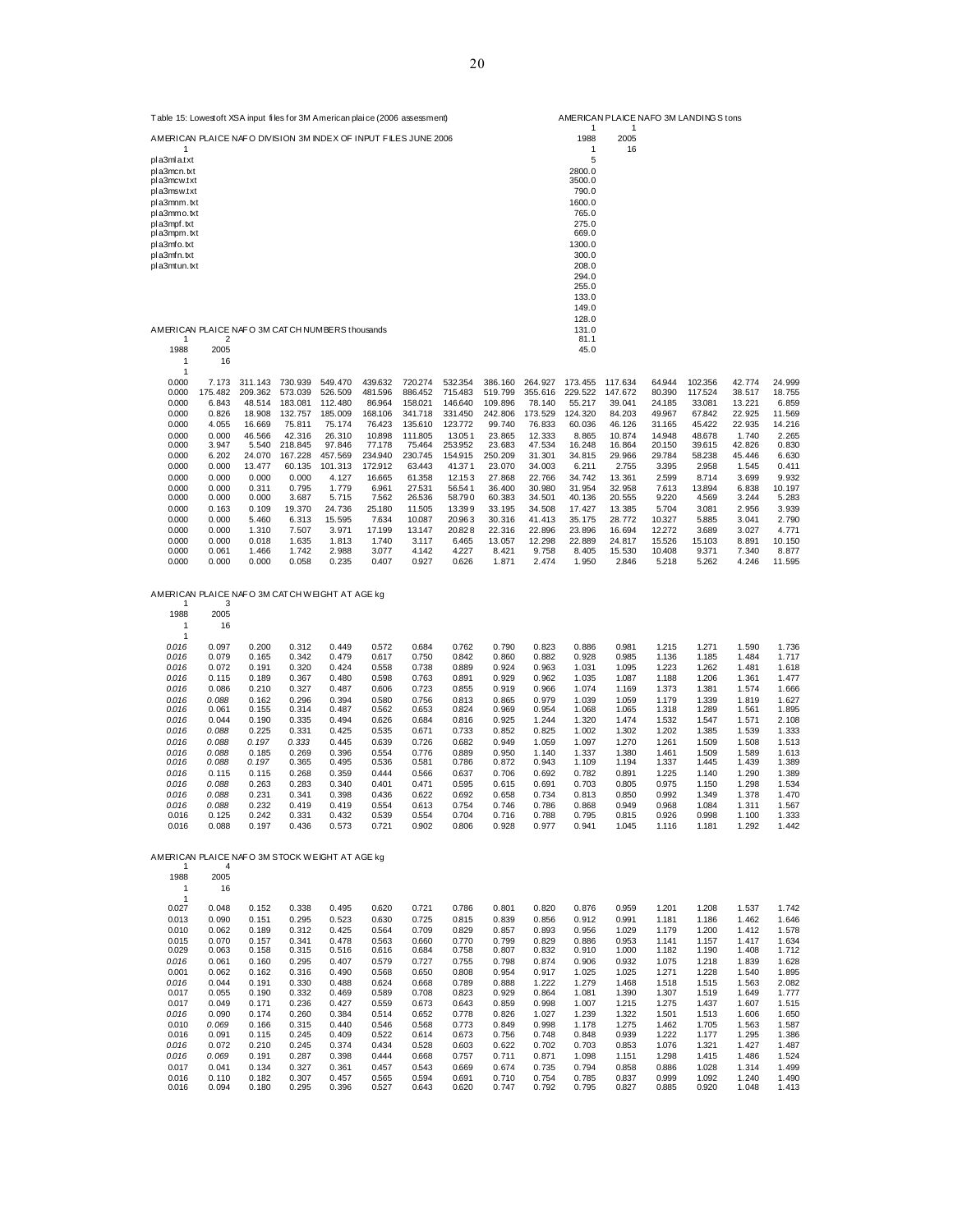| Table 15: count.                                                                                                                                                                      |                                            |                                                   |                                                       |                                                          |                                                         |                                                        |                                                         |                                                         |                                                        |                                                     |                                                  |                                                    |                                                   |                                                         |                                                  |
|---------------------------------------------------------------------------------------------------------------------------------------------------------------------------------------|--------------------------------------------|---------------------------------------------------|-------------------------------------------------------|----------------------------------------------------------|---------------------------------------------------------|--------------------------------------------------------|---------------------------------------------------------|---------------------------------------------------------|--------------------------------------------------------|-----------------------------------------------------|--------------------------------------------------|----------------------------------------------------|---------------------------------------------------|---------------------------------------------------------|--------------------------------------------------|
| AMERICAN PLAICE NAFO 3M NATURAL MORTALITY                                                                                                                                             |                                            |                                                   |                                                       |                                                          |                                                         |                                                        |                                                         |                                                         |                                                        |                                                     |                                                  |                                                    |                                                   |                                                         |                                                  |
| -1<br>1988<br>$\mathbf{1}$<br>3<br>0.2                                                                                                                                                | 5<br>2005<br>16                            |                                                   |                                                       |                                                          |                                                         |                                                        |                                                         |                                                         |                                                        |                                                     |                                                  |                                                    |                                                   |                                                         |                                                  |
| AMERICAN PLAICE NAFO 3M PROPORTION MATURE AT AGE                                                                                                                                      |                                            |                                                   |                                                       |                                                          |                                                         |                                                        |                                                         |                                                         |                                                        |                                                     |                                                  |                                                    |                                                   |                                                         |                                                  |
| $\mathbf{1}$<br>1988<br>$\mathbf{1}$                                                                                                                                                  | 6<br>2005<br>16                            |                                                   |                                                       |                                                          |                                                         |                                                        |                                                         |                                                         |                                                        |                                                     |                                                  |                                                    |                                                   |                                                         |                                                  |
| $\overline{2}$<br>0.00                                                                                                                                                                | 0.00                                       | 0.00                                              | 0.00                                                  | 0.50                                                     | 1.00                                                    | 1.00                                                   | 1.00                                                    | 1.00                                                    | 1.00                                                   | 1.00                                                | 1.00                                             | 1.00                                               | 1.00                                              | 1.00                                                    | 1.00                                             |
| AMERICAN PLAICE NAFO 3M PROPORTION OF F BEFORE SPAWNING                                                                                                                               |                                            |                                                   |                                                       |                                                          |                                                         |                                                        |                                                         |                                                         |                                                        |                                                     |                                                  |                                                    |                                                   | AMERICAN PLAICE NAFO 3M PROPORTION OF M BEFORE SPAWNING |                                                  |
| $\overline{1}$<br>1988<br>$\mathbf{1}$<br>3<br>0.42                                                                                                                                   | $\overline{7}$<br>2005<br>16               |                                                   |                                                       |                                                          |                                                         |                                                        |                                                         | $\mathbf{1}$<br>1988<br>1<br>3<br>0.42                  | 8<br>2005<br>16                                        |                                                     |                                                  |                                                    |                                                   |                                                         |                                                  |
| AMERICAN PLAICE NAFO 3M F ON OLDEST AGE GROUP BY YEAR                                                                                                                                 |                                            |                                                   |                                                       |                                                          |                                                         |                                                        |                                                         |                                                         |                                                        |                                                     |                                                  |                                                    |                                                   |                                                         |                                                  |
| 1<br>1988<br>1<br>5<br>0.180<br>0.281<br>0.073<br>0.196<br>0.089<br>0.030<br>0.067<br>0.156<br>0.049<br>0.066<br>0.077<br>0.108<br>0.067<br>0.064<br>0.083<br>0.047<br>0.029<br>0.010 | 9<br>2005<br>16                            |                                                   |                                                       |                                                          |                                                         |                                                        |                                                         |                                                         |                                                        |                                                     |                                                  |                                                    |                                                   |                                                         |                                                  |
| AMERICAN PLAICE NAFO 3M F AT AGE IN LAST YEAR<br>$\mathbf{1}$                                                                                                                         | 10                                         |                                                   |                                                       |                                                          |                                                         |                                                        |                                                         |                                                         |                                                        |                                                     |                                                  |                                                    |                                                   |                                                         |                                                  |
| 1988<br>1                                                                                                                                                                             | 2005<br>16                                 |                                                   |                                                       |                                                          |                                                         |                                                        |                                                         |                                                         |                                                        |                                                     |                                                  |                                                    |                                                   |                                                         |                                                  |
| $\overline{2}$<br>0.000                                                                                                                                                               | 0.002                                      | 0.004                                             | 0.010                                                 | 0.010                                                    | 0.010                                                   | 0.009                                                  | 0.011                                                   | 0.011                                                   | 0.011                                                  | 0.011                                               | 0.011                                            | 0.010                                              | 0.011                                             | 0.010                                                   | 0.011                                            |
| AMERICAN PLAICE NAFO 3M SURVEY TUNNING DATA<br>101<br>EU BOTTOM TRAWL SURVEY<br>1988<br>$\mathbf{1}$                                                                                  | 2005<br>$\mathbf{1}$                       | 0.5                                               | 0.6                                                   |                                                          |                                                         |                                                        |                                                         |                                                         |                                                        |                                                     |                                                  |                                                    |                                                   |                                                         |                                                  |
| $\mathbf{1}$<br>10555                                                                                                                                                                 | 15<br>483.2                                | 1338.8                                            | 1618.6                                                | 3955.0                                                   | 3725.0                                                  | 3423.3                                                 | 5016.5                                                  | 3003.7                                                  | 1802.1                                                 | 1156.9                                              | 6692                                             | 417.7                                              | 230.1                                             | 357.9                                                   | 138.1                                            |
| 10555<br>10555<br>10555<br>10555<br>10555<br>10555                                                                                                                                    | 55.0<br>7.6<br>153.6<br>23.5<br>0.0<br>7.5 | 1826.7<br>665.1<br>353.2<br>795.4<br>27.2<br>47.2 | 6621.2<br>1581.3<br>1627.9<br>885.5<br>1535.5<br>45.4 | 2681.7<br>5311.4<br>2530.3<br>1210.3<br>1082.4<br>2133.9 | 2786.6<br>2455.6<br>2795.7<br>1544.0<br>775.0<br>1033.6 | 2544.4<br>1802.2<br>1944.8<br>1681.7<br>446.8<br>878.2 | 3794.3<br>2784.7<br>2645.4<br>2432.7<br>4115.8<br>983.2 | 2547.7<br>2066.0<br>1855.1<br>1642.2<br>467.5<br>3425.5 | 1615.7<br>1427.1<br>1282.8<br>1141.8<br>781.9<br>321.8 | 1088.6<br>994.9<br>878.9<br>813.1<br>366.6<br>654.2 | 6723<br>647.8<br>575.3<br>541.5<br>257.5<br>2242 | 428.6<br>432.2<br>378.4<br>362.9<br>299.0<br>221.4 | 221.5<br>242.3<br>185.9<br>1872<br>354.4<br>252.0 | 332.5<br>337.2<br>261.8<br>286.8<br>1064.7<br>519.2     | 117.5<br>128.1<br>90.7<br>108.4<br>32.2<br>490.4 |

10555 0.0 28.6 114.6 741.1 2127.1 1367.6 1376.8 913.0 1535.9 161.3 180.8 145.1 145.0 292.1 219.0 10555 8.0 39.1 115.9 259.7 585.5 1666.2 894.1 545.4 403.4 630.4 144.3 77.9 82.2 109.4 69.0 10555 8.1 16.1 110.0 24.9 122.4 418.8 1203.8 269.8 413.4 292.5 487.5 128.9 24.9 92.9 46.6 10555 0.0 24.7 31.5 46.5 71.9 266.5 622.2 902.6 525.8 355.8 301.0 288.5 88.0 113.4 56.7 10555 7.4 0.0 23.2 65.4 78.7 79.5 241.0 471.6 509.9 254.8 337.8 207.1 121.3 117.1 59.1 10555 15.6 25.1 6.8 84.2 105.7 153.0 118.7 153.5 391.6 427.0 231.1 185.0 74.0 55.6 46.3 10555 0.0 39.8 52.2 58.2 104.1 56.1 111.0 267.6 437.9 580.7 478.5 419.8 189.9 161.6 111.4 10555 0.0 0.0 32.2 65.5 16.5 88.8 65.9 126.3 158.6 189.6 297.4 221.4 248.7 141.8 131.4 10555 7.1 6.2 31.6 93.3 79.8 58.2 79.3 147.4 299.7 258.0 431.4 425.5 271.9 272.2 148.0 10555 0.0 117.2 279.7 73.5 79.1 106.9 104.5 127.0 246.3 315.8 285.2 598.0 426.1 404.0 326.6 10555 0.0 31.5 111.4 287.8 106.3 105.9 125.9 101.5 224.4 206.4 225.1 251.5 353.0 403.2 252.3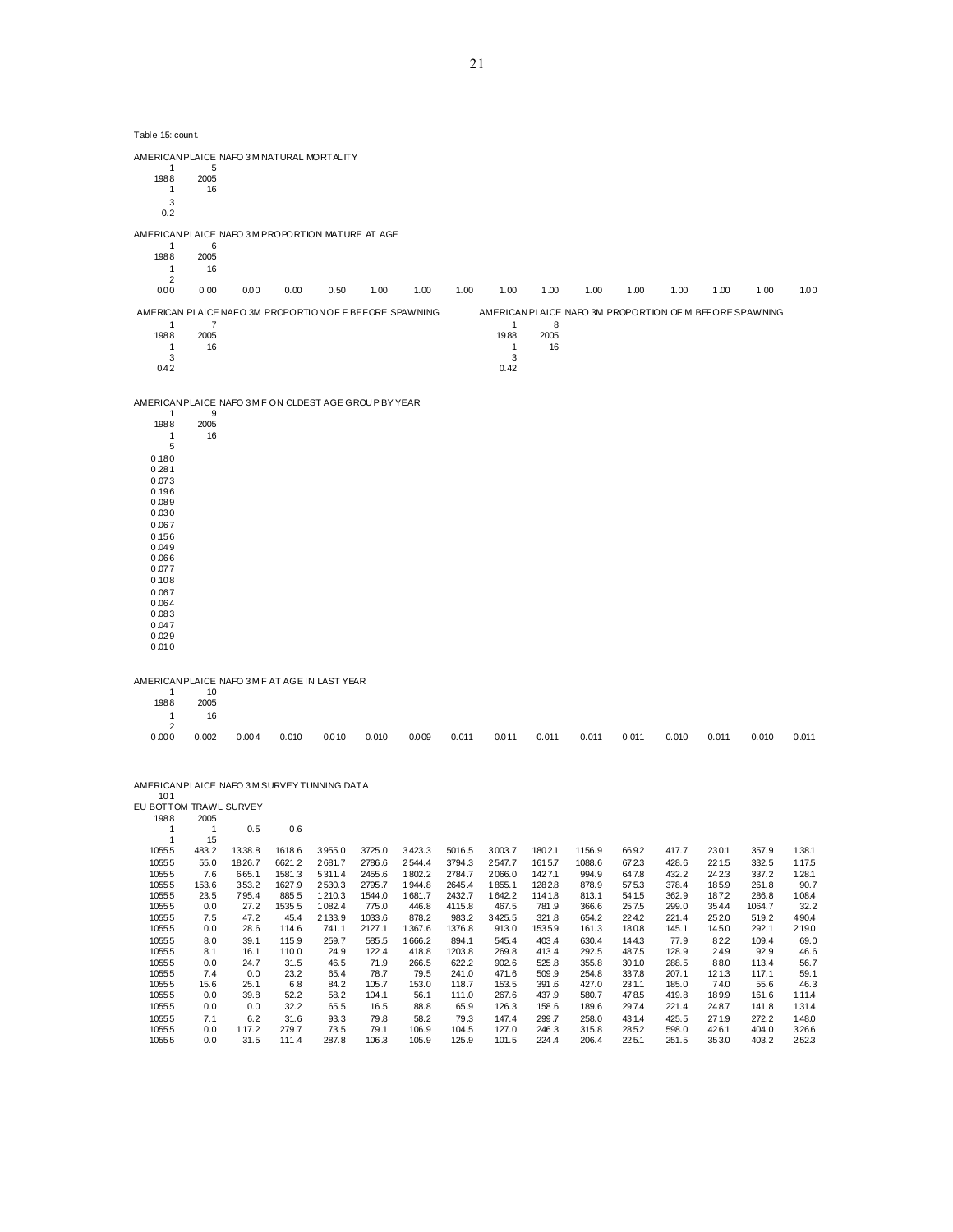Table 16: Extended Survivor Analysis diagnostics for 2006 (Lowestoft VPA Version 3.1)

 AMERICAN PLAICE NAFO DIVISION 3M INDEX OF INPUT FILES JUNE 2006 CPUE data from file pla3mtun.txt Catch data for 18 years. 1988 to 2005. Ages 1 to 16. Fleet First Last First Last Alpha Beta year year age age EU BOTTOM TRAWL SURV 1994 2005 1 15 0.5 0.6 Time series weights : Tapered time weighting not applied Catchability analysis : Catchability independent of stock size for all ages Catchability independent of age for ages >= 12 Term inal population estim at ion : Terminal year survivor estimates not shrunk towards mean F Oldest age survivor estimates for the years 1988 to 1994 shrunk towards1.000 \* the m ean F of ages 10 - 14 S.E. of the mean to which the estimates are shrunk =  $1.000$ Minimum standard error for population estimates from each cohort age = .500 Individual f leet weighting not applied Tuning converged after 77 iterations Regression weights 1 1 1 1 1 1 1 1 1 1 Fishing mortalities Age 1996 1997 1998 1999 2000 2001 2002 2003 2004 2005 1 0. 000 0.000 0. 000 0.000 0.000 0.000 0.000 0.000 0.000 0.000 2 0. 000 0.000 0. 000 0.000 0.000 0.000 0.000 0.000 0.000 0.000 3 0. 018 0.000 0. 001 0.000 0.000 0.010 0.002 0.000 0.001 0.000 4 0. 050 0.000 0. 001 0.009 0.046 0.033 0.018 0.003 0.004 0.000 5 0. 068 0.004 0. 004 0.011 0.073 0.048 0.026 0.005 0.007 0.001 6 0. 114 0.014 0. 009 0.019 0.061 0.029 0.068 0.014 0.011 0.001 7 0. 069 0.054 0. 029 0.043 0.035 0.031 0.064 0.016 0.042 0.004 8 0. 075 0.017 0. 064 0.081 0.027 0.084 0.084 0.040 0.026 0.008 9 0. 064 0.066 0. 065 0.090 0.060 0.079 0.120 0.069 0.068 0.015 10 0. 110 0.083 0. 097 0.080 0.068 0.099 0.079 0.090 0.068 0.026 11 0. 054 0.157 0. 160 0.176 0.053 0.092 0.076 0.106 0.082 0.017 12 0. 036 0.157 0. 219 0.147 0.082 0.116 0.057 0.105 0.097 0.036 13 0. 051 0.043 0. 126 0.087 0.055 0.084 0.066 0.069 0.059 0.043 14 0. 057 0.180 0. 338 0.104 0.038 0.074 0.039 0.109 0.054 0.038

 XSA population numbers (Thousands) YEAR \AGE 1 2 3 4 5 6 7 8 9 10 1996 871.0 1060.0 846.0 1370.0 1700. 0 1780.0 1050.0 635.0 412.0 361.0 1997 865.0 713.0 866.0 680.0 1060. 0 1300.0 1300.0 799.0 483.0 316.0 1998 394.0 708.0 584.0 709.0 557. 0 868.0 1050.0 1010.0 643.0 370.0 1999 865.0 323.0 580.0 478.0 579. 0 454.0 704.0 837.0 775.0 494.0 2000 1120.0 709.0 264.0 475.0 388. 0 469.0 365.0 552.0 632.0 580.0 2001 847.0 920.0 580.0 216.0 371. 0 295.0 361.0 289.0 440.0 487.0 2002 1900.0 694.0 753.0 470.0 171. 0 290.0 235.0 287.0 217.0 333.0 2003 1640.0 1550.0 568.0 616.0 378. 0 137.0 222.0 180.0 216.0 158.0 2004 1380.0 1340.0 1270.0 465.0 503. 0 308.0 110.0 179.0 142.0 165.0 2005 0.0 1130.0 1100.0 1040.0 379. 0 409.0 249.0 86.5 142.0 109.0 Estimated population abundance at 1st Jan 2006 0.0 0.0 928.0 899.0 852. 0 310.0 334.0 203.0 70.3 115.0 Taper weighted geometric mean of the VPA populations: 527.0 1500.0 1300.0 1130.0 931. 0 805.0 689.0 562.0 477.0 373.0 St andard error of the weighted Log(VPA populations) : 5. 017 0.809 0. 827 0.860 0.869 0.859 0.887 0.875 0.787 0.723

15 0. 027 0.093 0. 209 0.122 0.090 0.048 0.049 0.124 0.071 0.031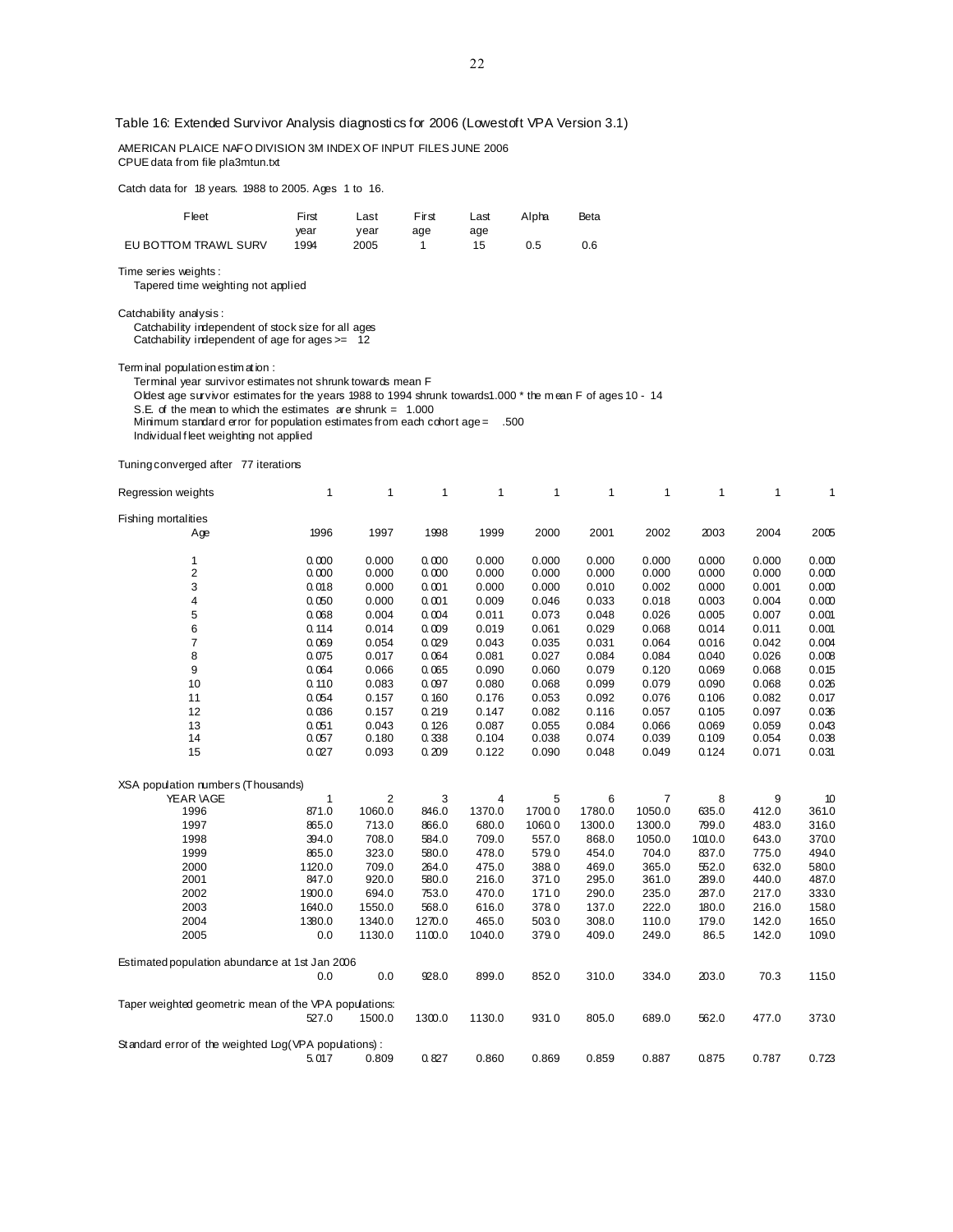| XSA population numbers (Thousands)                    |         |         |         |         |             |         |         |         |         |         |         |           |
|-------------------------------------------------------|---------|---------|---------|---------|-------------|---------|---------|---------|---------|---------|---------|-----------|
| YEAR VAGE                                             | 11      | 12      | 13      | 14      | 15          |         |         |         |         |         |         |           |
| 1996                                                  | 131.0   | 86.3    | 75.2    | 59.5    | 64.8        |         |         |         |         |         |         |           |
| 1997                                                  | 265.0   | 102.0   | 68.2    | 58.5    | 46.0        |         |         |         |         |         |         |           |
| 1998                                                  | 238.0   | 185.0   | 71.1    | 53.5    | 40.0        |         |         |         |         |         |         |           |
| 1999                                                  | 275.0   | 166.0   | 122.0   | 51.3    | 31.2        |         |         |         |         |         |         |           |
| 2000                                                  | 373.0   | 189.0   | 118.0   | 91.4    | 37.9        |         |         |         |         |         |         |           |
| 2001                                                  | 444.0   | 290.0   | 142.0   | 91.1    | 72.0        |         |         |         |         |         |         |           |
| 2002                                                  | 362.0   | 331.0   | 211.0   | 107.0   | 69.3        |         |         |         |         |         |         |           |
| 2003                                                  | 252.0   | 274.0   | 256.0   | 162.0   | 84.5        |         |         |         |         |         |         |           |
| 2004                                                  | 118.0   | 186.0   | 202.0   | 196.0   | 119.0       |         |         |         |         |         |         |           |
| 2005                                                  | 126.0   | 89.0    | 138.0   | 156.0   | 152.0       |         |         |         |         |         |         |           |
| Estimated population abundance at 1st Jan 2006        |         |         |         |         |             |         |         |         |         |         |         |           |
|                                                       | 86.6    | 102.0   | 70.3    | 108.0   | 123.0       |         |         |         |         |         |         |           |
| Taper weighted geometric mean of the VPA populations: |         |         |         |         |             |         |         |         |         |         |         |           |
|                                                       | 297.0   | 226.0   | 175.0   | 132.0   | 83.6        |         |         |         |         |         |         |           |
| Standard error of the weighted Log(VPA populations):  |         |         |         |         |             |         |         |         |         |         |         |           |
|                                                       | 0.6694  | 0.6402  | 0.6181  | 0.646   | 0.6683      |         |         |         |         |         |         |           |
| Log catch ability residuals.                          |         |         |         |         |             |         |         |         |         |         |         |           |
| Fleet: EU BOTTOM TRAWL SURV                           |         |         |         |         |             |         |         |         |         |         |         |           |
| Age                                                   | 1994    | 1995    | 1996    | 1997    | 1998        | 1999    | 2000    | 2001    | 2002    | 2003    | 2004    | 2005      |
| 1                                                     | $-0.31$ | 99.99   | 0.14    | 0.16    | 99.99       | 0.07    | 0.55    | 99.99   | 99.99   | $-0.61$ | 99.99   | 99.99     |
| $\overline{\mathbf{c}}$                               | $-0.2$  | $-0.01$ | 0.29    | $-0.2$  | 0.23        | 99.99   | 0.25    | 0.44    | 99.99   | $-1.94$ | 1.15    | $\pmb{0}$ |
| 3                                                     | $-1.37$ | 0.05    | 0.76    | 0.68    | $-0.18$     | $-0.48$ | $-0.91$ | 0.34    | $-0.41$ | $-0.15$ | 1.23    | 0.45      |
| 4                                                     | 1.3     | 0.69    | 0.13    | $-1.55$ | $-0.96$     | $-0.22$ | 0.06    | 0.47    | $-0.2$  | $-0.12$ | $-0.08$ | 0.48      |
| 5                                                     | 0.83    | 1.34    | 0.42    | $-0.71$ | $-0.59$     | $-0.53$ | 0.19    | 0.21    | $-0.87$ | $-0.1$  | $-0.39$ | 0.18      |
| 6                                                     | 0.57    | 0.95    | 0.96    | $-0.16$ | $-0.21$     | $-0.77$ | $-0.12$ | $-0.68$ | $-0.18$ | 0.12    | $-0.09$ | $-0.39$   |
| $\overline{7}$                                        | 0.67    | 0.98    | 0.41    | 0.48    | 0.02        | $-0.52$ | $-0.57$ | $-0.63$ | $-0.7$  | $-0.49$ | 0.5     | $-0.15$   |
| 8                                                     | 1.45    | 0.67    | 0.1     | $-0.87$ | 0.13        | $-0.32$ | $-1.06$ | 0.18    | $-0.57$ | 0.03    | $-0.12$ | 0.37      |
| 9                                                     | 0.14    | 0.91    | $-0.1$  | $-0.24$ | $-0.28$     | $-0.49$ | $-0.56$ | $-0.08$ | $-0.37$ | 0.25    | 0.47    | 0.35      |
| 10                                                    | 0.99    | $-0.28$ | 0.42    | $-0.24$ | $-0.19$     | $-0.82$ | $-0.47$ | 0.03    | $-0.72$ | 0.34    | 0.48    | 0.45      |
| 11                                                    | 0.02    | 0.08    | $-0.19$ | 0.38    | $\mathbf 0$ | $-0.02$ | $-0.77$ | $-0.19$ | $-0.47$ | 0.28    | 0.61    | 0.27      |
| 12                                                    | 0.08    | $-0.08$ | $-0.48$ | $-0.07$ | 0.17        | $-0.1$  | $-0.37$ | 0.04    | $-0.77$ | 0.1     | 0.83    | 0.66      |
| 13                                                    | $-0.09$ | 0.12    | $-0.28$ | $-1.38$ | $-0.11$     | $-0.35$ | $-0.83$ | $-0.06$ | $-0.2$  | $-0.3$  | 0.38    | 0.57      |
| 14                                                    | 0.24    | 0.64    | 0.24    | 0.16    | 0.54        | 0.48    | $-0.87$ | 0.22    | $-0.1$  | 0.18    | 0.36    | 0.57      |
| 15                                                    | 0.02    | $-0.2$  | $-0.32$ | $-0.33$ | 0.07        | 0.31    | $-0.15$ | 0.06    | 0.27    | 0.23    | 0.65    | 0.13      |
|                                                       |         |         |         |         |             |         |         |         |         |         |         |           |

Mean log catc hability and standard error of ages with catchability independent of year class strength and c onstant w.r.t. time

| Age<br>Mean Log q<br>S.E(Log q) | $-13.9843$<br>0.4055 | $-12.7383$<br>0.7853      | -11.8942<br>0.7408        | 4<br>$-10.9171$<br>0.7425 | 5<br>$-10.6096$<br>0.6627 | 6<br>-10.1184<br>0.5639 | $-9.6861$<br>0.5881 | $-9.3629$<br>0.6777 | 9<br>$-9.0371$<br>0.4364 | 10<br>$-8.9522$<br>0.548 |
|---------------------------------|----------------------|---------------------------|---------------------------|---------------------------|---------------------------|-------------------------|---------------------|---------------------|--------------------------|--------------------------|
| Age<br>Mean Log q<br>S.E(Log q) | $-8.8363$<br>0.3762  | 12<br>$-8.7567$<br>0.4418 | 13<br>$-8.7567$<br>0.5593 | 14<br>$-8.7567$<br>0.4658 | 15<br>$-8.7567$<br>0.294  |                         |                     |                     |                          |                          |

Regression statistics :<br>Ages with q independent of year class strength and constant w.r.t. time.

| A ge           | Slope    | t-value  | Intercept | RSquare | No Pts | Reg s.e | Mean Q   |
|----------------|----------|----------|-----------|---------|--------|---------|----------|
|                | $-18.96$ | $-1.866$ | * *** **  | 0       | 6      | 6.28    | $-13.98$ |
| $\overline{2}$ | 3.05     | $-0.913$ | 24.56     | 0.02    | 10     | 2.42    | $-12.74$ |
| 3              | 0.92     | 0.213    | 11.5      | 0.44    | 12     | 0.72    | $-11.89$ |
| 4              | 0.7      | 1.615    | 9.61      | 0.74    | 12     | 0.48    | $-10.92$ |
| 5              | 0.65     | 2.865    | 9.16      | 0.87    | 12     | 0.33    | $-10.61$ |
| 6              | 0.71     | 2.415    | 9.01      | 0.87    | 12     | 0.33    | $-10.12$ |
|                | 0.75     | 1.605    | 8.82      | 0.81    | 12     | 0.41    | $-9.69$  |
| 8              | 0.94     | 0.264    | 9.15      | 0.63    | 12     | 0.66    | $-9.36$  |
| 9              | 1.34     | $-1.222$ | 10.11     | 0.56    | 12     | 0.57    | $-9.04$  |
| 10             | 2.63     | $-2.329$ | 14.34     | 0.17    | 12     | 1.22    | $-8.95$  |
| 11             | 1.95     | $-2.351$ | 12.11     | 0.38    | 12     | 0.62    | $-8.84$  |
| 12             | 1.25     | $-0.661$ | 9.67      | 0.41    | 12     | 0.57    | $-8.76$  |
| 13             | 0.68     | 1.447    | 7.65      | 0.67    | 12     | 0.33    | $-8.97$  |
| 14             | 0.97     | 0.149    | 8.41      | 0.68    | 12     | 0.41    | $-8.53$  |
| 15             | 0.97     | 0.227    | 8.58      | 0.88    | 12     | 0.29    | $-8.69$  |
|                |          |          |           |         |        |         |          |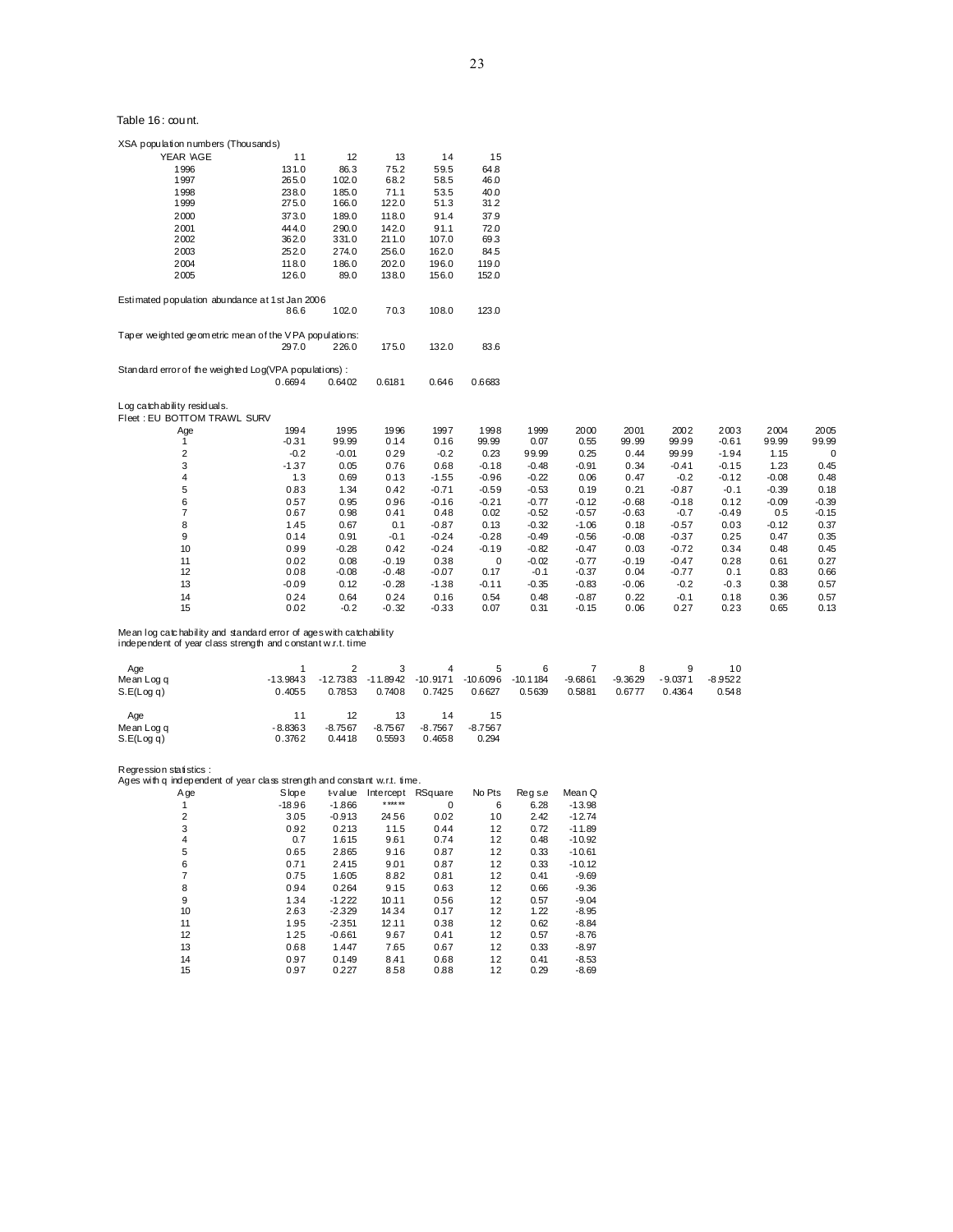Terminal year survivor and F summaries :

Age 1 Catchability constant w.r.t. time and dependent on age

| N<br>Fleet<br>Estimated<br>Int<br>Ext<br>Var<br>Scaled<br>Estimated<br>F<br>Survivors<br>Ratio<br>Weights<br>s.e<br>s.e<br>EU BOTTOM TRAWL SURV<br>0<br>1<br>0<br>0<br>0<br>0<br>0<br>Weighted prediction:<br>F<br><b>Survivors</b><br>N<br>Var<br>Ext<br>Int<br>at end of year<br>Ratio<br>s.e<br>s.e<br>0<br>0<br>0<br>0<br>0<br>0<br>Age 2 Catchability constant w.r.t. time and dependent on age<br>Year class = $2003$<br>Fleet<br>Var<br>N<br>Estimated<br>Int<br>Ext<br>Scaled<br>Estimated<br>Weights<br>F<br>Survivors<br>Ratio<br>s.e<br>s.e<br>EU BOTTOM TRAWL SURV<br>928<br>0.824<br>0<br>1<br>0<br>0<br>1<br>Weighted prediction:<br>Survivors<br>N<br>F<br>Int<br>Ext<br>Var<br>at end of year<br>Ratio<br>s.e<br>s.e<br>0.82<br>0<br>1<br>0<br>928<br>0<br>Age 3 Catchability constant w.r.t. time and dependent on age<br>Year class = $2002$<br>Fleet<br>Estimated<br>Ext<br>Var<br>N<br>Estimated<br>Int<br>Scaled<br>Ratio<br>F<br>Survivors<br>s.e<br>s.e<br>Weights<br>EU BOTTOM TRAWL SURV<br>899<br>0.514<br>1.38<br>3<br>0.374<br>0<br>1<br>Weighted prediction:<br><b>Survivors</b><br>N<br>Var<br>F<br>Int<br>Ext<br>at end of year<br>Ratio<br>s.e<br>s.e<br>0.51<br>3<br>0<br>899<br>0.37<br>1.375<br>Age 4 Catchability constant w.r.t. time and dependent on age<br>Year class = $2001$<br>Fleet<br>Var<br>N<br>Estimated<br>Int<br>Ext<br>Scaled<br>Estimated<br>Weights<br>F<br>Survivors<br>Ratio<br>s.e<br>s.e<br>852<br>EU BOTTOM TRAWL SURV<br>0.455<br>0.935<br>2.06<br>3<br>0<br>1<br>Weighted prediction:<br><b>Survivors</b><br>N<br>Var<br>F<br>Int<br>Ext<br>at end of year<br>Ratio<br>s.e<br>s.e<br>0.94<br>3<br>0<br>852<br>0.45<br>2.056<br>Age 5 Catchability constant w.r.t. time and dependent on age<br>Year class = $2000$<br>N<br>Fleet<br>Ext<br>Var<br>Estimated<br>Estimated<br>Int<br>Scaled<br>F<br>Survivors<br>Ratio<br>Weights<br>s.e<br>s.e<br>EU BOTTOM TRAWL SURV<br>0.001<br>310<br>0.428<br>0.105<br>0.24<br>3<br>1<br>Weighted prediction:<br>N<br>F<br><b>Survivors</b><br>Int<br>Ext<br>Var<br>at end of year<br>Ratio<br>s.e<br>s.e<br>0.43<br>0.1<br>3<br>0.245<br>0.001<br>310<br>Age 6 Catchability constant w.r.t. time and dependent on age<br>Year class = $1999$<br>Fleet<br>Var<br>N<br>Estimated<br>Ext<br>Scaled<br>Estimated<br>Int<br>F<br>Survivors<br>Ratio<br>Weights<br>s.e<br>s.e<br>EU BOTTOM TRAWL SURV<br>334<br>0.193<br>0.72<br>0.001<br>0.269<br>6<br>1<br>Weighted prediction:<br>F<br>Survivors<br>N<br>Var<br>Int<br>Ext<br>at end of year<br>Ratio<br>s.e<br>s.e<br>334<br>0.27<br>0.19<br>6<br>0.716<br>0.001 | Year class = 2004 |  |  |  |  |
|-----------------------------------------------------------------------------------------------------------------------------------------------------------------------------------------------------------------------------------------------------------------------------------------------------------------------------------------------------------------------------------------------------------------------------------------------------------------------------------------------------------------------------------------------------------------------------------------------------------------------------------------------------------------------------------------------------------------------------------------------------------------------------------------------------------------------------------------------------------------------------------------------------------------------------------------------------------------------------------------------------------------------------------------------------------------------------------------------------------------------------------------------------------------------------------------------------------------------------------------------------------------------------------------------------------------------------------------------------------------------------------------------------------------------------------------------------------------------------------------------------------------------------------------------------------------------------------------------------------------------------------------------------------------------------------------------------------------------------------------------------------------------------------------------------------------------------------------------------------------------------------------------------------------------------------------------------------------------------------------------------------------------------------------------------------------------------------------------------------------------------------------------------------------------------------------------------------------------------------------------------------------------------------------------------------------------------------------------------------------------------------------------------------------------------------------------------------------------------------------------------------------------------------------------------------------------------------------------------------------|-------------------|--|--|--|--|
|                                                                                                                                                                                                                                                                                                                                                                                                                                                                                                                                                                                                                                                                                                                                                                                                                                                                                                                                                                                                                                                                                                                                                                                                                                                                                                                                                                                                                                                                                                                                                                                                                                                                                                                                                                                                                                                                                                                                                                                                                                                                                                                                                                                                                                                                                                                                                                                                                                                                                                                                                                                                                 |                   |  |  |  |  |
|                                                                                                                                                                                                                                                                                                                                                                                                                                                                                                                                                                                                                                                                                                                                                                                                                                                                                                                                                                                                                                                                                                                                                                                                                                                                                                                                                                                                                                                                                                                                                                                                                                                                                                                                                                                                                                                                                                                                                                                                                                                                                                                                                                                                                                                                                                                                                                                                                                                                                                                                                                                                                 |                   |  |  |  |  |
|                                                                                                                                                                                                                                                                                                                                                                                                                                                                                                                                                                                                                                                                                                                                                                                                                                                                                                                                                                                                                                                                                                                                                                                                                                                                                                                                                                                                                                                                                                                                                                                                                                                                                                                                                                                                                                                                                                                                                                                                                                                                                                                                                                                                                                                                                                                                                                                                                                                                                                                                                                                                                 |                   |  |  |  |  |
|                                                                                                                                                                                                                                                                                                                                                                                                                                                                                                                                                                                                                                                                                                                                                                                                                                                                                                                                                                                                                                                                                                                                                                                                                                                                                                                                                                                                                                                                                                                                                                                                                                                                                                                                                                                                                                                                                                                                                                                                                                                                                                                                                                                                                                                                                                                                                                                                                                                                                                                                                                                                                 |                   |  |  |  |  |
|                                                                                                                                                                                                                                                                                                                                                                                                                                                                                                                                                                                                                                                                                                                                                                                                                                                                                                                                                                                                                                                                                                                                                                                                                                                                                                                                                                                                                                                                                                                                                                                                                                                                                                                                                                                                                                                                                                                                                                                                                                                                                                                                                                                                                                                                                                                                                                                                                                                                                                                                                                                                                 |                   |  |  |  |  |
|                                                                                                                                                                                                                                                                                                                                                                                                                                                                                                                                                                                                                                                                                                                                                                                                                                                                                                                                                                                                                                                                                                                                                                                                                                                                                                                                                                                                                                                                                                                                                                                                                                                                                                                                                                                                                                                                                                                                                                                                                                                                                                                                                                                                                                                                                                                                                                                                                                                                                                                                                                                                                 |                   |  |  |  |  |
|                                                                                                                                                                                                                                                                                                                                                                                                                                                                                                                                                                                                                                                                                                                                                                                                                                                                                                                                                                                                                                                                                                                                                                                                                                                                                                                                                                                                                                                                                                                                                                                                                                                                                                                                                                                                                                                                                                                                                                                                                                                                                                                                                                                                                                                                                                                                                                                                                                                                                                                                                                                                                 |                   |  |  |  |  |
|                                                                                                                                                                                                                                                                                                                                                                                                                                                                                                                                                                                                                                                                                                                                                                                                                                                                                                                                                                                                                                                                                                                                                                                                                                                                                                                                                                                                                                                                                                                                                                                                                                                                                                                                                                                                                                                                                                                                                                                                                                                                                                                                                                                                                                                                                                                                                                                                                                                                                                                                                                                                                 |                   |  |  |  |  |
|                                                                                                                                                                                                                                                                                                                                                                                                                                                                                                                                                                                                                                                                                                                                                                                                                                                                                                                                                                                                                                                                                                                                                                                                                                                                                                                                                                                                                                                                                                                                                                                                                                                                                                                                                                                                                                                                                                                                                                                                                                                                                                                                                                                                                                                                                                                                                                                                                                                                                                                                                                                                                 |                   |  |  |  |  |
|                                                                                                                                                                                                                                                                                                                                                                                                                                                                                                                                                                                                                                                                                                                                                                                                                                                                                                                                                                                                                                                                                                                                                                                                                                                                                                                                                                                                                                                                                                                                                                                                                                                                                                                                                                                                                                                                                                                                                                                                                                                                                                                                                                                                                                                                                                                                                                                                                                                                                                                                                                                                                 |                   |  |  |  |  |
|                                                                                                                                                                                                                                                                                                                                                                                                                                                                                                                                                                                                                                                                                                                                                                                                                                                                                                                                                                                                                                                                                                                                                                                                                                                                                                                                                                                                                                                                                                                                                                                                                                                                                                                                                                                                                                                                                                                                                                                                                                                                                                                                                                                                                                                                                                                                                                                                                                                                                                                                                                                                                 |                   |  |  |  |  |
|                                                                                                                                                                                                                                                                                                                                                                                                                                                                                                                                                                                                                                                                                                                                                                                                                                                                                                                                                                                                                                                                                                                                                                                                                                                                                                                                                                                                                                                                                                                                                                                                                                                                                                                                                                                                                                                                                                                                                                                                                                                                                                                                                                                                                                                                                                                                                                                                                                                                                                                                                                                                                 |                   |  |  |  |  |
|                                                                                                                                                                                                                                                                                                                                                                                                                                                                                                                                                                                                                                                                                                                                                                                                                                                                                                                                                                                                                                                                                                                                                                                                                                                                                                                                                                                                                                                                                                                                                                                                                                                                                                                                                                                                                                                                                                                                                                                                                                                                                                                                                                                                                                                                                                                                                                                                                                                                                                                                                                                                                 |                   |  |  |  |  |
|                                                                                                                                                                                                                                                                                                                                                                                                                                                                                                                                                                                                                                                                                                                                                                                                                                                                                                                                                                                                                                                                                                                                                                                                                                                                                                                                                                                                                                                                                                                                                                                                                                                                                                                                                                                                                                                                                                                                                                                                                                                                                                                                                                                                                                                                                                                                                                                                                                                                                                                                                                                                                 |                   |  |  |  |  |
|                                                                                                                                                                                                                                                                                                                                                                                                                                                                                                                                                                                                                                                                                                                                                                                                                                                                                                                                                                                                                                                                                                                                                                                                                                                                                                                                                                                                                                                                                                                                                                                                                                                                                                                                                                                                                                                                                                                                                                                                                                                                                                                                                                                                                                                                                                                                                                                                                                                                                                                                                                                                                 |                   |  |  |  |  |
|                                                                                                                                                                                                                                                                                                                                                                                                                                                                                                                                                                                                                                                                                                                                                                                                                                                                                                                                                                                                                                                                                                                                                                                                                                                                                                                                                                                                                                                                                                                                                                                                                                                                                                                                                                                                                                                                                                                                                                                                                                                                                                                                                                                                                                                                                                                                                                                                                                                                                                                                                                                                                 |                   |  |  |  |  |
|                                                                                                                                                                                                                                                                                                                                                                                                                                                                                                                                                                                                                                                                                                                                                                                                                                                                                                                                                                                                                                                                                                                                                                                                                                                                                                                                                                                                                                                                                                                                                                                                                                                                                                                                                                                                                                                                                                                                                                                                                                                                                                                                                                                                                                                                                                                                                                                                                                                                                                                                                                                                                 |                   |  |  |  |  |
|                                                                                                                                                                                                                                                                                                                                                                                                                                                                                                                                                                                                                                                                                                                                                                                                                                                                                                                                                                                                                                                                                                                                                                                                                                                                                                                                                                                                                                                                                                                                                                                                                                                                                                                                                                                                                                                                                                                                                                                                                                                                                                                                                                                                                                                                                                                                                                                                                                                                                                                                                                                                                 |                   |  |  |  |  |
|                                                                                                                                                                                                                                                                                                                                                                                                                                                                                                                                                                                                                                                                                                                                                                                                                                                                                                                                                                                                                                                                                                                                                                                                                                                                                                                                                                                                                                                                                                                                                                                                                                                                                                                                                                                                                                                                                                                                                                                                                                                                                                                                                                                                                                                                                                                                                                                                                                                                                                                                                                                                                 |                   |  |  |  |  |
|                                                                                                                                                                                                                                                                                                                                                                                                                                                                                                                                                                                                                                                                                                                                                                                                                                                                                                                                                                                                                                                                                                                                                                                                                                                                                                                                                                                                                                                                                                                                                                                                                                                                                                                                                                                                                                                                                                                                                                                                                                                                                                                                                                                                                                                                                                                                                                                                                                                                                                                                                                                                                 |                   |  |  |  |  |
|                                                                                                                                                                                                                                                                                                                                                                                                                                                                                                                                                                                                                                                                                                                                                                                                                                                                                                                                                                                                                                                                                                                                                                                                                                                                                                                                                                                                                                                                                                                                                                                                                                                                                                                                                                                                                                                                                                                                                                                                                                                                                                                                                                                                                                                                                                                                                                                                                                                                                                                                                                                                                 |                   |  |  |  |  |
|                                                                                                                                                                                                                                                                                                                                                                                                                                                                                                                                                                                                                                                                                                                                                                                                                                                                                                                                                                                                                                                                                                                                                                                                                                                                                                                                                                                                                                                                                                                                                                                                                                                                                                                                                                                                                                                                                                                                                                                                                                                                                                                                                                                                                                                                                                                                                                                                                                                                                                                                                                                                                 |                   |  |  |  |  |
|                                                                                                                                                                                                                                                                                                                                                                                                                                                                                                                                                                                                                                                                                                                                                                                                                                                                                                                                                                                                                                                                                                                                                                                                                                                                                                                                                                                                                                                                                                                                                                                                                                                                                                                                                                                                                                                                                                                                                                                                                                                                                                                                                                                                                                                                                                                                                                                                                                                                                                                                                                                                                 |                   |  |  |  |  |
|                                                                                                                                                                                                                                                                                                                                                                                                                                                                                                                                                                                                                                                                                                                                                                                                                                                                                                                                                                                                                                                                                                                                                                                                                                                                                                                                                                                                                                                                                                                                                                                                                                                                                                                                                                                                                                                                                                                                                                                                                                                                                                                                                                                                                                                                                                                                                                                                                                                                                                                                                                                                                 |                   |  |  |  |  |
|                                                                                                                                                                                                                                                                                                                                                                                                                                                                                                                                                                                                                                                                                                                                                                                                                                                                                                                                                                                                                                                                                                                                                                                                                                                                                                                                                                                                                                                                                                                                                                                                                                                                                                                                                                                                                                                                                                                                                                                                                                                                                                                                                                                                                                                                                                                                                                                                                                                                                                                                                                                                                 |                   |  |  |  |  |
|                                                                                                                                                                                                                                                                                                                                                                                                                                                                                                                                                                                                                                                                                                                                                                                                                                                                                                                                                                                                                                                                                                                                                                                                                                                                                                                                                                                                                                                                                                                                                                                                                                                                                                                                                                                                                                                                                                                                                                                                                                                                                                                                                                                                                                                                                                                                                                                                                                                                                                                                                                                                                 |                   |  |  |  |  |
|                                                                                                                                                                                                                                                                                                                                                                                                                                                                                                                                                                                                                                                                                                                                                                                                                                                                                                                                                                                                                                                                                                                                                                                                                                                                                                                                                                                                                                                                                                                                                                                                                                                                                                                                                                                                                                                                                                                                                                                                                                                                                                                                                                                                                                                                                                                                                                                                                                                                                                                                                                                                                 |                   |  |  |  |  |
|                                                                                                                                                                                                                                                                                                                                                                                                                                                                                                                                                                                                                                                                                                                                                                                                                                                                                                                                                                                                                                                                                                                                                                                                                                                                                                                                                                                                                                                                                                                                                                                                                                                                                                                                                                                                                                                                                                                                                                                                                                                                                                                                                                                                                                                                                                                                                                                                                                                                                                                                                                                                                 |                   |  |  |  |  |
|                                                                                                                                                                                                                                                                                                                                                                                                                                                                                                                                                                                                                                                                                                                                                                                                                                                                                                                                                                                                                                                                                                                                                                                                                                                                                                                                                                                                                                                                                                                                                                                                                                                                                                                                                                                                                                                                                                                                                                                                                                                                                                                                                                                                                                                                                                                                                                                                                                                                                                                                                                                                                 |                   |  |  |  |  |
|                                                                                                                                                                                                                                                                                                                                                                                                                                                                                                                                                                                                                                                                                                                                                                                                                                                                                                                                                                                                                                                                                                                                                                                                                                                                                                                                                                                                                                                                                                                                                                                                                                                                                                                                                                                                                                                                                                                                                                                                                                                                                                                                                                                                                                                                                                                                                                                                                                                                                                                                                                                                                 |                   |  |  |  |  |
|                                                                                                                                                                                                                                                                                                                                                                                                                                                                                                                                                                                                                                                                                                                                                                                                                                                                                                                                                                                                                                                                                                                                                                                                                                                                                                                                                                                                                                                                                                                                                                                                                                                                                                                                                                                                                                                                                                                                                                                                                                                                                                                                                                                                                                                                                                                                                                                                                                                                                                                                                                                                                 |                   |  |  |  |  |
|                                                                                                                                                                                                                                                                                                                                                                                                                                                                                                                                                                                                                                                                                                                                                                                                                                                                                                                                                                                                                                                                                                                                                                                                                                                                                                                                                                                                                                                                                                                                                                                                                                                                                                                                                                                                                                                                                                                                                                                                                                                                                                                                                                                                                                                                                                                                                                                                                                                                                                                                                                                                                 |                   |  |  |  |  |
|                                                                                                                                                                                                                                                                                                                                                                                                                                                                                                                                                                                                                                                                                                                                                                                                                                                                                                                                                                                                                                                                                                                                                                                                                                                                                                                                                                                                                                                                                                                                                                                                                                                                                                                                                                                                                                                                                                                                                                                                                                                                                                                                                                                                                                                                                                                                                                                                                                                                                                                                                                                                                 |                   |  |  |  |  |
|                                                                                                                                                                                                                                                                                                                                                                                                                                                                                                                                                                                                                                                                                                                                                                                                                                                                                                                                                                                                                                                                                                                                                                                                                                                                                                                                                                                                                                                                                                                                                                                                                                                                                                                                                                                                                                                                                                                                                                                                                                                                                                                                                                                                                                                                                                                                                                                                                                                                                                                                                                                                                 |                   |  |  |  |  |
|                                                                                                                                                                                                                                                                                                                                                                                                                                                                                                                                                                                                                                                                                                                                                                                                                                                                                                                                                                                                                                                                                                                                                                                                                                                                                                                                                                                                                                                                                                                                                                                                                                                                                                                                                                                                                                                                                                                                                                                                                                                                                                                                                                                                                                                                                                                                                                                                                                                                                                                                                                                                                 |                   |  |  |  |  |
|                                                                                                                                                                                                                                                                                                                                                                                                                                                                                                                                                                                                                                                                                                                                                                                                                                                                                                                                                                                                                                                                                                                                                                                                                                                                                                                                                                                                                                                                                                                                                                                                                                                                                                                                                                                                                                                                                                                                                                                                                                                                                                                                                                                                                                                                                                                                                                                                                                                                                                                                                                                                                 |                   |  |  |  |  |
|                                                                                                                                                                                                                                                                                                                                                                                                                                                                                                                                                                                                                                                                                                                                                                                                                                                                                                                                                                                                                                                                                                                                                                                                                                                                                                                                                                                                                                                                                                                                                                                                                                                                                                                                                                                                                                                                                                                                                                                                                                                                                                                                                                                                                                                                                                                                                                                                                                                                                                                                                                                                                 |                   |  |  |  |  |
|                                                                                                                                                                                                                                                                                                                                                                                                                                                                                                                                                                                                                                                                                                                                                                                                                                                                                                                                                                                                                                                                                                                                                                                                                                                                                                                                                                                                                                                                                                                                                                                                                                                                                                                                                                                                                                                                                                                                                                                                                                                                                                                                                                                                                                                                                                                                                                                                                                                                                                                                                                                                                 |                   |  |  |  |  |
|                                                                                                                                                                                                                                                                                                                                                                                                                                                                                                                                                                                                                                                                                                                                                                                                                                                                                                                                                                                                                                                                                                                                                                                                                                                                                                                                                                                                                                                                                                                                                                                                                                                                                                                                                                                                                                                                                                                                                                                                                                                                                                                                                                                                                                                                                                                                                                                                                                                                                                                                                                                                                 |                   |  |  |  |  |
|                                                                                                                                                                                                                                                                                                                                                                                                                                                                                                                                                                                                                                                                                                                                                                                                                                                                                                                                                                                                                                                                                                                                                                                                                                                                                                                                                                                                                                                                                                                                                                                                                                                                                                                                                                                                                                                                                                                                                                                                                                                                                                                                                                                                                                                                                                                                                                                                                                                                                                                                                                                                                 |                   |  |  |  |  |
|                                                                                                                                                                                                                                                                                                                                                                                                                                                                                                                                                                                                                                                                                                                                                                                                                                                                                                                                                                                                                                                                                                                                                                                                                                                                                                                                                                                                                                                                                                                                                                                                                                                                                                                                                                                                                                                                                                                                                                                                                                                                                                                                                                                                                                                                                                                                                                                                                                                                                                                                                                                                                 |                   |  |  |  |  |
|                                                                                                                                                                                                                                                                                                                                                                                                                                                                                                                                                                                                                                                                                                                                                                                                                                                                                                                                                                                                                                                                                                                                                                                                                                                                                                                                                                                                                                                                                                                                                                                                                                                                                                                                                                                                                                                                                                                                                                                                                                                                                                                                                                                                                                                                                                                                                                                                                                                                                                                                                                                                                 |                   |  |  |  |  |
|                                                                                                                                                                                                                                                                                                                                                                                                                                                                                                                                                                                                                                                                                                                                                                                                                                                                                                                                                                                                                                                                                                                                                                                                                                                                                                                                                                                                                                                                                                                                                                                                                                                                                                                                                                                                                                                                                                                                                                                                                                                                                                                                                                                                                                                                                                                                                                                                                                                                                                                                                                                                                 |                   |  |  |  |  |
|                                                                                                                                                                                                                                                                                                                                                                                                                                                                                                                                                                                                                                                                                                                                                                                                                                                                                                                                                                                                                                                                                                                                                                                                                                                                                                                                                                                                                                                                                                                                                                                                                                                                                                                                                                                                                                                                                                                                                                                                                                                                                                                                                                                                                                                                                                                                                                                                                                                                                                                                                                                                                 |                   |  |  |  |  |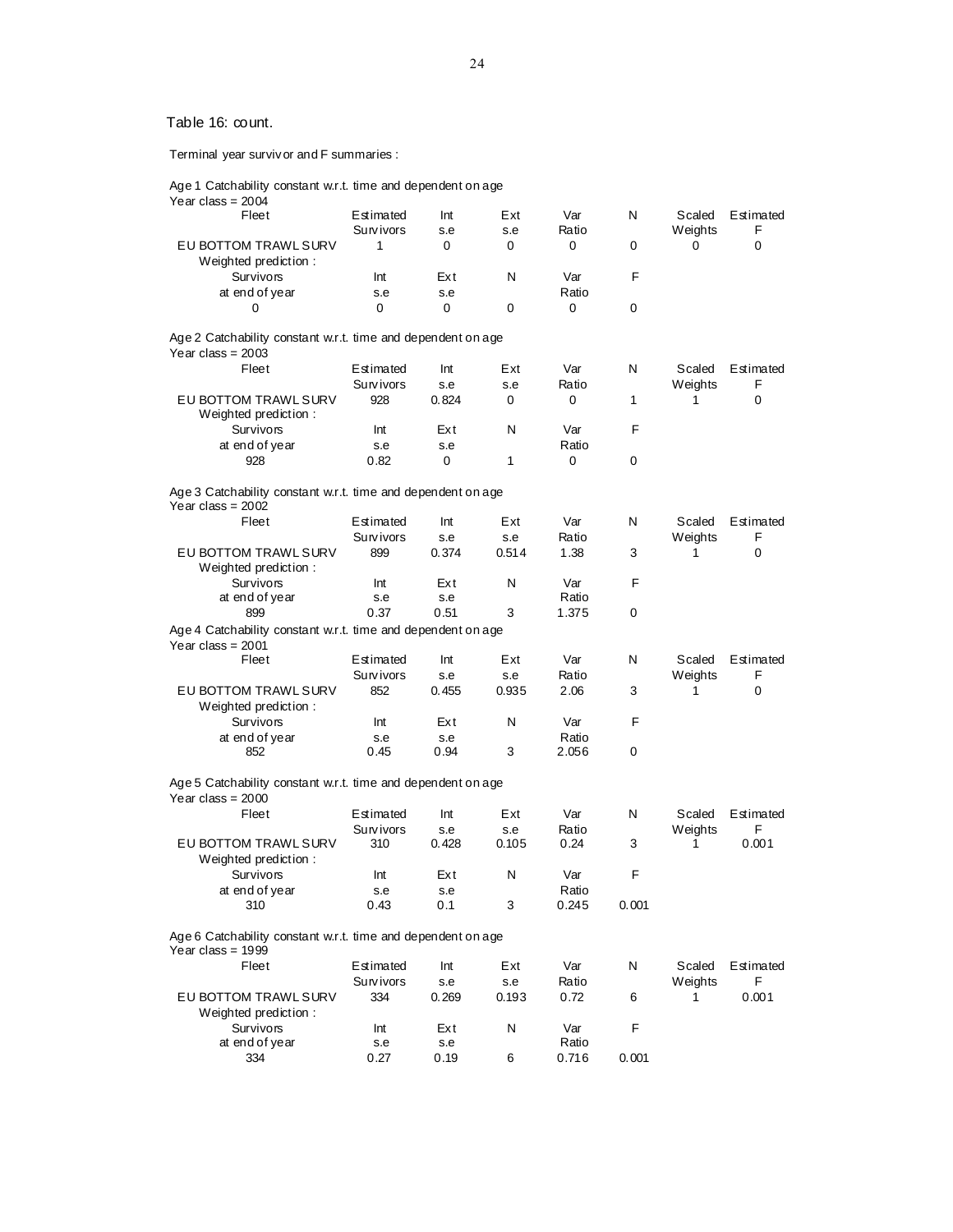| Age 7 Catchability constant w.r.t. time and dependent on age<br>Year class = $1998$           |           |       |       |       |                |         |           |
|-----------------------------------------------------------------------------------------------|-----------|-------|-------|-------|----------------|---------|-----------|
| Fleet                                                                                         | Estimated | Int   | Ext   | Var   | N              | Scaled  | Estimated |
|                                                                                               | Survivors | s.e   | s.e   | Ratio |                | Weights | F         |
| EU BOTTOM TRAWL SURV<br>Weighted prediction:                                                  | 203       | 0.246 | 0.069 | 0.28  | $\overline{7}$ | 1       | 0.004     |
| <b>Survivors</b>                                                                              | Int       | Ext   | N     | Var   | F              |         |           |
| at end of year                                                                                | s.e       | s.e   |       | Ratio |                |         |           |
| 203                                                                                           | 0.25      | 0.07  | 7     | 0.279 | 0.004          |         |           |
|                                                                                               |           |       |       |       |                |         |           |
| Age 8 Catchability constant w.r.t. time and dependent on age<br>Year class = $1997$           |           |       |       |       |                |         |           |
| Fleet                                                                                         | Estimated | Int   | Ext   | Var   | N              | Scaled  | Estimated |
|                                                                                               | Survivors | s.e   | s.e   | Ratio |                | Weights | F         |
| EU BOTTOM TRAWL SURV                                                                          | 70        | 0.277 | 0.256 | 0.92  | 6              | 1       | 0.008     |
| Weighted prediction:                                                                          |           |       |       |       |                |         |           |
| <b>Survivors</b>                                                                              | Int       | Ext   | N     | Var   | F              |         |           |
| at end of year                                                                                | s.e       | s.e   |       | Ratio |                |         |           |
|                                                                                               |           |       |       |       |                |         |           |
| 70                                                                                            | 0.28      | 0.26  | 6     | 0.922 | 0.008          |         |           |
| Age 9 Catchability constant w.r.t. time and dependent on age<br>Year class = $1996$           |           |       |       |       |                |         |           |
| Fleet                                                                                         | Estimated | Int   | Ext   | Var   | N              | Scaled  | Estimated |
|                                                                                               |           |       |       |       |                |         | F         |
|                                                                                               | Survivors | s.e   | s.e   | Ratio |                | Weights |           |
| EU BOTTOM TRAWL SURV                                                                          | 115       | 0.211 | 0.104 | 0.49  | 9              | 1       | 0.015     |
| Weighted prediction:                                                                          |           |       |       |       |                |         |           |
| <b>Survivors</b>                                                                              | Int       | Ext   | N     | Var   | F              |         |           |
| at end of year                                                                                | s.e       | s.e   |       | Ratio |                |         |           |
| 115                                                                                           | 0.21      | 0.1   | 9     | 0.492 | 0.015          |         |           |
| Age 10 Catchability constant w.r.t. time and dependent on age<br>Year class = $1995$<br>Fleet | Estimated | Int   | Ext   | Var   | N              | Scaled  | Estimated |
|                                                                                               |           |       |       |       |                |         | F         |
|                                                                                               | Survivors | s.e   | s.e   | Ratio |                | Weights |           |
| EU BOTTOM TRAWL SURV                                                                          | 87        | 0.199 | 0.143 | 0.72  | 10             | 1       | 0.026     |
| Weighted prediction:                                                                          |           |       |       |       |                |         |           |
| <b>Survivors</b>                                                                              | Int       | Ext   | N     | Var   | F              |         |           |
| at end of year                                                                                | s.e       | s.e   |       | Ratio |                |         |           |
| 87                                                                                            | 0.2       | 0.14  | 10    | 0.719 | 0.026          |         |           |
| Age 11 Catchability constant w.r.t. time and dependent on age<br>Year class = $1994$          |           |       |       |       |                |         |           |
| Fleet                                                                                         | Estimated |       | Ext   | Var   | N              |         | Estimated |
|                                                                                               |           | Int   |       |       |                | Scaled  |           |
|                                                                                               | Survivors | s.e   | s.e   | Ratio |                | Weights | F         |
| EU BOTTOM TRAWL SURV                                                                          | 102       | 0.199 | 0.158 | 0.79  | 10             | 1       | 0.017     |
| Weighted prediction:                                                                          |           |       |       |       |                |         |           |
| Survivors                                                                                     | Int       | Ext   | N     | Var   | F              |         |           |
| at end of year                                                                                | s.e       | s.e   |       | Ratio |                |         |           |
| 102                                                                                           | $0.2\,$   | 0.16  | 10    | 0.792 | 0.017          |         |           |
| Age 12 Catchability constant w.r.t. time and dependent on age<br>Year class = $1993$          |           |       |       |       |                |         |           |
|                                                                                               |           |       |       |       |                |         |           |
| Fleet                                                                                         | Estimated | Int   | Ext   | Var   | Ν              | Scaled  | Estimated |
|                                                                                               | Survivors | s.e   | s.e   | Ratio |                | Weights | F         |
| EU BOTTOM TRAWL SURV                                                                          | 70        | 0.175 | 0.185 | 1.05  | 12             | 1       | 0.036     |
| Weighted prediction:                                                                          |           |       |       |       |                |         |           |
| Survivors                                                                                     | Int       | Ext   | N     | Var   | F              |         |           |
| at end of year                                                                                | s.e       | s.e   |       | Ratio |                |         |           |
| 70                                                                                            | 0.18      | 0.18  | 12    | 1.054 | 0.036          |         |           |
|                                                                                               |           |       |       |       |                |         |           |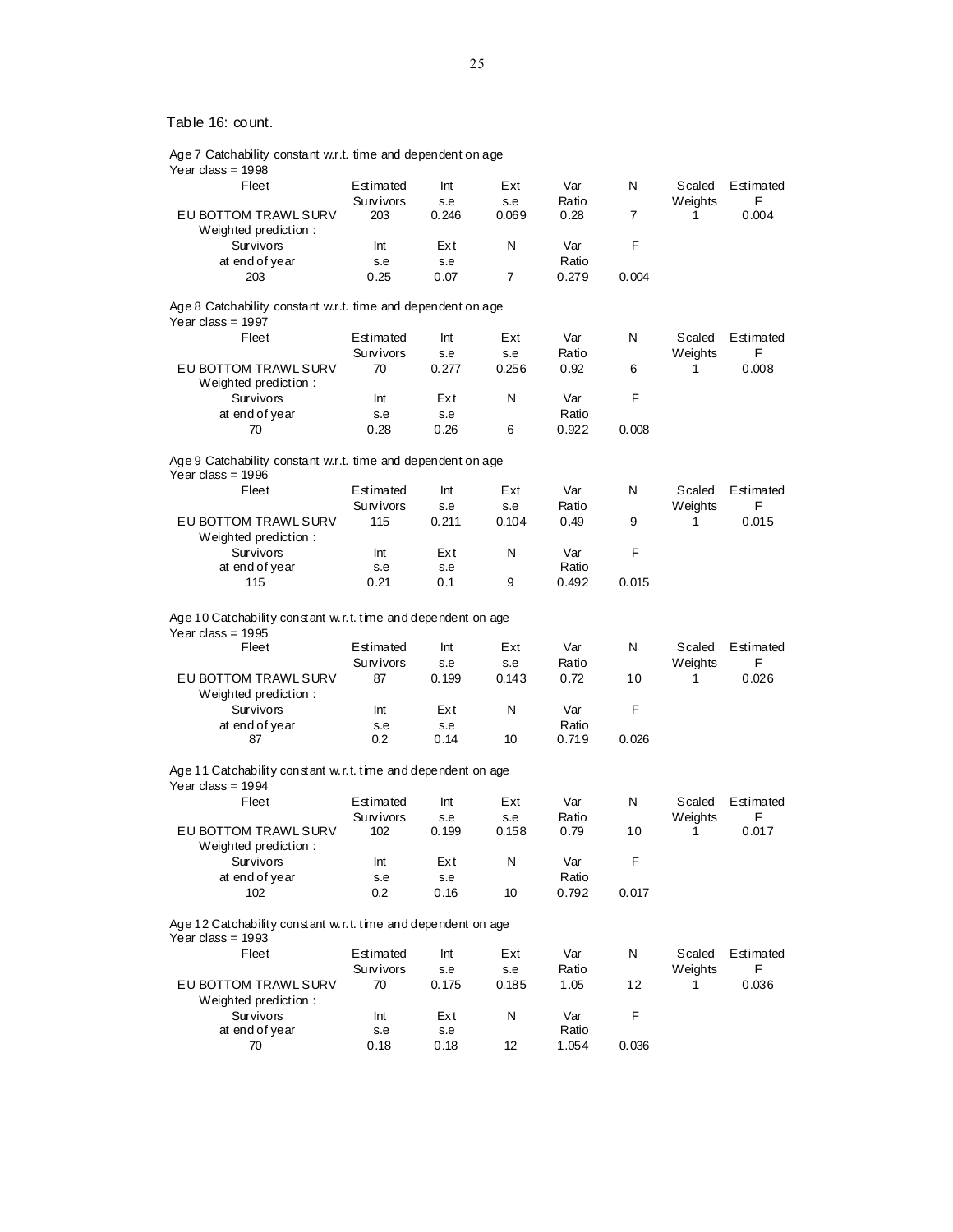Age 13 Catchability constant w.r.t. time and age (fixed at the value for age) 12 Year class = 1992

| Fleet                                        | Estimated<br>Survivors | Int<br>s.e | Ext<br>s.e | Var<br>Ratio | N     | Scaled<br>Weights | Estimated<br>F |
|----------------------------------------------|------------------------|------------|------------|--------------|-------|-------------------|----------------|
| EU BOTTOM TRAWL SURV<br>Weighted prediction: | 108                    | 0.178      | 0.17       | 0.96         | 12    |                   | 0.043          |
| <b>Survivors</b>                             | Int                    | Ext        | N          | Var          |       |                   |                |
| at end of year                               | s.e                    | s.e        |            | Ratio        |       |                   |                |
| 108                                          | 0.18                   | 0.17       | 12         | 0.957        | 0.043 |                   |                |

Age 14 Catchability constant w.r.t. time and age (fixed at the value for age) 12 Year class = 1991

| Fleet                | Estimated | Int   | Ext   | Var   | N     | Scaled  | Estimated |
|----------------------|-----------|-------|-------|-------|-------|---------|-----------|
|                      | Survivors | s.e   | s.e   | Ratio |       | Weights |           |
| EU BOTTOM TRAWL SURV | 123       | 0.173 | 0.142 | 0.82  | 12    |         | 0.038     |
| Weighted prediction: |           |       |       |       |       |         |           |
| <b>Survivors</b>     | Int       | Ext   | N     | Var   |       |         |           |
| at end of year       | s.e       | s.e   |       | Ratio |       |         |           |
| 123                  | 0.17      | 0.14  | 12    | 0.823 | 0.038 |         |           |
|                      |           |       |       |       |       |         |           |

Age 15 Catchability constant w.r.t. time and age (fixed at the value for age) 12 Year class =  $1990$ 

| Fleet                | Estimated | Int   | Ext   | Var   | N     | Scaled  | Estimated |
|----------------------|-----------|-------|-------|-------|-------|---------|-----------|
|                      | Survivors | s.e   | s.e   | Ratio |       | Weights | F         |
| EU BOTTOM TRAWL SURV | 120       | 0.169 | 0.167 | 0.99  | 12    |         | 0.031     |
| F shrinkage mean     | 0         |       |       |       |       | 0       | 0         |
| Weighted prediction: |           |       |       |       |       |         |           |
| <b>Survivors</b>     | Int       | Ext   | N     | Var   |       |         |           |
| at end of year       | s.e       | s.e   |       | Ratio |       |         |           |
| 120                  | 0.17      | 0.17  | 12    | 0.992 | 0.031 |         |           |

Fig.9. Log catchability residuals

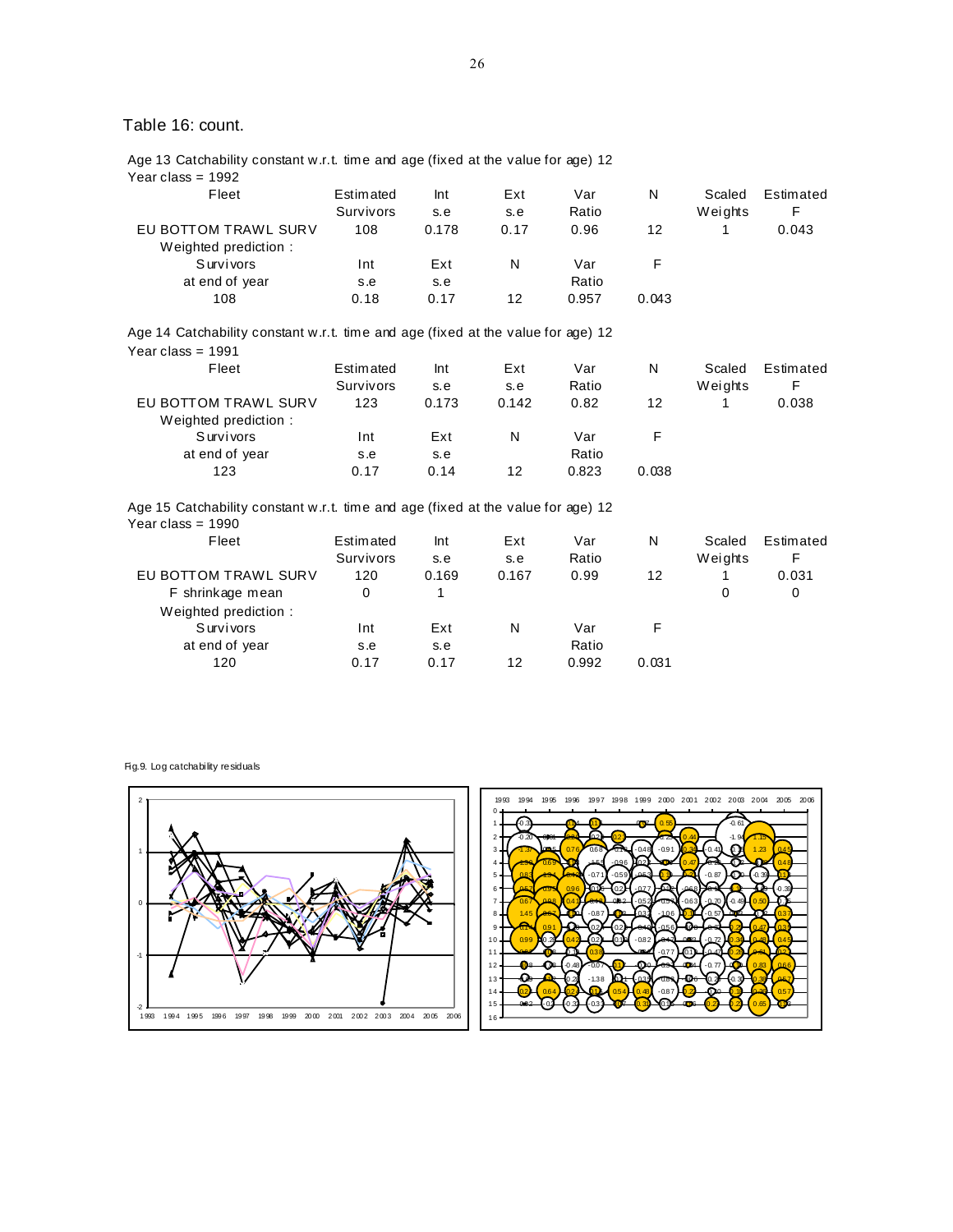|             | Table 17: Extended Survivor Analysis results. |                                             |                                               |                  |                  |
|-------------|-----------------------------------------------|---------------------------------------------|-----------------------------------------------|------------------|------------------|
| <b>YEAR</b> | <b>RECRUITS</b><br>Age 1<br>Thousands)        | <b>TO TAL</b><br><b>BIOMASS</b><br>(Tonnes) | <b>SPAWNING</b><br><b>BIOMASS</b><br>(Tonnes) | <b>FBAR 3-13</b> | <b>FBAR 8-11</b> |
| 1988        | 3814                                          | 15012                                       | 10168                                         | 0.2429           | 0.2655           |
| 1989        | 3913                                          | 12003                                       | 7537                                          | 0.3855           | 0.4477           |
| 1990        | 4533                                          | 8370                                        | 5560                                          | 0.1097           | 0.1179           |
| 1991        | 6485                                          | 7627                                        | 4496                                          | 0.2791           | 0.4131           |
| 1992        | 4139                                          | 6834                                        | 4166                                          | 0.1619           | 0.2900           |
| 1993        | 2535                                          | 6332                                        | 3870                                          | 0.0442           | 0.0626           |
| 1994        | 1270                                          | 6906                                        | 4095                                          | 0.1183           | 0.1888           |
| 1995        | 1291                                          | 6637                                        | 3938                                          | 0.2498           | 0.3217           |
| 1996        | 871                                           | 5080                                        | 3549                                          | 0.0644           | 0.0756           |
| 1997        | 865                                           | 4482                                        | 3498                                          | 0.0541           | 0.0806           |
| 1998        | 394                                           | 4289                                        | 3397                                          | 0.0704           | 0.0965           |
| 1999        | 865                                           | 3908                                        | 3107                                          | 0.0675           | 0.1068           |
| 2000        | 1124                                          | 3004                                        | 2421                                          | 0.0510           | 0.0520           |
| 2001        | 847                                           | 2535                                        | 1968                                          | 0.0640           | 0.0883           |
| 2002        | 1899                                          | 2846                                        | 2193                                          | 0.0600           | 0.0898           |
| 2003        | 1637                                          | 2154                                        | 1526                                          | 0.0471           | 0.0764           |
| 2004        | 1384                                          | 2385                                        | 1551                                          | 0.0423           | 0.0610           |
| 2005        |                                               | 2566                                        | 1711                                          | 0.0136           | 0.0163           |



Fig. 10. SSB-Recruitment scatter plot based in XSA results.